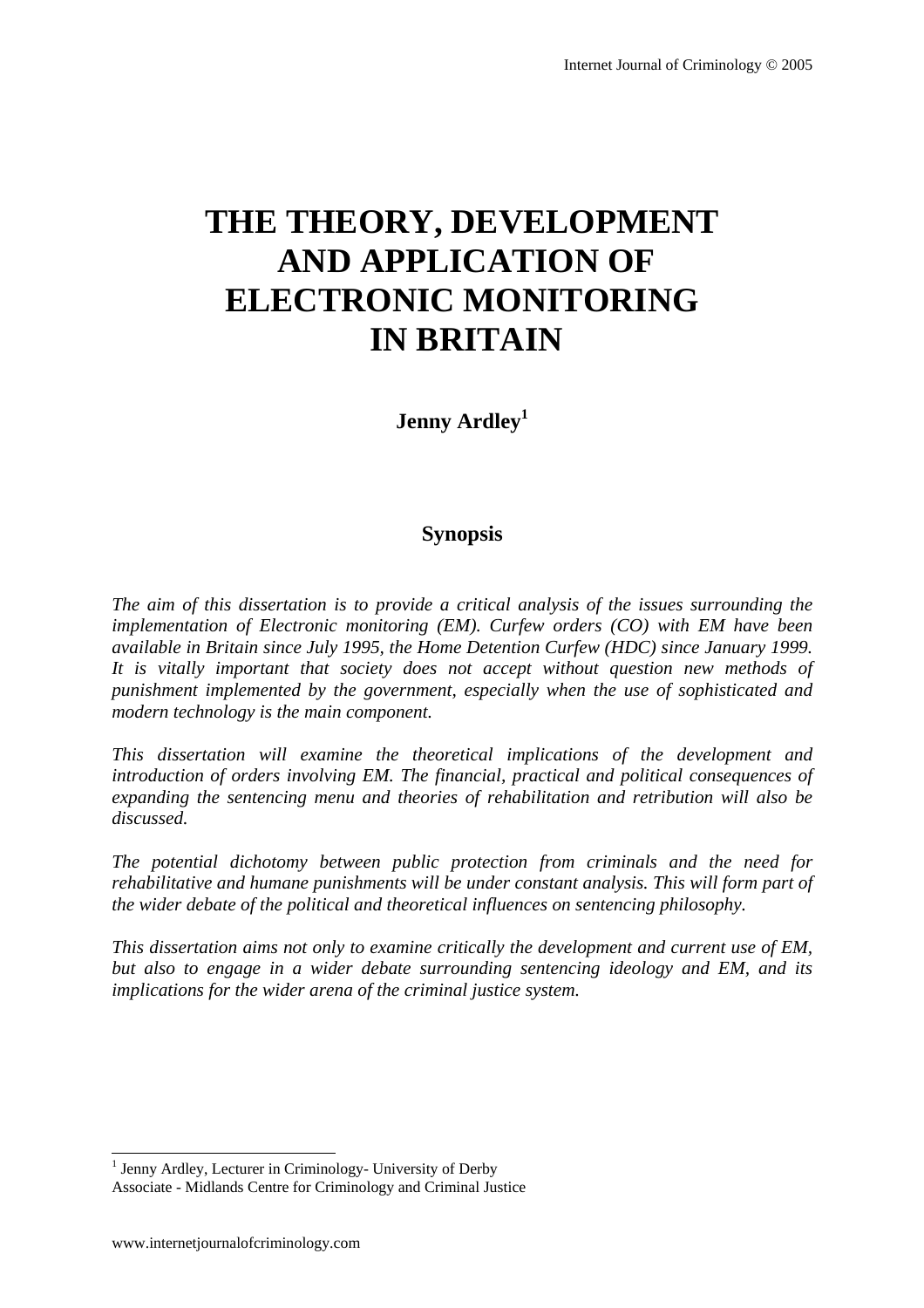# **Introduction**

I first heard about Electronic Monitoring (EM) during a lecture on the criminal justice system of England and Wales. The idea of using such technology as an instrument of the criminal justice system fascinated me immediately. EM is this country is a very new phenomenon, and I felt it would make an original, interesting and challenging study. Far-reaching issues are encompassed, from historical development to the ethical dilemmas of introducing technologically enforced house arrest and its possible implications for the families of offenders. It is also politically interesting, as there have been numerous and severe shifts in ideology in the past decade, whilst rates of violent crime have risen, and public fear of crime is at an all time high. High profile cases such as the Bulger and Dando murders have created intense media scrutiny of the government's crime policies and frequently demand highly punitive, lengthy sentences for criminals.

It seems that Britain, like America has an overcrowded prison system. I feel extreme unease that in a civilised nation at the dawn of a new millennium, thousands of people are locked up, sometimes for 23 hours a day, in antiquated prisons. This is done in the name of punishment and protecting the public, with rehabilitation coming a poor second.

As illustrated in the methodology in Appendix 1, it has been very challenging to find data and academic sources on EM. Most of the sources available are American, and therefore do not fully apply to British sentencing theories and practises. These had to be carefully read, adapted and placed within a theoretical context that applied to the British perspective.

.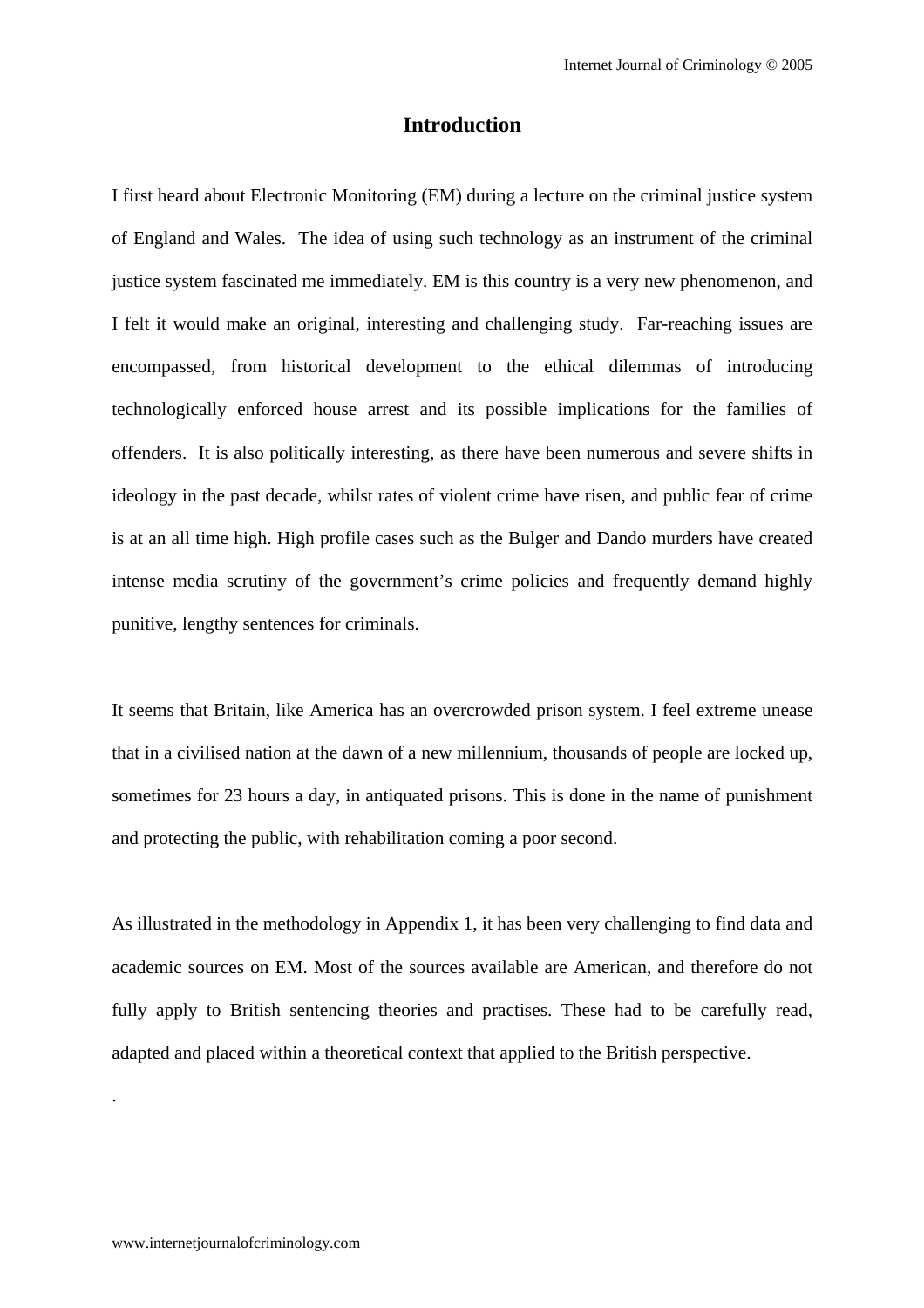# **Glossary of Abbreviations**

| Association of Chief Officers of Probation                      |
|-----------------------------------------------------------------|
| Curfew Order with electronic monitoring                         |
| Electronic monitoring                                           |
| Home Detention Curfew                                           |
| National Association for the Care and Resettlement of Offenders |
| National Association of Probation Officers                      |
| <b>Offender Tag Association</b>                                 |
| <b>Prison Officers Association</b>                              |
| <b>Prison Reform Trust</b>                                      |
|                                                                 |

The terms 'tagging' and 'monitoring' are synonymous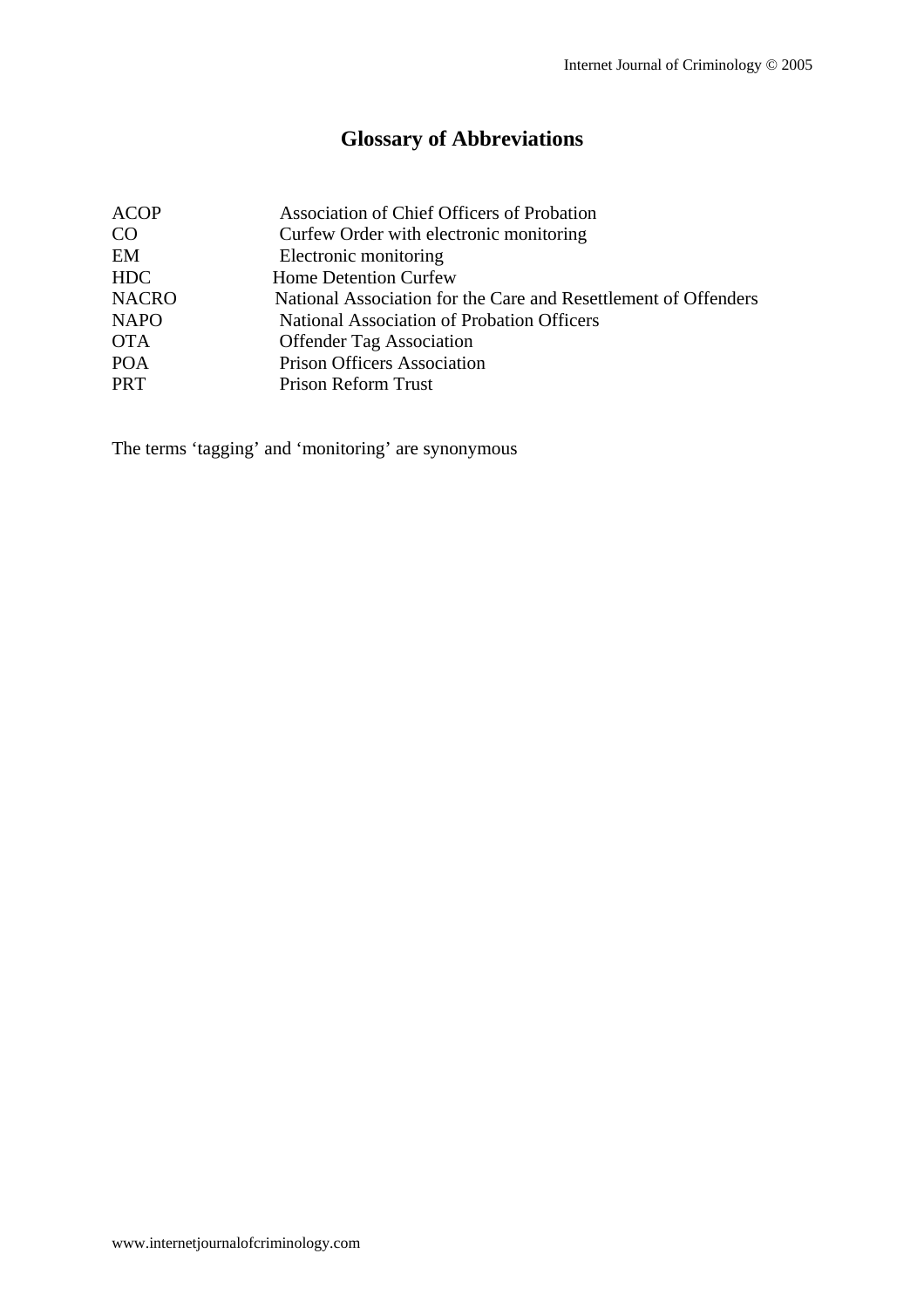# **Chapter One**

# **The development of electronic monitoring**

#### **Introduction**

Britain currently uses EM in two ways; the Curfew Order (CO), which is a sentence to be used on its own or in conjunction with other community penalties, and the Home Detention Curfew (HDC), which enables eligible prisoners to be released early under licence. This chapter will examine the historical origins of EM from the USA and how these were adapted and implemented in Britain. Technological capabilities and the current position of the penalties using EM will be described.

EM, as defined by the Prison Reform Trust, is 'a system of home confinement aimed at monitoring and controlling and modifying the behaviour of defendants or offenders' (Prison Reform Trust 1997: unnumbered). Sentences involving EM originated from the USA but programmes for offenders now operates in several countries around the world.

EM comprises of a radio transmitter worn by the prisoner, which transmits a signal to a base unit within the home. If the signal is broken a central computer is alerted and relevant authorities are informed. A more detailed description of the technology will be discussed later on.



**Figure: 1 A wrist tag (Whitfield 1997:front cover)**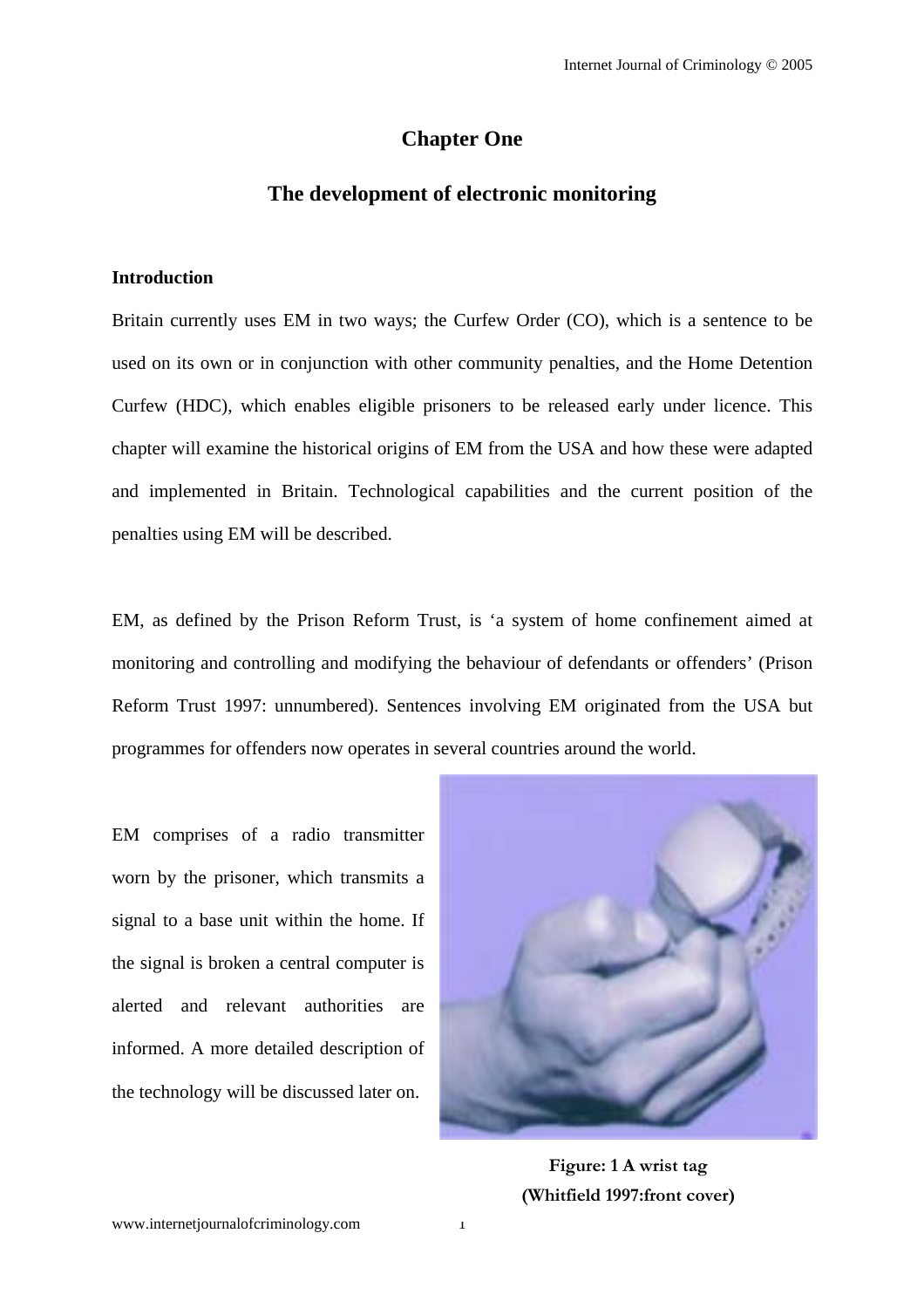#### **Historical Origins of electronic monitoring in the USA**

Wade (1988:3) suggested that the first actual use of EM was to track the location of parolees, mental patients and research volunteers in Massachusetts between 1964 and 1970. Swchwitzgebel saw the potential for 'behaviour modification, an important therapeutic tool and he eschewed its use as a system of simple surveillance' (Swchwitzgebel 1969 cited in Wade 1988:3). EM does raise some humanitarian and privacy issues, which will be discussed in subsequent chapters. EM in its current recognisable form was designed by Judge Jack Love in New Mexico, inspired by a Spiderman comic strip (Mair & Nee 1990:4).

Meyer in 1971 saw the benefits of this system for helping to reduce the prison population. (Meyer cited in Wade 1988:3). He did not share Swchwitzgebel's desire to use monitoring as a method of controlling behaviour. After the 1970s monitoring was fully recognised in the USA as a tool to reduce prison populations. Both Judge Jack Love's and Swchwitzgebel's ideas centred on the same technology. Individuals would wear an anklet or bracelet that would be monitored by equipment in their own home.

The first person recorded as being tagged was in the USA in April 1983. The National Institute of Justice was satisfied with the equipment and reported that home confinement was an acceptable proposition. It stated that 'compared to detention, monitoring resulted in substantial savings to the criminal justice system' (Grabowski: 1996:2). Potential savings that EM could make in Britain will be discussed in Chapter 3.

From the early 1980s there was a rapid growth in the use of EM. According to Mair & Nee it was seen as a useful tool to alleviate problems in criminal justice: the level of prison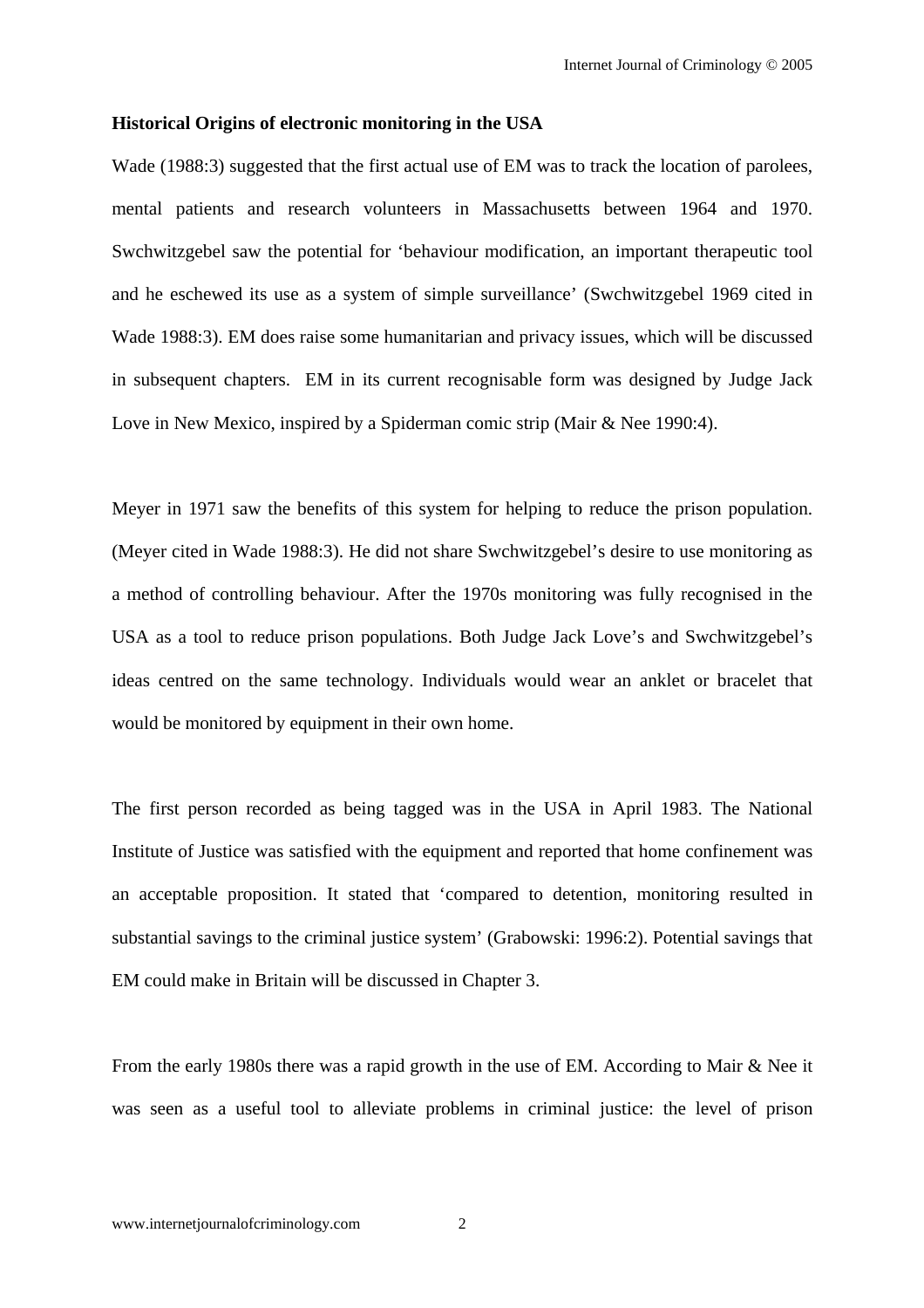overcrowding, the loss of faith in the efficacy of probation and a fiscal crisis, which has made it very difficult to justify further expenditure (Mair & Nee 1990:7).

Prison is a very expensive form of punishment with high staff and running costs and forms a big part of any country's criminal system budget. Macdonald (cited in Wade 1988:4) acknowledged monitoring as very cost effective. He also thought that monitoring was acceptably punitive as liberty is still restricted and curfew conditions are imposed. And finally the offender is kept in a controlled environment.

Thus Houk raised issues surrounding the privacy of individuals within their own homes (Cited in Mair & Nee 1990:4). He suggested that it should be related to specific aims of a probation order. Berry considered monitoring to be constitutionally and legally suspect. She saw its potential use for certain types of population, for example to give a prisoner an early release, but expressed caution about the idea of another kind of criminal sentence. 'Above all, the danger of widening the correctional net should be considered. Specifically, we must be cautious about using this correctional strategy on a person who would not normally be included' (Berry 1985:42).

Electronic monitoring was used in three different ways: on individuals who had not yet been convicted as a condition of their parole, as a sentence in its own right, and as a condition of early release from prison.

# **Electronic monitoring in Britain**

According to Russell & Lilley (1989), the first discussion of EM in the U.K originated from Tom Stacey in 1981. Ideologically he wanted monitoring to be used to reduce prison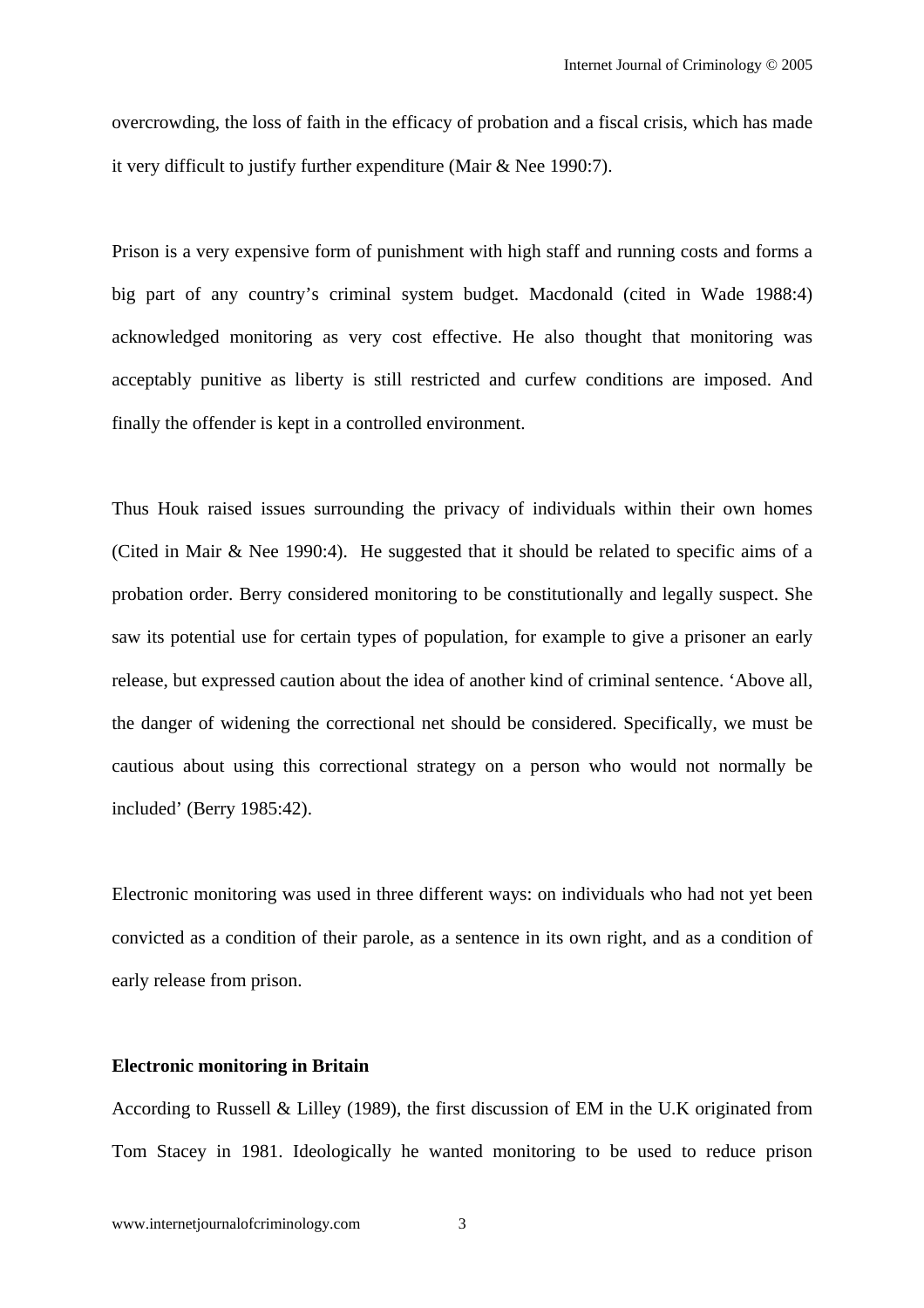populations. He reasoned that a monitored electronic device fixed to the person would 'Deter the offender, save the contamination and destructiveness of prison, and satisfy the requirement for protection of the public and for punishment' (Russell and Lilley 989:1). The Home Office rejected his ideas and denied him funding to investigate his ideas further.

During the 1980s the prison population was increasing rapidly in the U.K. The House of Commons Home Affairs Committee report on 'The State of Prison' in April 1987 recommended that the Secretary for State for Home Affairs, Lord Caithness, visited the United States to investigate their use of EM.

Prison overcrowding was seen as a problem that could be tackled by EM. The average custodial population in 1987 was 49,000 – an excess of 7,000 over the certified normal accommodation and an increase of 2,000 over the previous year. More than 20% of that



**Figure 2: Increases in Prison population between January 1987 and July 1997 (Wright: 1987)**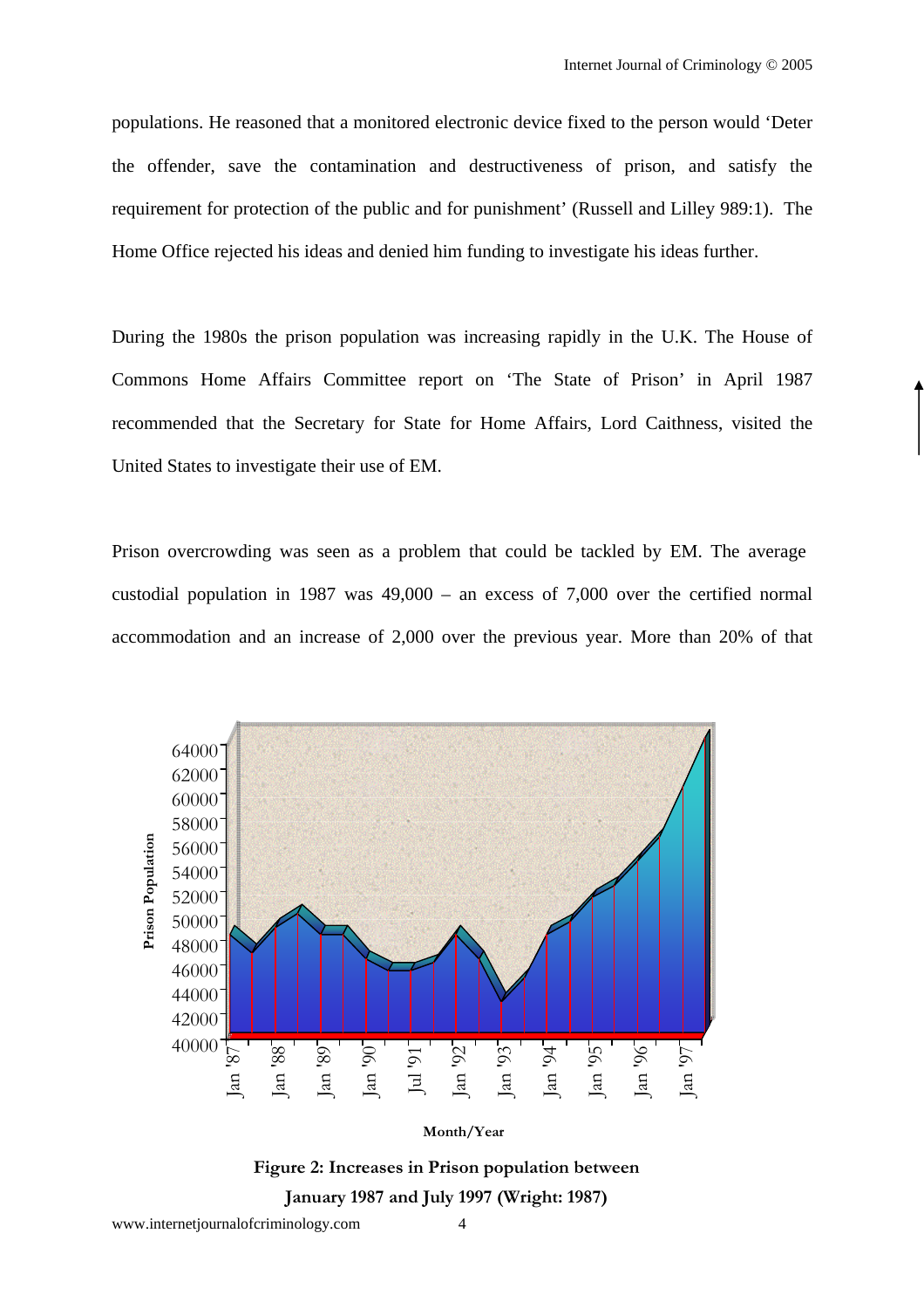population comprised of prisoners on remand who had not been tried or sentenced (Home Office 1988:unnumbered).

Mair and Nee concluded, 'As was very much the case in the USA, EM was seen as a means of tackling prison overcrowding' (Mair and Nee 1990:3). Figure 2 illustrates the rapid growth in the prison population as EM was considered.

In 1988 the UK government recognised EM as a possibility. In July 1988 the Government Green Paper 'Punishment, custody and Community' raised questions 'on the usefulness of EM in keeping more offenders out of custody' (Hansard 1988:un-numbered).

In the late eighties it was finally decided that Britain would carry out its own trials to discover the potential problems and advantages of using the EM system.

#### **Aims for monitoring trials**

As discussed earlier, the USA use EM for a variety of offenders, prisoners and those on parole. Before the British experiment began in the late 1980s, it had to be decided who would be eligible for monitoring in the UK. Reducing the prison population was considered to be the main benefit; therefore it would be used as an alternative to custody (Mair & Nee 1990:8).

There was still opposition to the idea from Chief Officers of Probation, the Police Federation, NAPO, POA, NACRO and the Howard League. A possible reason for this opposition is the need for cross agency co-operation to make monitoring effective and the extra workload and need for resources that this would entail. After much deliberation about the populations that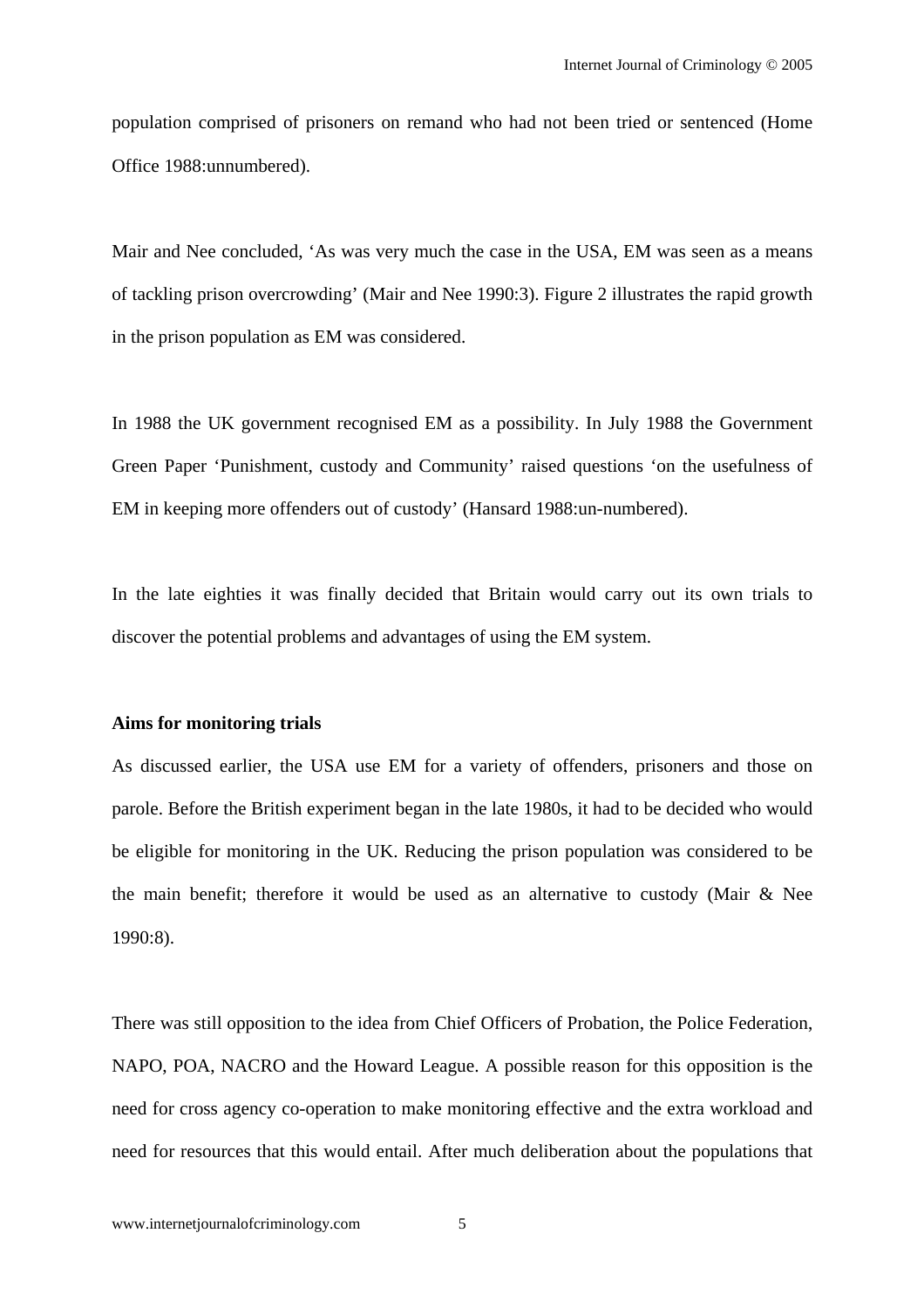could be considered for monitoring it was decided that it could be applied to bail/remand defendants who would otherwise have been put on remand.

Fear has been expressed in the USA about using EM as an extra punishment rather than an alternative to custody (Berry 1985:42). It was made clear for the first British experiment that EM should be used to reduce the prison population. The scheme also had to be cost effective. Aims were set out clearly:

- Reduce the use of custody without increasing the risk to the public
- Avoid the 'contamination factor' in imprisonment, when first offenders mix with more experienced offenders and learn the 'tricks of the trade'
- Avoid the stigma of prison and the dislocation of family ties (Whitfield 1997:18)

The first trials began in August 1989 but were not very successful. A low number of people were monitored. The area of the scheme had to be continuously expanded, as magistrates seemed unwilling to use the new option. It was concluded however that EM was used as an alternative to custody (Mair & Nee 1990:51).

The Criminal Justice Act 1991 paved the way for a second trial. It introduced the curfew order with EM as a community sentence. However it was not until legislation within the Criminal Justice Act and Public Order Act of 1994 that the curfew with EM properly came into existence. The second trials began in July 1995. During the first year the Home Office Research Study criticised agencies 'for lack of consultation, both with sentencers and with local probation services and a complete lack of guidance as to what the new sentence was designed to achieve and for whom (Mair and Mortimer 1996:15).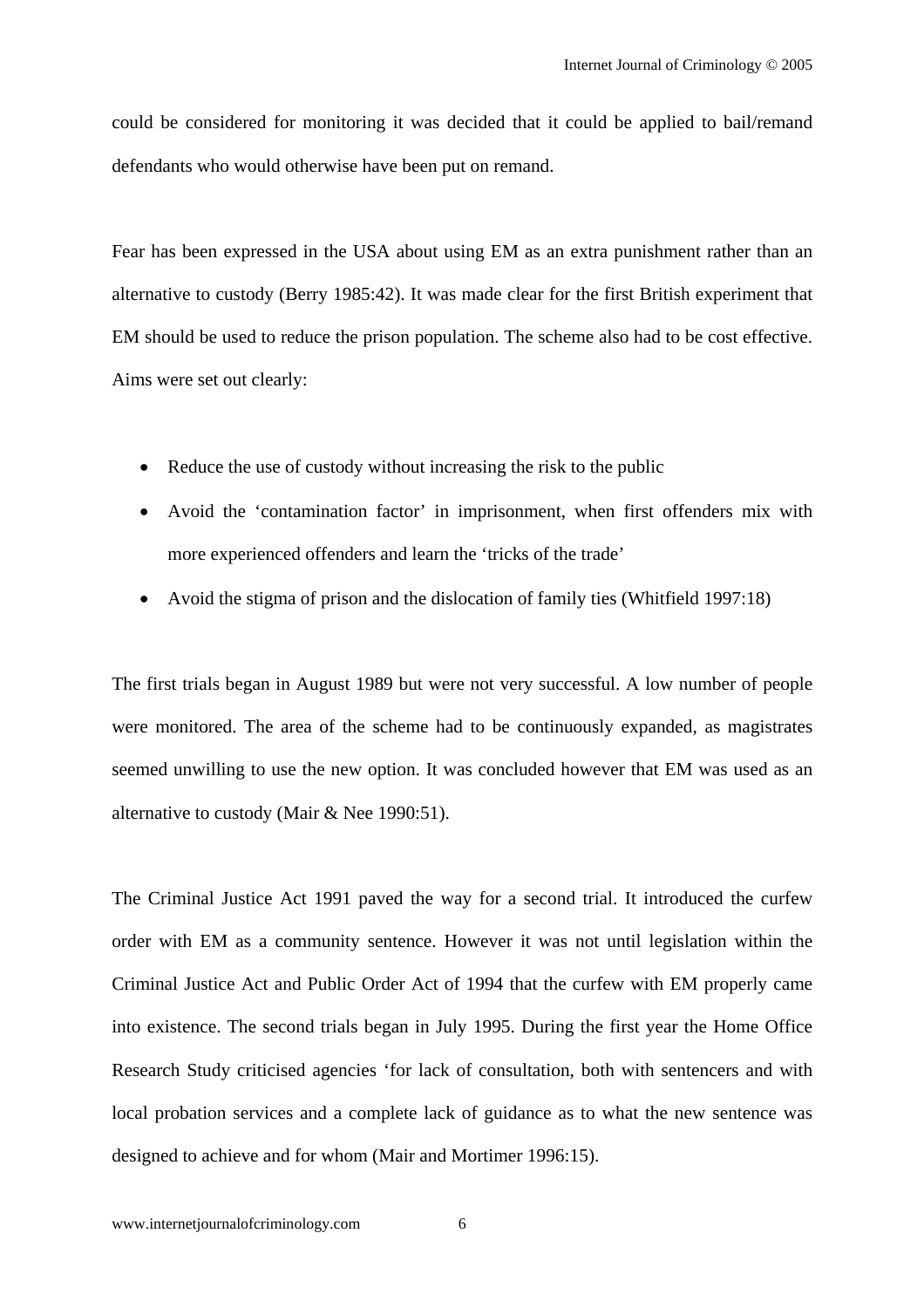The second trial was more successful that the first. Evidence suggested that EM was being used as an additional sentence rather than merely as an alternative to custody. Berg stated that monitoring should be combined with other sentences and that the punishment aspect of monitoring should not be overlooked. He concluded 'It can and should, in my view, become an integral part of the sentencing menu' (Berg cited in Whitfield 1997:25).

# **The Technology**

- The electronic tag that is attached to the prisoners is a low powered radio transmitter. The receiver, or Home Unit, is connected between the telephone and wall socket.
- The Prisoner must have a residence that can house the equipment and be a base for the curfew. This can be a residential house or a hostel.
- They must sign an EM agreement. (See Appendix 2)
- There are three companies in Britain who are contracted to supply tags. They will fit an electronic tag either to the wrist or ankle of the prisoner.
- A monitoring service is plugged into a phone line.
- Curfew hours are set.
- The tag sends out a constant signal to the box. If no signal is received during the curfew, the control centre is alerted and the police are informed that the conditions have been broken (BBC News website 1999).
- The police are also informed if the tag is tampered with.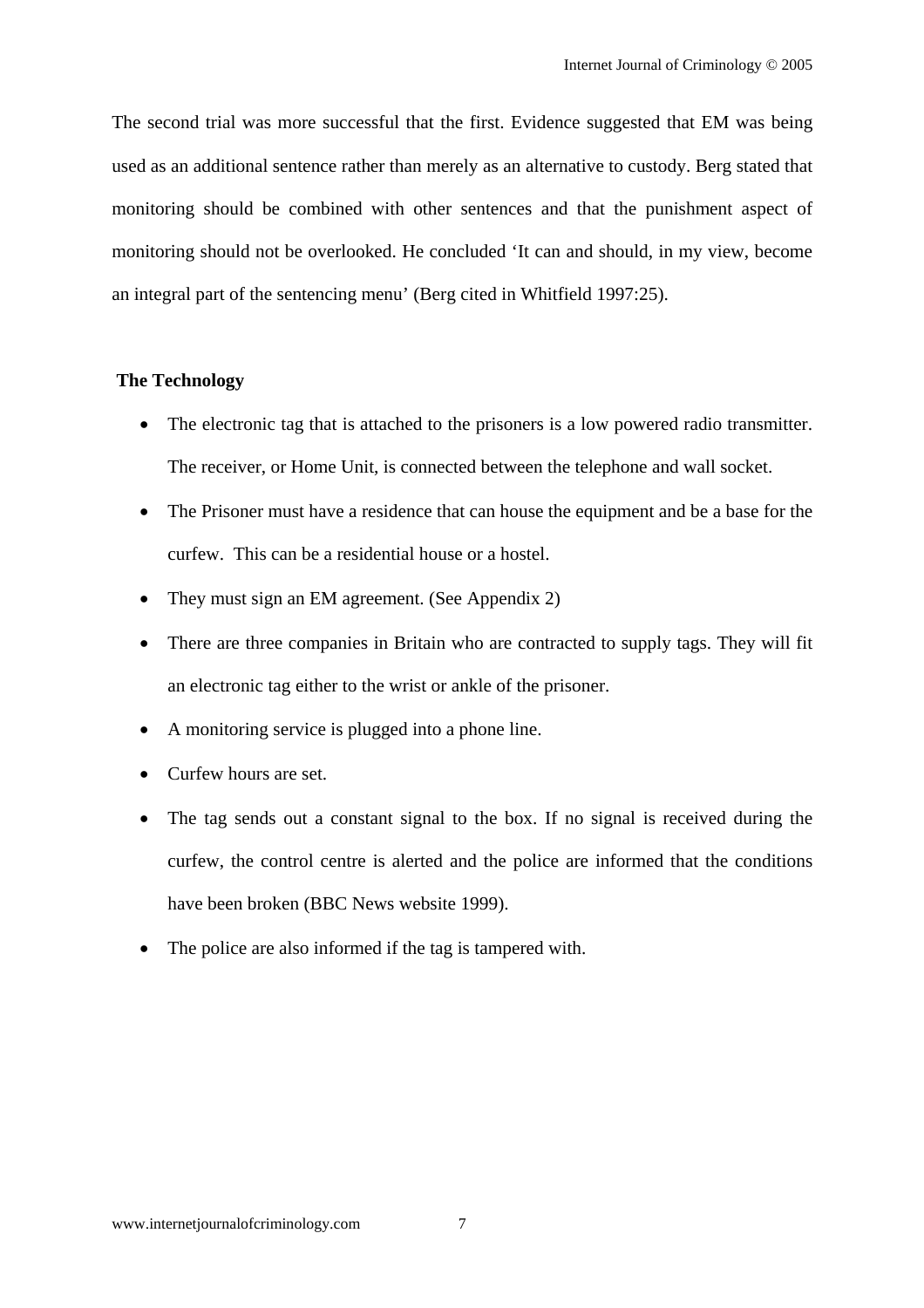

**Figure 3: EM technology systems B.I Monitoring Services (1999)** 

'Since the original pilot in 1989, advances in technology have reduced concerns over reliability' (Prison Reform Trust: 1997). Technology is rapidly changing and developing. Certainly within ten years technological advances will affect the practicalities of EM.

A Home Office spokesperson said, 'Overall we are extremely happy with the system. Things never run perfectly all the time' (BBC News August  $30<sup>th</sup>$  1999). These technological problems are not of a sufficiency to undermine the use of EM. Indeed problems with technology can be compared to the possible escapes of offenders within prison. Rare problems will occur with any system, but they have to reach a significant level to render that system inoperable.

## **Position today**

Whitfield seems to suggest that politicians have used EM in this country as an electioneering tool to impress a public that has an increasing fear of crime (Whitfield 1997:10). The increases in the prison population and higher levels of publicity over crime rates have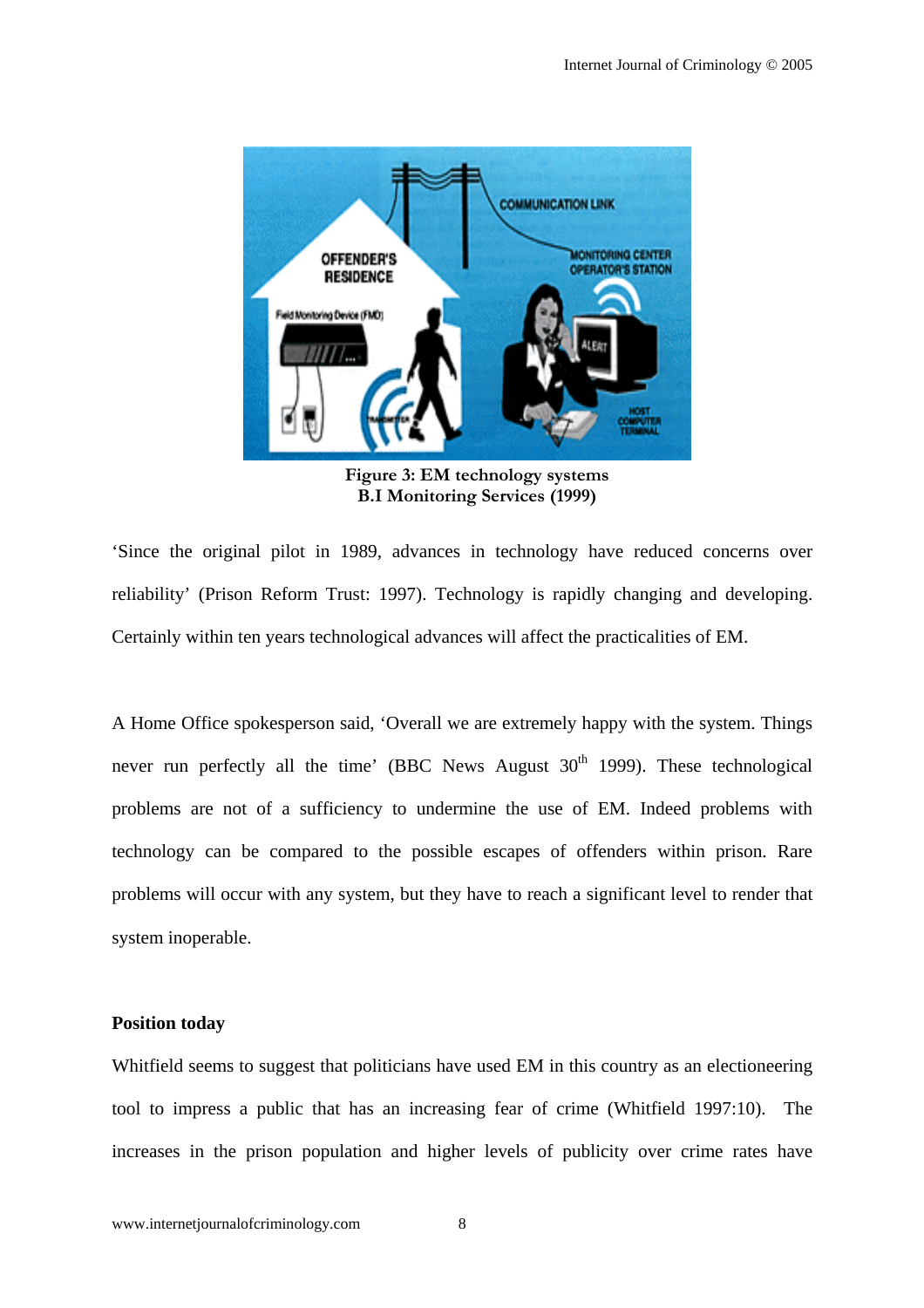heightened the public's awareness of the faults within our criminal justice system. Violent crime is on the increase and the Labour Party used the public perception of crime heavily in its election campaign. 'Tough on crime, tough on the causes of crime' (Labour Manifesto 1997) became one of the Labour Party's most famous sound bites. As far as policies on crime reduction went, it seems that in this case words have been stronger than actions. However EM has been implemented within our society despite objections from some agencies within the criminal justice system. 'In Britain, monitoring still seems to be a technology in search of a rationale. As the association of Chief Officers of Probation has said 'a clearly understood purpose for EM is currently lacking' (Prison Reform Trust 1997:unnumbered).

Scottish Home Affairs Minister Henry McLeish saw EM as a way of reducing the prison population. He views monitoring as a 'useful weapon in the courts' sentencing armoury.' However when the trials of monitoring were announced in Scotland, one of the companies, which was bidding for the contracts, Geographix, warned that monitoring would not be successful unless the prisoners were supported by friends, family and criminal justice professionals (The Scotsman online edition January  $26<sup>th</sup>$  1998).

The HDC, which was provided for under the Crime and Disorder Act 1998, was introduced across England and Wales on  $28<sup>th</sup>$  January 1999. These were for shortterm prisoners who had received sentences of between three months and four years. They would be monitored for between two weeks and two months,



www.internetjournalofcriminology.com 9

**Figure 4: Ankle Tag (BBC News 1988)**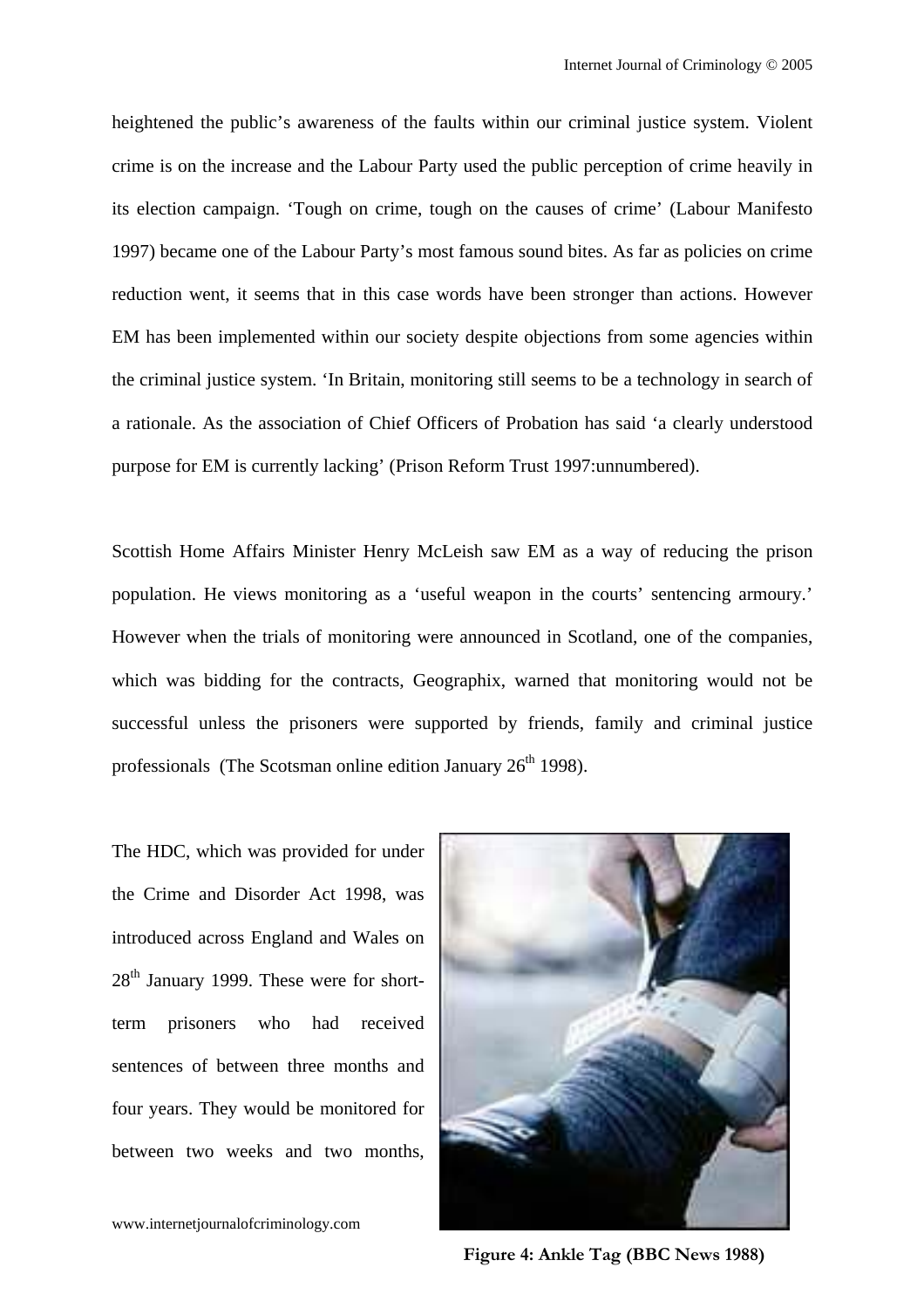according to the length of their original sentence (Hansard 10.11.97: unnumbered).

It was admitted that the main reason for implementing EM was to reduce the ever-spiralling prison population. It is also stressed by the government that monitoring is a way of rehabilitating prisoners: Figures in July 1999 stated that more than 6,000 prisoners had been released since the start of HDC. Predictions suggest 30,000 prisoners per annum would be taking part (BBC News July  $16<sup>th</sup>$  1999).

EM is an expanding tool in the criminal justice system. There is no doubt that for it to be effective it requires multi criminal justice agency co-operation is essential. In subsequent chapters this co-operation will be analysed further, as it has been the source of considerable debate within the criminal justice system.

EM today is used in two different ways; the HDC as described earlier is used on prisoners to enable early released, and the CO enforced with EM is a community sentence in its own right; it can be used in conjunction with other community or financial penalties. The implications and benefits of these two applications will be discussed throughout the dissertation, depending upon circumstances they may either be analysed jointly or individually. From the tenor of the White Paper that preceded the 1991 Criminal Justice Act, the theory of the sentencing aims can be summarised.

Although the curfew order was a sentence in its own right, the then government saw its most likely use as being in combination with other community or financial penalties, adding the punitive 'bite' of an element of incapacitation to other less restrictive proposals (Brownlee 1998: 189).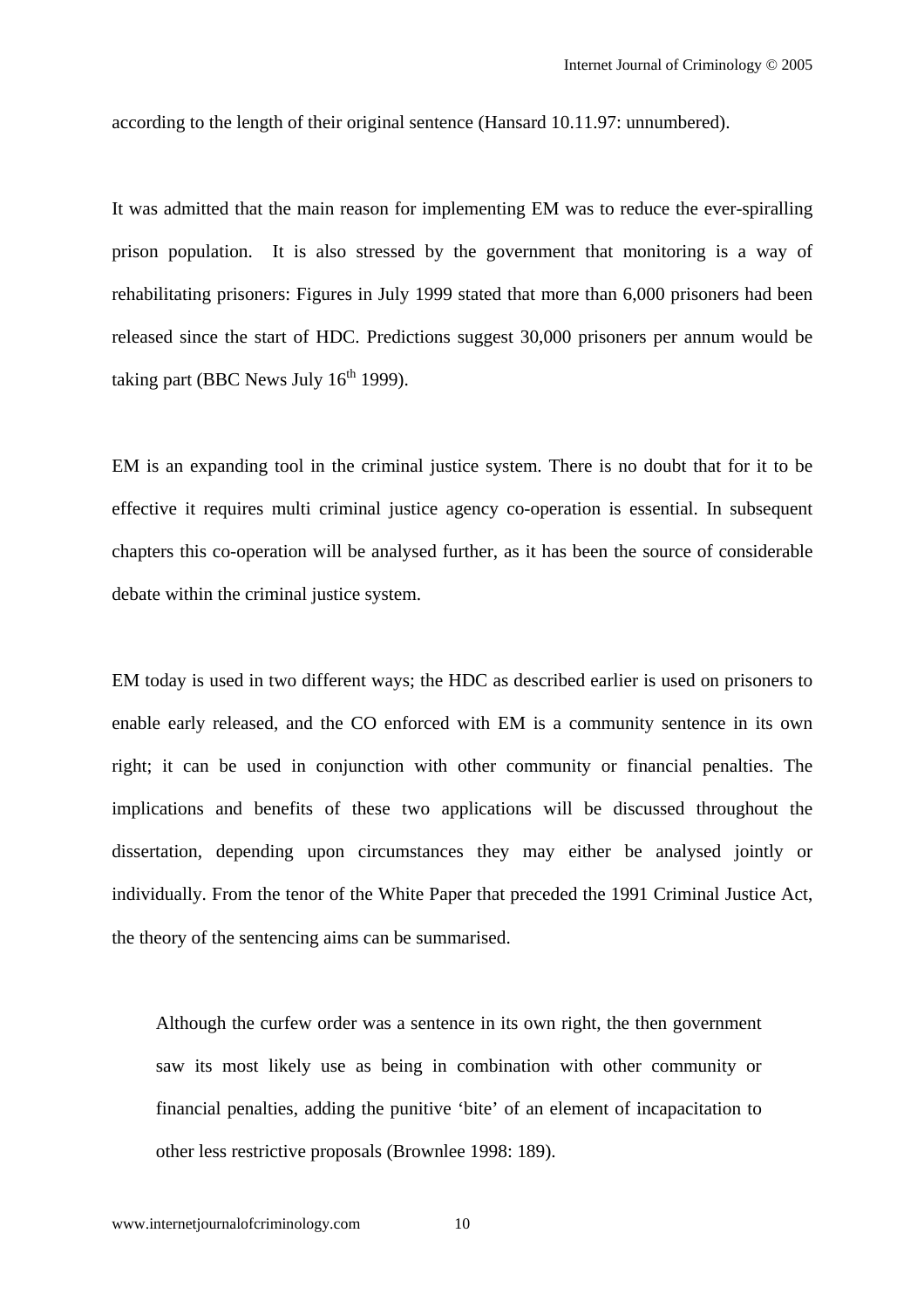The aims of orders involving EM can be discussed and debated at length. As witnessed in the USA and in experiments in the UK and Europe, it can be an effective tool to reduce the prison population.

It is important that the position of the CO and the HDC are analysed within the context of sentencing philosophy. A fear has been expressed which will be discussed in subsequent chapters, that unless specifically targeted at individuals who need to be under curfew, EM will be merely a case of net-widening of the criminal justice system. It must be considered if using these measures fits into the existing theoretical framework that influences sentencing theory.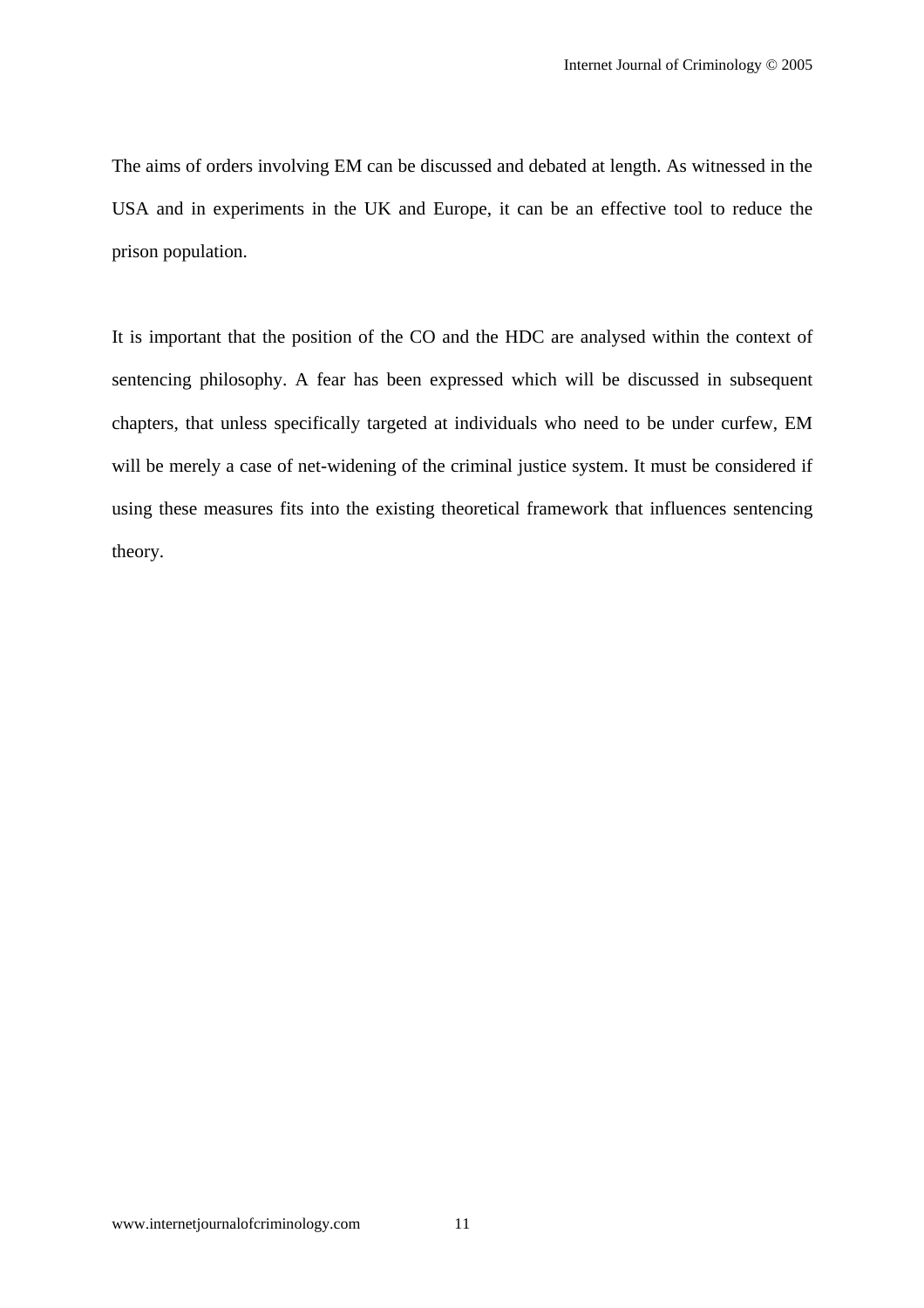# **Chapter Two**

# **Sentencing Philosophy and Practice**

# **Introduction**

The history and development of EM have been discussed in practical terms. It is important to analyse the position of orders enforced with EM in the context of sentencing philosophy. Practical sentences have to be placed within a theoretical framework to ensure that new measures are not implemented without critical analysis. From this it may be concluded how the government's aims in criminal justice sanctions can be realised through EM.

# **Ideological shifts in philosophy**

Sentences during the 1800s were heavily influenced by punishment, retribution and deterrence. From the early 1900s the use of probation increased and sentencing aims moved towards rehabilitation. Today more welfare-based approaches are used in sentencing. In an address to the John Howard Society of Alberta, Ernest A.Cote Q.C stated that

Perhaps the principal difference between criminal justice in the past and today is that the concepts of retribution, deterrence, and denunciation of evil are slowly being abandoned and gradually being replaced by what are considered to be realistic, social science concepts (Schulz 1995:34).

In implementing measures using EM, the Labour Government were aiming to reduce the prison population, as discussed in Chapter 1 (and will be analysed further in subsequent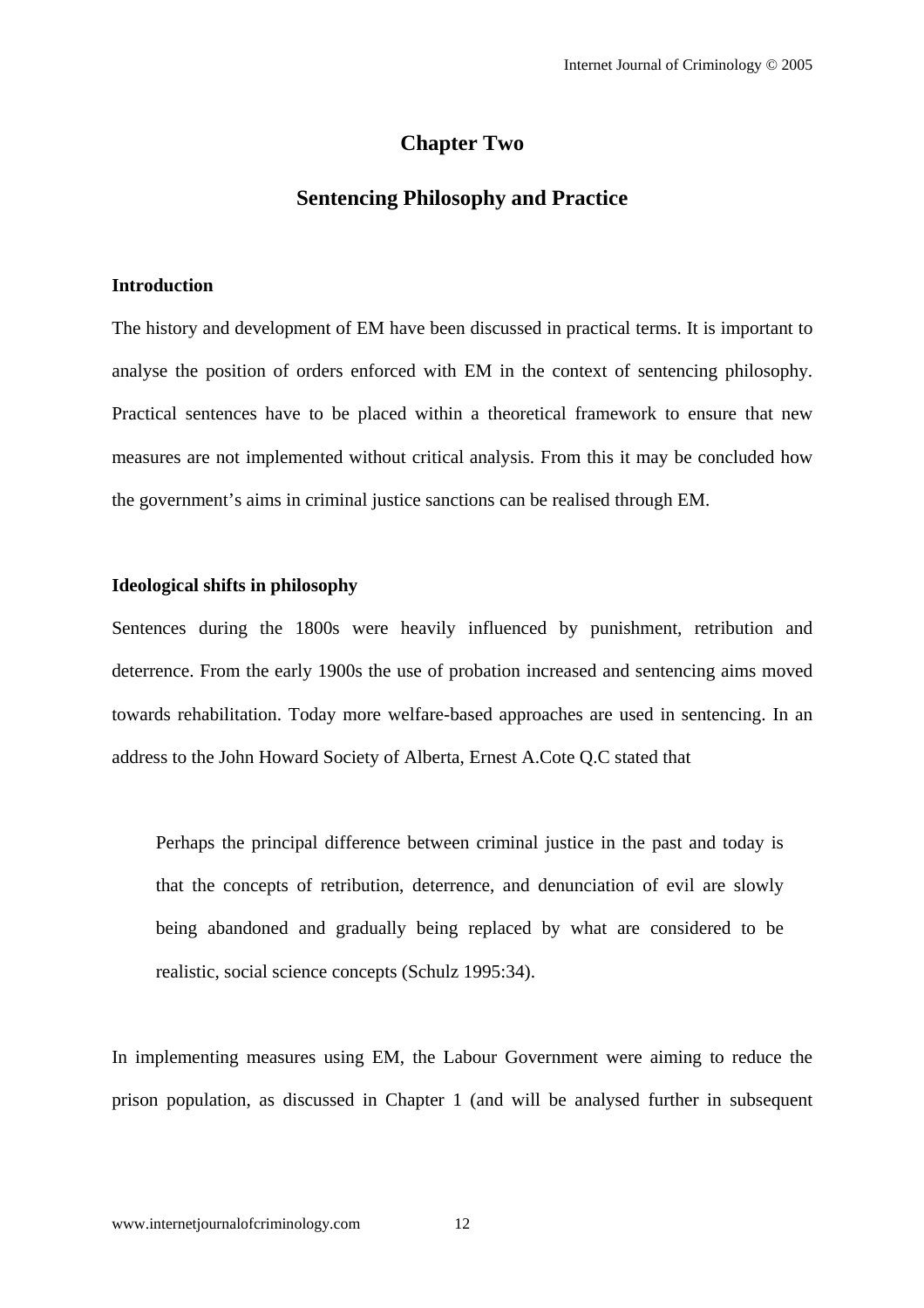chapters). However they were keen to impress upon the public that monitoring was not a 'soft option'.

Politicians of left and right in Britain…have recently been scrambling to outdo each other in emphasising the need for tougher rather than more humane pattern of sentencing… the language used in the official discourse around community-based punishments has tended to supplant the more familiar reformative or rehabilitative purposes of, say, a probation or a community service order, with a direct appeal to, and endorsement of, the punitive potentialities of those sentences (Brownlee 1998:189).

The government therefore have a fine line to tread between reducing the prison population, punishing criminals and protecting the public. It can also be argued that the government are keen to increase the use of community penalties, as they are significantly cheaper than institutionalised punishments. This can add to the dichotomy of reducing public spending whilst maintaining the principle of being tough on crime and protecting the public.

## **Retribution/Punishment**

Punishment as defined by Davies et al is 'a just and condign reward for morally wrong behaviour…based simply on the notion of just desserts' (Davies et al 1995:292). Retribution could include elements of revenge and denunciation. In passing harsh sentences magistrates and judges could show their distaste for criminals. Retribution has to be balanced with the degree of culpability. Fears have been expressed that, although the aim of the CO as a community sentence is to reduce prison populations, it could be used as a punishment in its own right and not as an alternative to prison. 'Instead of being a liberalising measure, it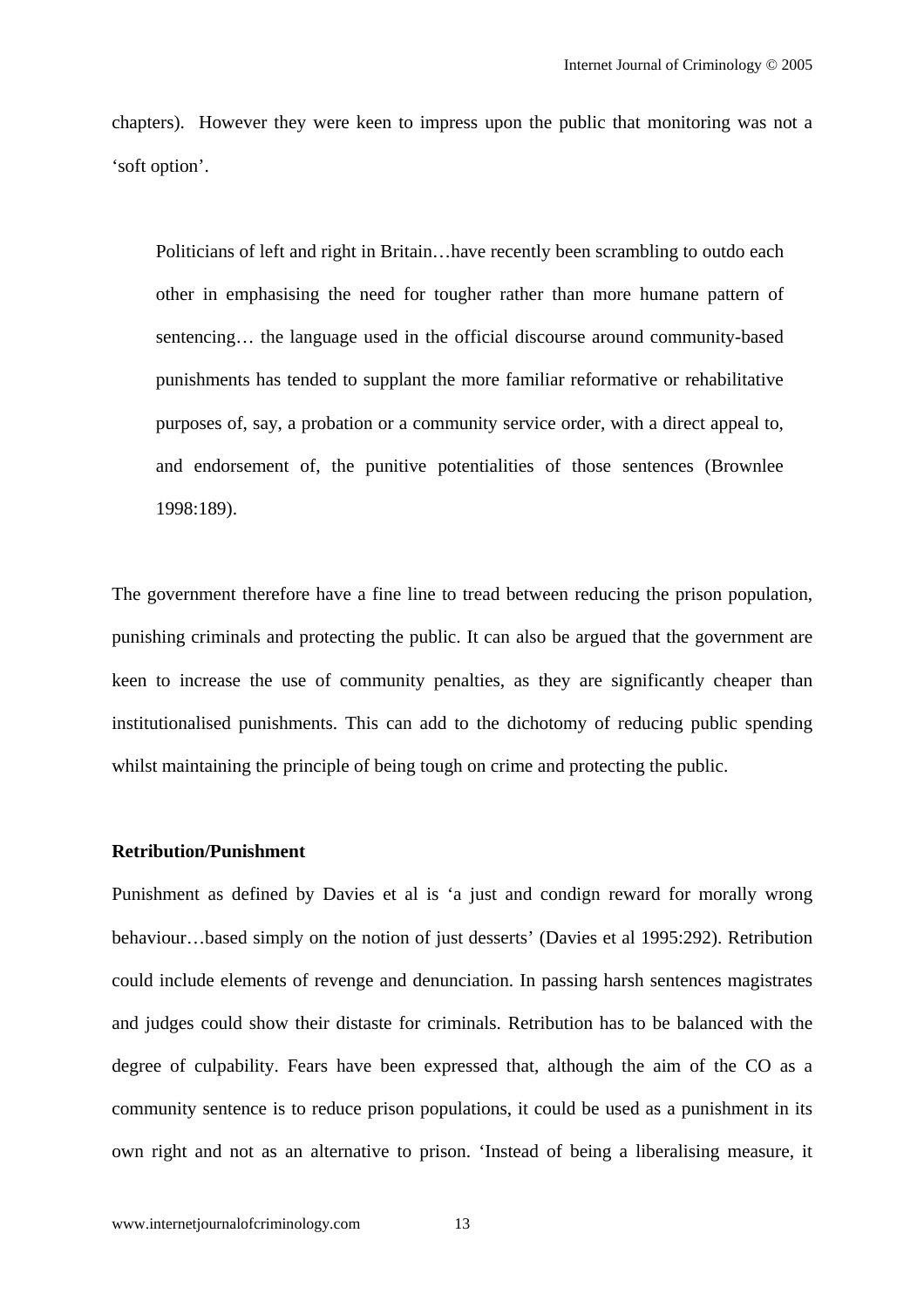actually makes it more acceptable for people to be punished…There is a danger that monitoring could set a precedent for other technologies to be used in punishment' (Howard League for Penal Reform 1999).

With long curfew hours the CO severely restricts liberty and therefore must be considered fairly punitive, 'Using the tag solely as a method of punishment…it has both control and punishment features and indeed the two can never be completely separated' (Whitfield 1997:123).

# **Individual and General Deterrence**

'Deterrence, as a general objective…is to justify punishment. Imprisonment is assumed to be a powerful deterrent but its effectiveness in persuading potential offenders to avoid crime is disputed' (Marshall 1994:119). Sanctions to deter people from committing crime are difficult to evaluate. One can only speculate whether an individual resists criminal behaviour due to a fear of punishment. If EM is seen as an alternative to custody, as Mair and Nee (1990) suggested, it could be seen as a softer option than imprisonment. However those monitored are still subject to a fair amount of control.

Until the development of technology to electronically monitor an offender…there had not been effective alternative sanctions to imprisonment in the array of sentencing options acceptable to the public…'effective' means sufficiently intrusive, demeaning and punitive in the public perception (Schulz 1995:27).

Prisoners released early as part of the HDC would surely see EM as less demeaning and punitive than the prison regime they have just left.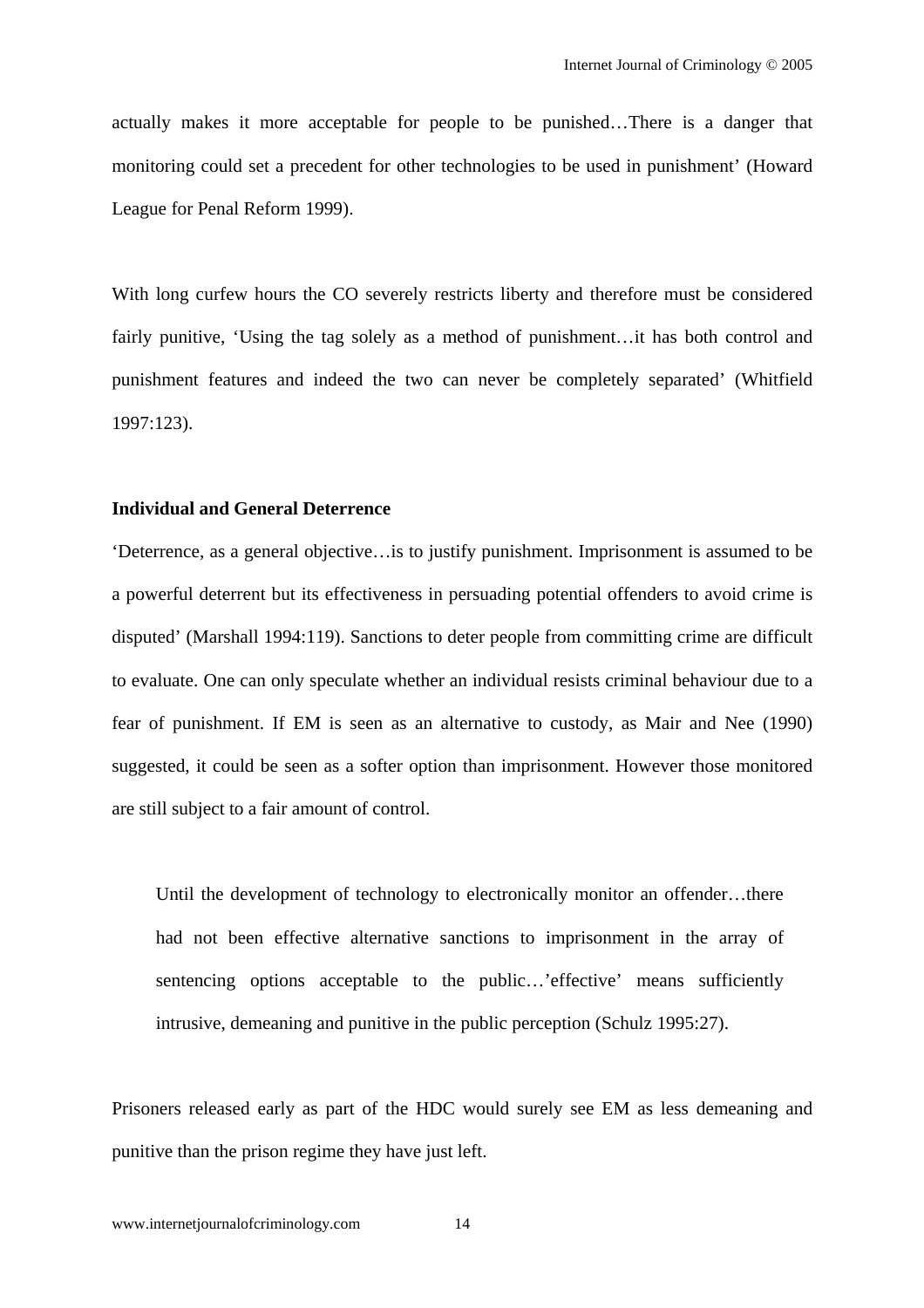# **Rehabilitation**

'Rehabilitation is defined as to restore to normal life by training' (Oxford English dictionary 1998:543). Given the current rate of overcrowding, rehabilitation possibilities are limited within the prison environment. To encourage an offender to revert to a 'normal life' involves a great deal of social support. Individuals undergoing rehabilitation will be trying to change their lifestyles in order to stop committing crime. They will need multi-agency assistance to achieve those changes, e.g. giving up drugs, controlling violent tendencies, etc.

Unless EM is combined with some sort of probation or supervision order, its rehabilitative qualities are questionable. A spokesman from Geographix, a monitoring company, stated that 'EM is only a piece of technology which monitors the offender, it has to be supplemented by an effective service' (The Scotsman online edition January  $26<sup>th</sup>$  1998).

During the 1989 Home Office trial of electronically monitoring bail defendants, the Home Office evaluation reported that monitoring staff had been surprised about the amount of informal counselling they had to give the offender (Prison Reform Trust 1997).

# **Protection of the Public**

It is imperative that communities are protected from individuals who are likely to harm them. This implies removing serious criminals from society and imprisoning them.

The incapacitative approach has no behavioural premise…it looks chiefly to the protection of potential victims. The political premise is often presented as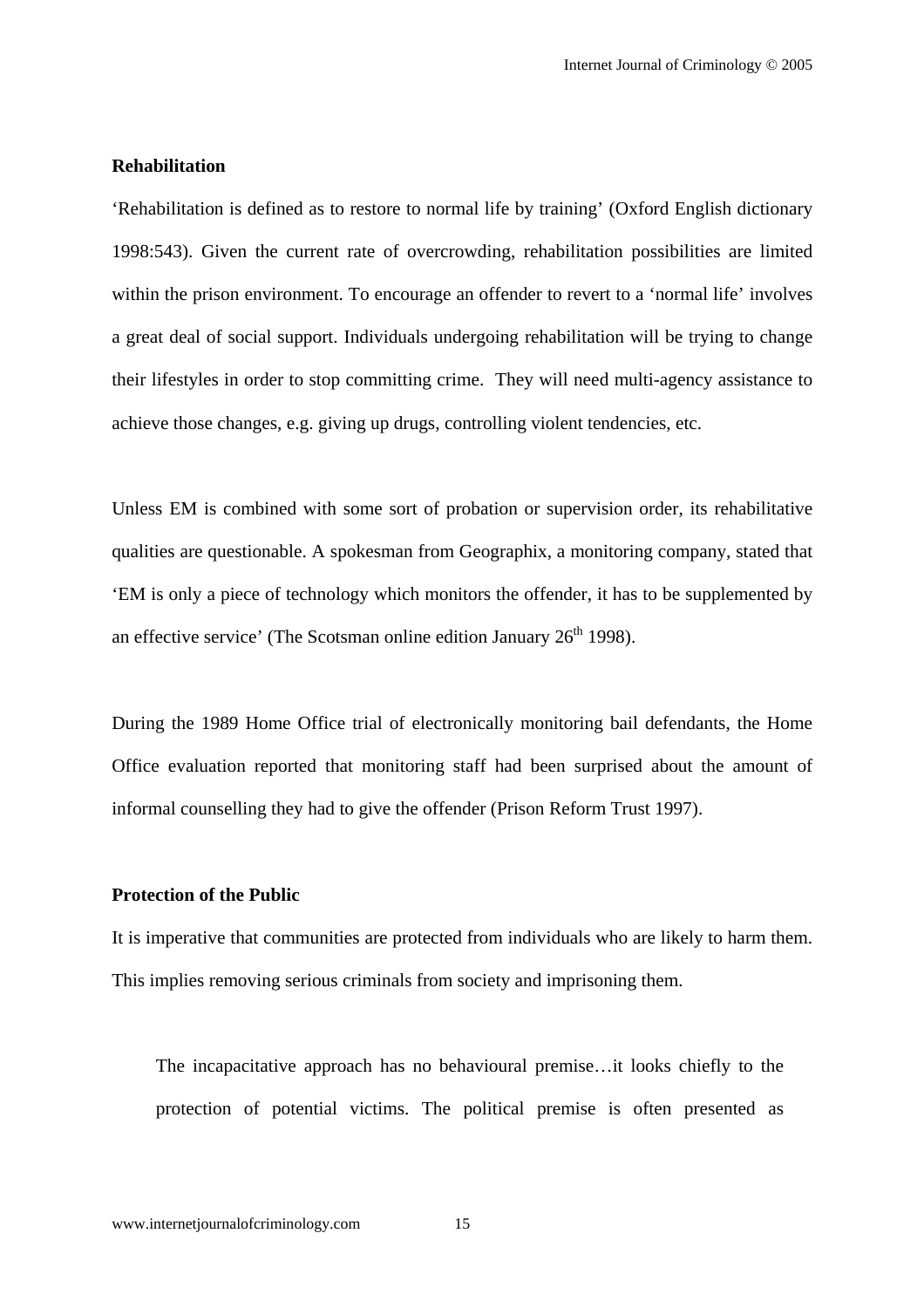utilitarian, justifying incapacitation by reference to the greater aggregate social benefit (Maguire 1997:1099).

Only prisoners who are considered by the prison service to be of no risk to the public will be eligible for the HDC. The CO is able to protect the public, as although the individual is within the community, the authorities know their location during curfew hours. If the curfew is broken the police are instantly informed. Protection of the public has to be paramount in sentencing philosophy.

In the Select Committee on Home Affairs Third Report on alternatives to prisons the government was quite clear about its aims, It will provide adequate protection to the public because of the monitoring element, and will give prisoners an opportunity to readjust to life outside prison' (Hansard  $29<sup>th</sup>$  May 1999).

Evaluating the American experience of EM, the safety of the public seems to have been maintained. 'EM is the sanction providing the greatest restriction of liberty and autonomy and the highest level of supervision for offenders who are not imprisoned and hence the greatest degree of protection for the public' (Schulz 1995:28).

## **Sentencers' views**

For sentencing ideology to be put into practice, sentencers must be very clear about the aims and uses of EM. During the evaluation of the first trials it was reported that magistrates had differing views over its uses.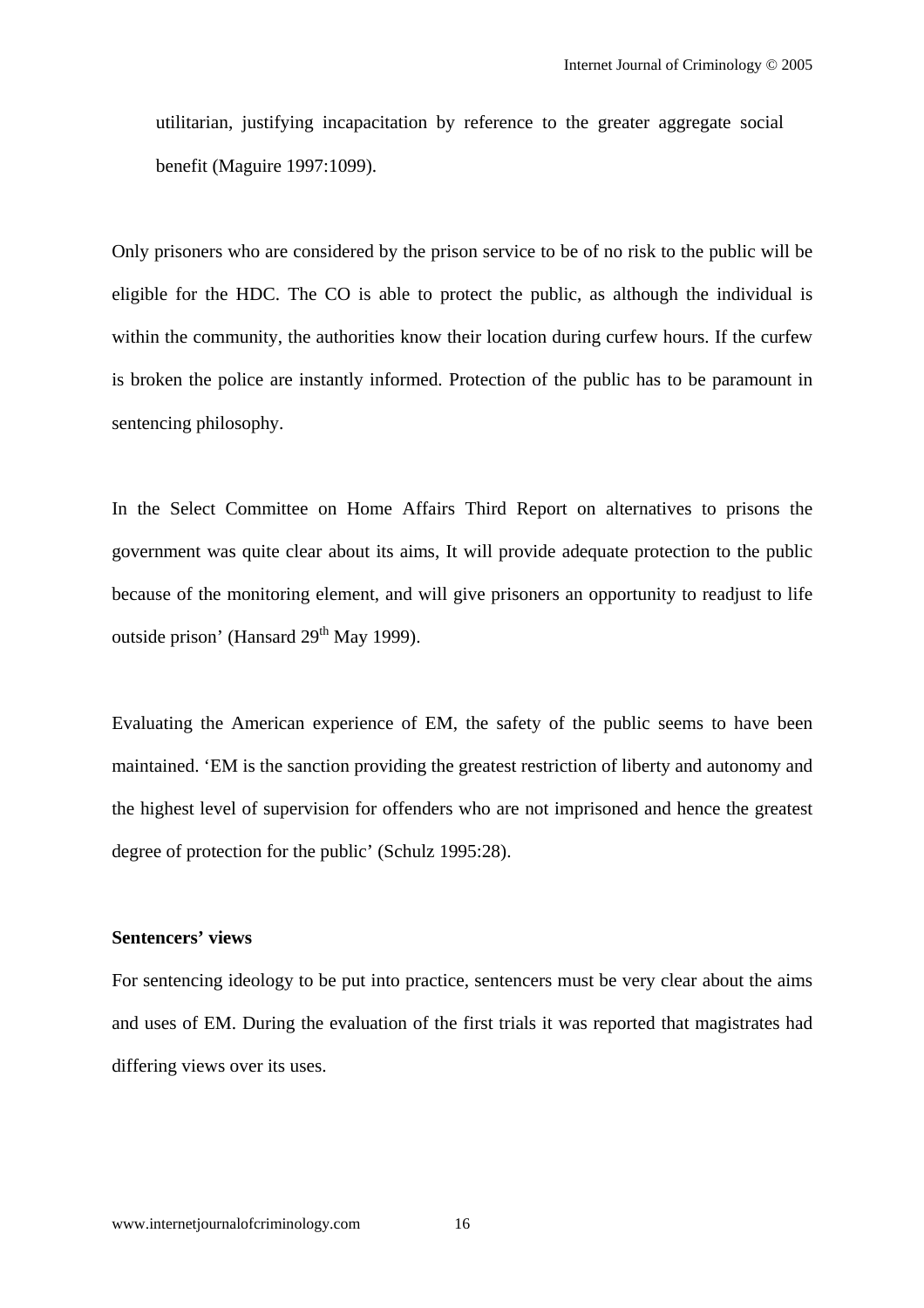A minority (of magistrates) were opposed to the sentence in principle…only if it was to be made in conjunction with a probation order or the like might it be of use… was an extreme sentence which deprived people of their liberty without addressing their needs (Mair and Mortimer 1996:25).

From this it could be assumed that some magistrates felt that monitoring was being used as a punitive measure that did not encompass necessary rehabilitative qualities. However some magistrates felt the opposite and saw EM as a useful alternative to custody.

In the first trials sentencing ideology was a point of confusion for sentencers in relation to monitoring:

Lack of guidance has proved problematic for many sentencers. It was clear from interviews with sentencers that many were uncertain about the sorts of cases in which the order would be appropriate, whether alone or in combination with another community sentence (Mortimer and May 1996:2).

This would also question Mair and Nee's (1990) suggestion that the CO should only be used as an alternative to custody. If magistrates only thought of it in this way, it could be presumed that the question of eligibility would be easier to address. This lack of clarity for sentencers could weaken the practical applications of the CO as a community sentence. This will be examined further in subsequent chapters as it has implications not only for sentencers and offenders, but how the public perceive the usefulness of the sentence.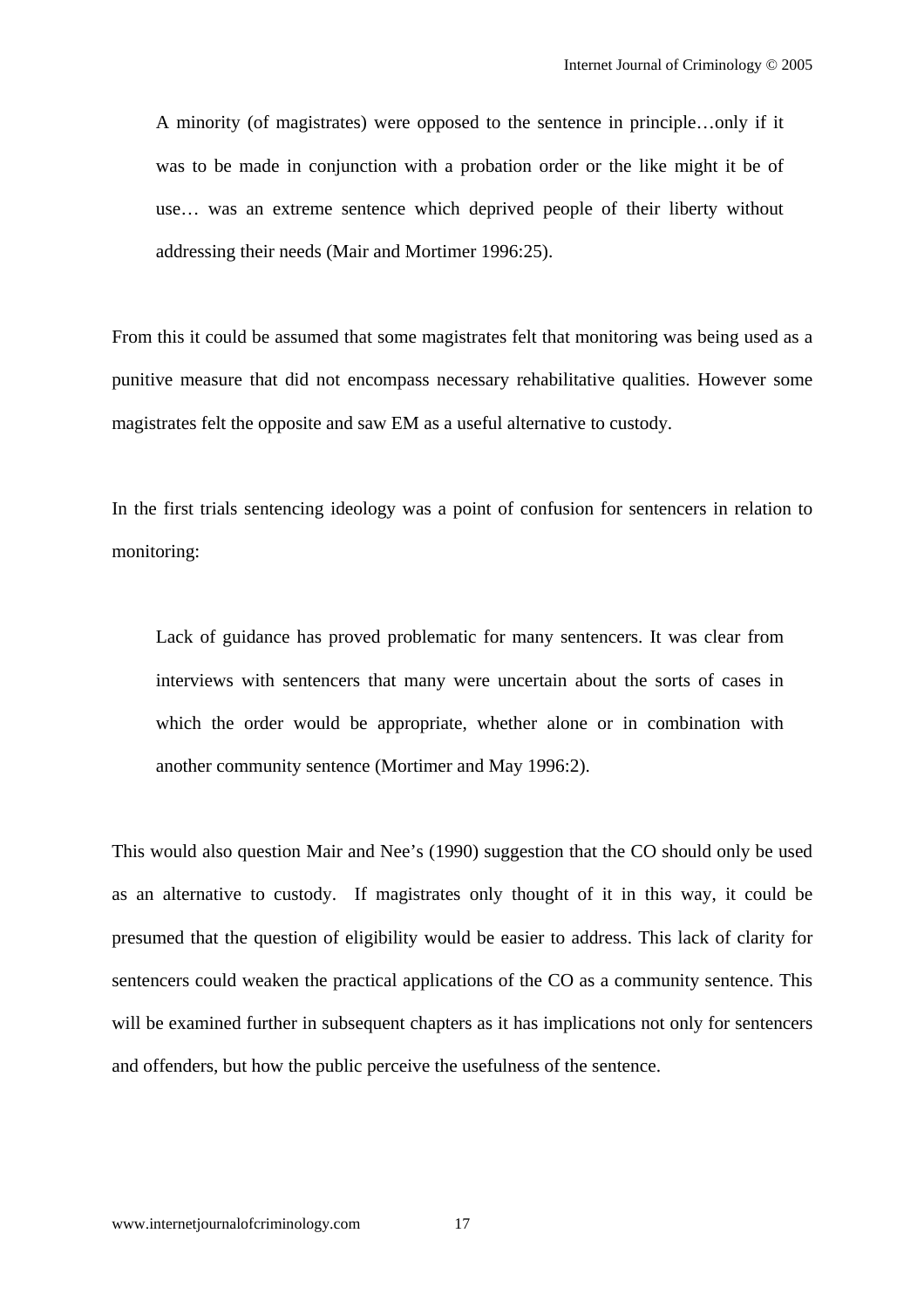#### **Party policy on sentencing philosophy**

During the last twenty years, crime and crime prevention have become highly politicised issues.

The main political parties have always had quite contrasting views on law and order, which reflect their wider ideological differences. The parties of the left and centre…believe that individual actions are shaped not only by individual will, but also by the broader social and economic context, which they occur (Wilson and Ashton 1998:11).

Prison populations increased dramatically during the 1980s. In the last general election Labour played heavily on people's fear of crime and promised to be 'Tough on crime, tough on the causes of crime' (Labour Manifesto 1997).

Labour has backed EM as a way of reducing prison populations. However at the same time it is using harsher sentences for repeat offenders. When considering sentencing philosophy, political developments have to be analysed.

The case for 'decarceration' changed little between its first exposition in the midnineteenth and its redeployment in the mid  $20<sup>th</sup>$  centuries... Economies undergoing a 'fiscal crisis' could no longer afford an ever-growing control apparatus: there had to be retrenchment…(this) does point to the importance of the political and economic frameworks of penological debate (Scull cited in Downes and Rock 1998:330).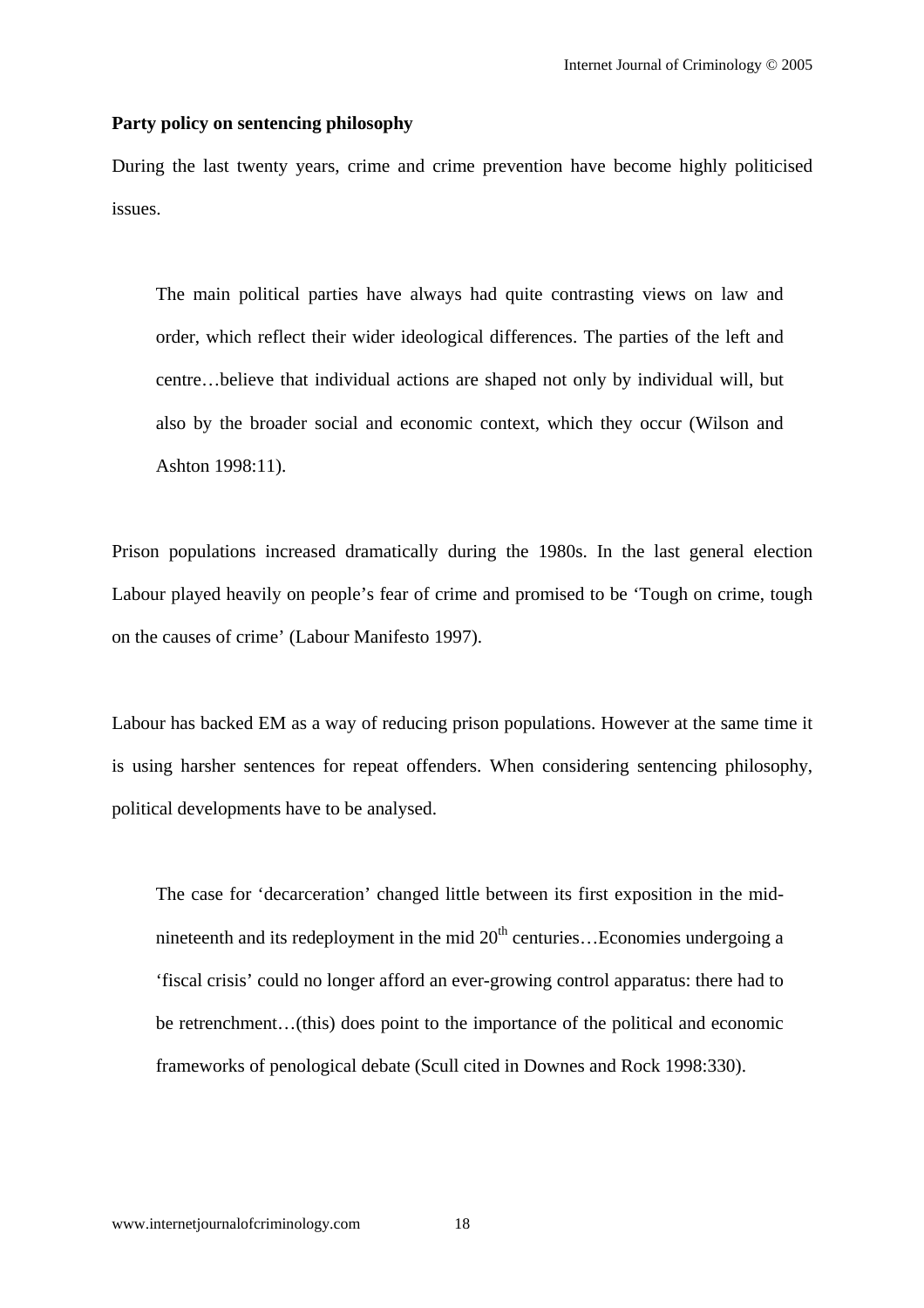It could be argued that EM has been advocated by the Labour Government, not because of a desire to punish and rehabilitate offenders within the community, but because prisons are financially draining on the national budget. However Michael Howard's 'Prison Works' philosophies implemented by the previous Conservative government resulted in more criminals than ever before being incarcerated; this arguably demonstrated a dichotomy between punitive criminal justice theories and the Tories' desire substantially to reduce public spending.

During the debate on the Crime and Disorder Bill conducted in the House of Lords, Edward Leigh criticised the Government for its changing opinion on the use of EM.

The Labour Party was strongly and ideologically opposed to the principle of criminals having bits of electronic gear attached to them…However the Labour Government policy on prisons is now in deep trouble…Labour members of the Committee remain supine while their own Government introduce EM not for the good reason of helping the convicted criminal, but to save money and carry on the previous Government's policy of building and running privatised prisons (Hansard May  $29<sup>th</sup> 1999$ : unnumbered).

Although Labour emphasise individual responsibility social and economic factors have been seen to influence crime rates. It could therefore be a contradiction that in some cases individuals are released early under HDC, but that in the case of some repeat offenders sentences are much harsher, with no real attempt to cure the cause of such behaviour through rehabilitation, probation or counselling.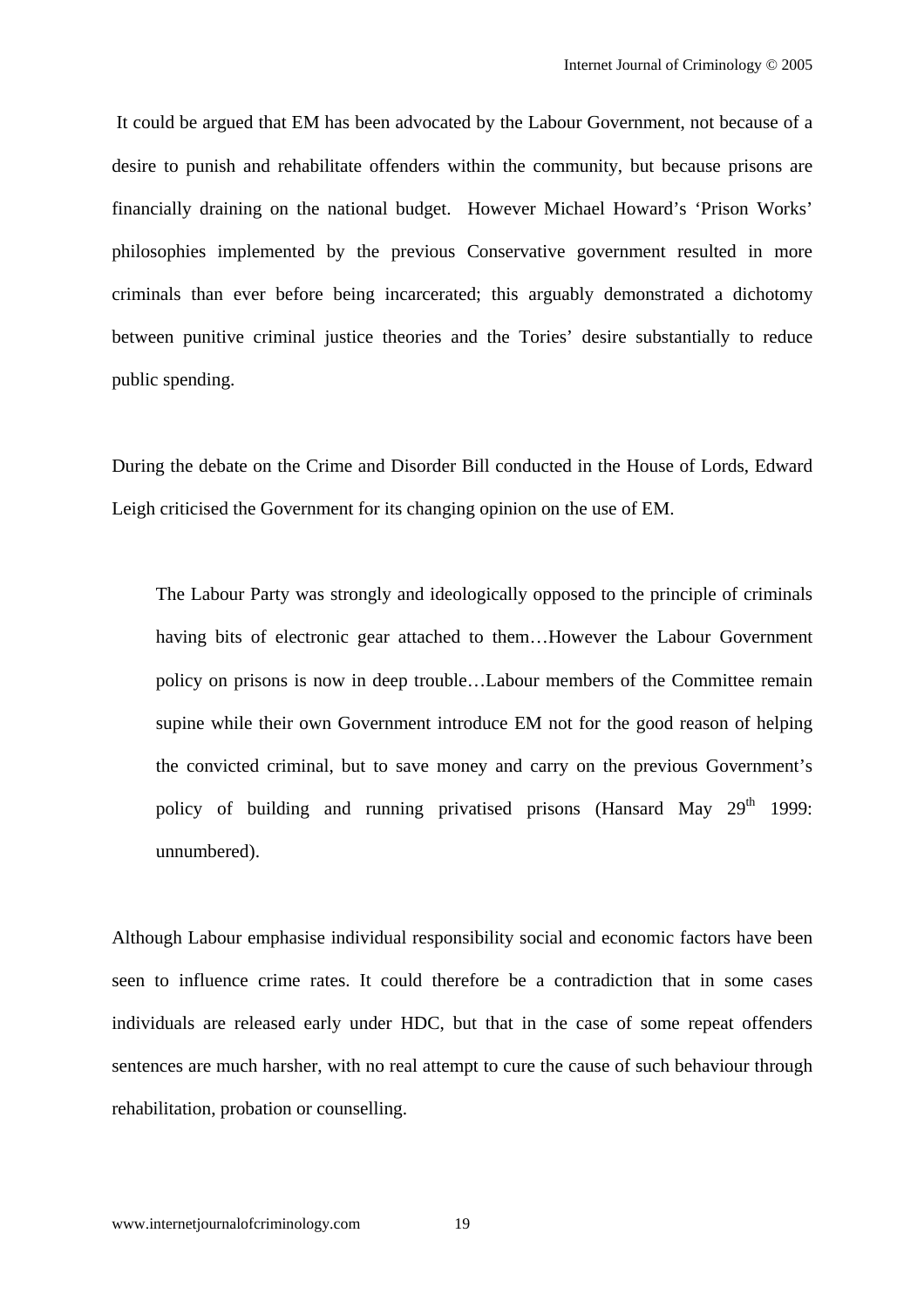Some statements by the Labour Government have added to the confusion that follows the ideology behind EM. Although Jack Straw has stated that he wished to reduce prison population, he has also defended their use.

 Prisons, he confided, were 'essentially a demand-led service' and his priority was not to reduce the prison population but 'to secure the safety of the public' as if to imply that the former objective was invariably opposed to the latter' (Brownlee 1998:190).

It would seem, as mentioned in previous chapters, that the Labour Government wish to reduce prison numbers but are conscious that the public are wary of punishment in the community. As Brownlee (1998:189) comments, the government have a perceived need to 'talk tough on crime'. Measures involving EM are obviously less punitive than incarceration but the government is insistent that they should not be regarded as a soft option. This is echoed by sentencers who see monitoring as 'a high-tariff sentences for serious offenders where custody is a possibility' (Mortimer 1999:3)

Labour point to the Crime and Disorder Act and the new Sentencing Advisory Panel, to provide consistency and clarity in sentencing guidelines. These will be published so that 'the public can get a clearer understanding of the sentence passed by the courts and increase their confidence in them' (Hansard May  $29<sup>th</sup> 1999$ ).

One must bear in mind the reasons for the government advocating EM. It can be argued that combined with support from welfare agencies (including probation), monitoring can be a humane and rehabilitative way of punishing a criminal. It can also be argued that it is a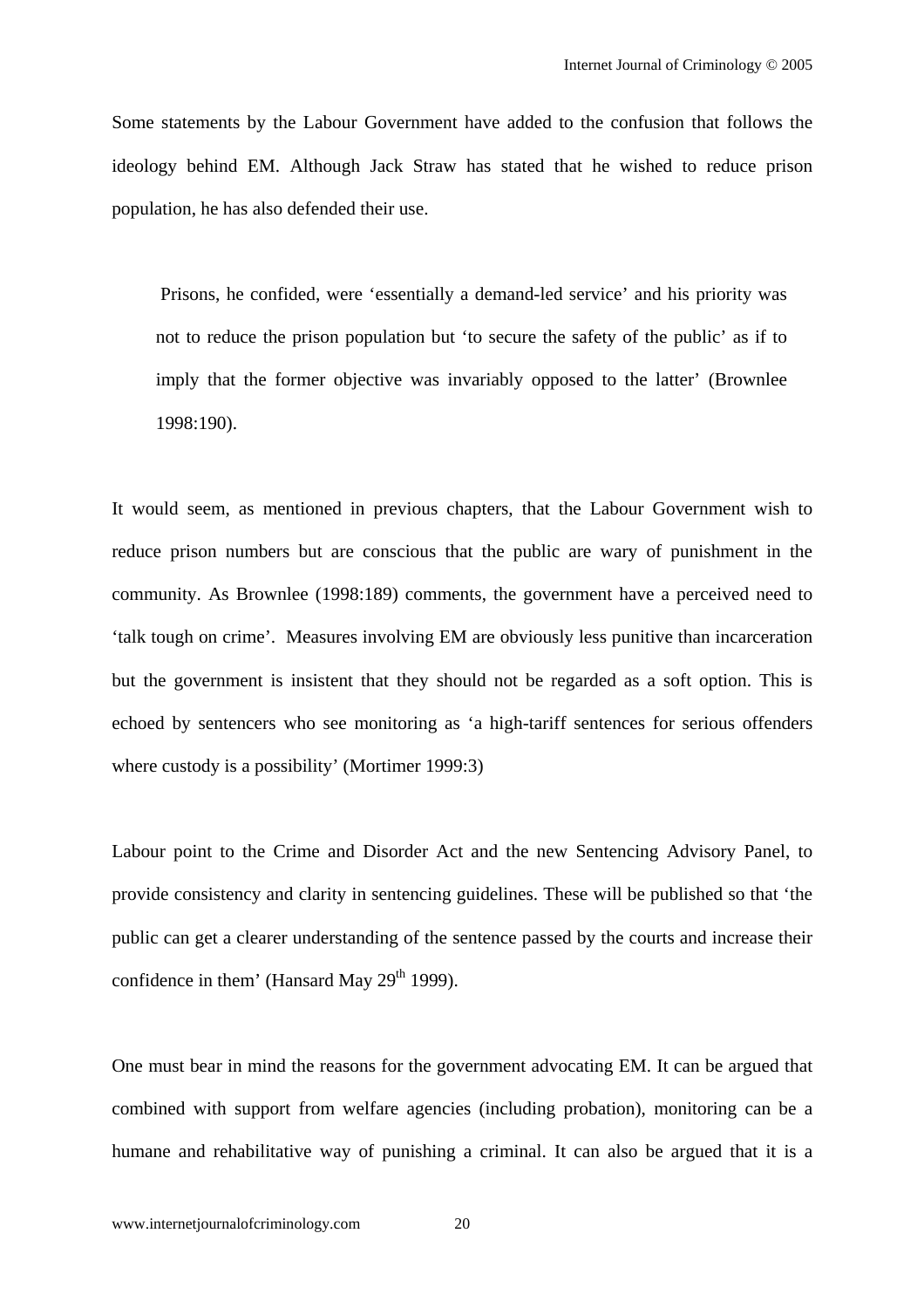cheaper way of reducing an ever-expanding prison population. Labour promised the electorate that it will be tough on crime, but it is realistic for the electorate to expect budget efficiency whilst doing so.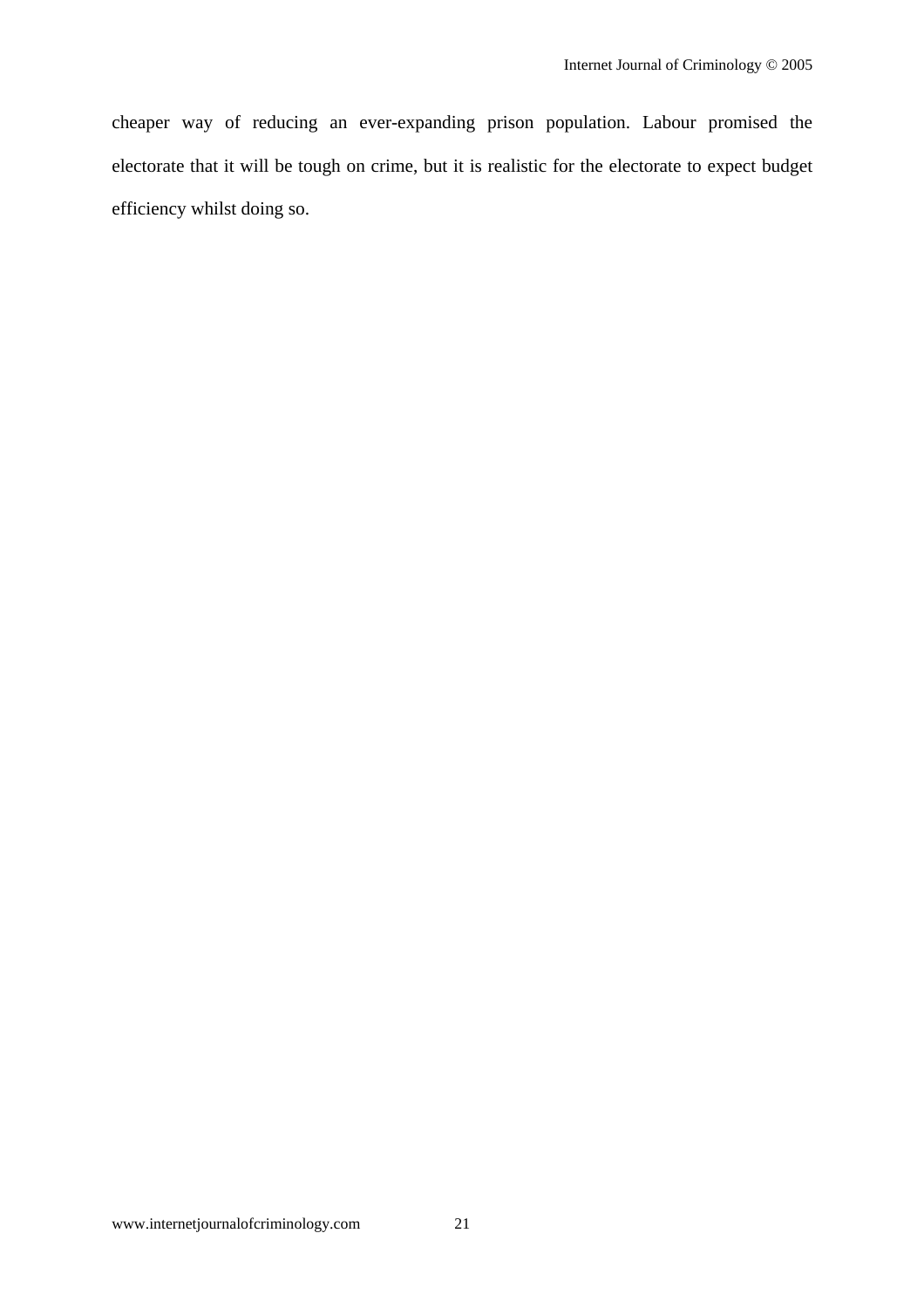# **Chapter Three**

# **Costs and Benefits of Electronic Monitoring**

#### **Introduction**

The position of orders involving EM within the spectrum of sentencing aims has been analysed. This chapter will consider the problems of an overcrowded prison system and the financial and ideological benefits of community punishments. The need for multi agency cooperation to facilitate orders involving EM will also be discussed.

#### **Prison populations**

The prison population has been increasing since the 1970s. During the Conservative reign of power Michael Howard's' 'Prison Works' policy sent many more people into an already overcrowded and under funded prison system. Although previous Conservative and the current Labour governments have been extremely keen to be seen to be resolving prisonovercrowding problems, there has arguably been a lack of consistent policy concerning sentencing alternatives. Jack Straw has implemented EM, but at the same time introduced harsher sentences for repeat offenders. As one group of offenders are siphoned away from prisons, others are given longer sentences, thus perpetuating the trend of rising numbers of prisoners. It can also be noted that the average length of imprisonment handed out by the courts has been increasing over the past decade, this coupled with an increasing crime rate and more defendants receiving custodial sentences means that the general prison population is still increasing.

Commentators have suggested that politicians are unwilling to make drastic and radical changes in sentencing practices.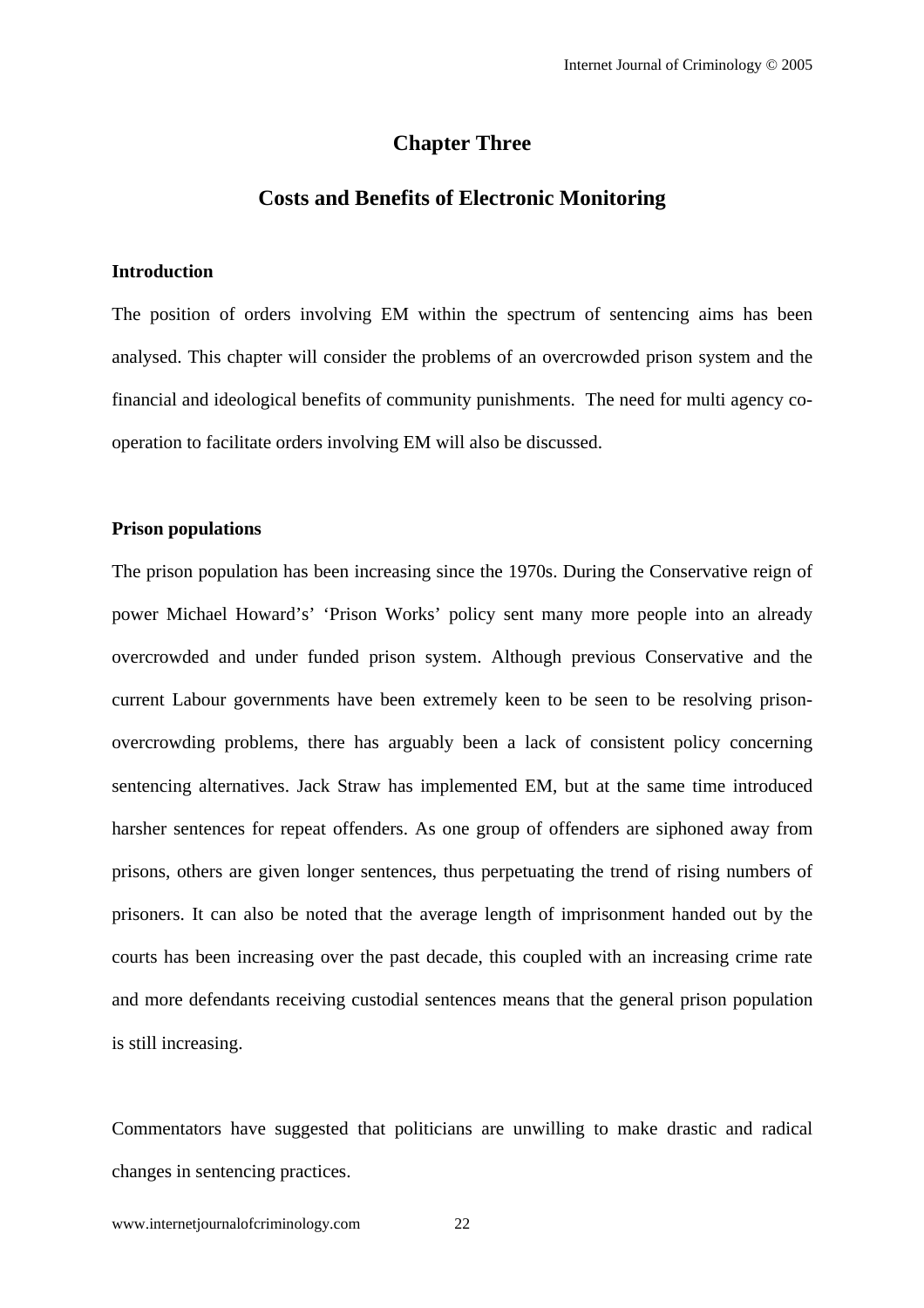It appears that we have in Britain a burgeoning prison system which continues to expand at an alarming rate, presided over by a government which (a) knows that the prison system is too expensive, ineffective and self perpetuating; (b) has a gut reaction against the massive public expenditure needed to keep up with prison growth and (c) sees itself forced into a position of having to expand the system since the alternative would be to legislate to reduce the prison population, in the process alienating the judiciary, their own supporters and what they perceive as public opinion (Moody & Carr cited in Backett, McNeill & Yellowless 1988:177).

Moody et al were referring to a Thatcher led Tory Government but the subsequent Labour Government inherited many of its punitive criminal justice policies and an enormous prison population which has continued to rise.

Protection of the public has to be maintained as a priority. Communities have a right to expect the Government to protect them from harm. However the theory of rehabilitation must be considered. Criminals, despite their behaviour, are still citizens within a community (even if it is a prison community) and have a right to be treated humanely. It can be said that although expensive, incarceration is an easier logistical option than community punishments. 'The prison exists, as a convenient dumping ground, for all those people whether deserving or undeserving who courts choose to eject and dispose of as part of the process of excluding and curtailing people's liberty (Moody & Carr cited in Backett, McNeill & Yellowless 1988:184). A lack of clear Government policy is blamed for the crisis within prisons.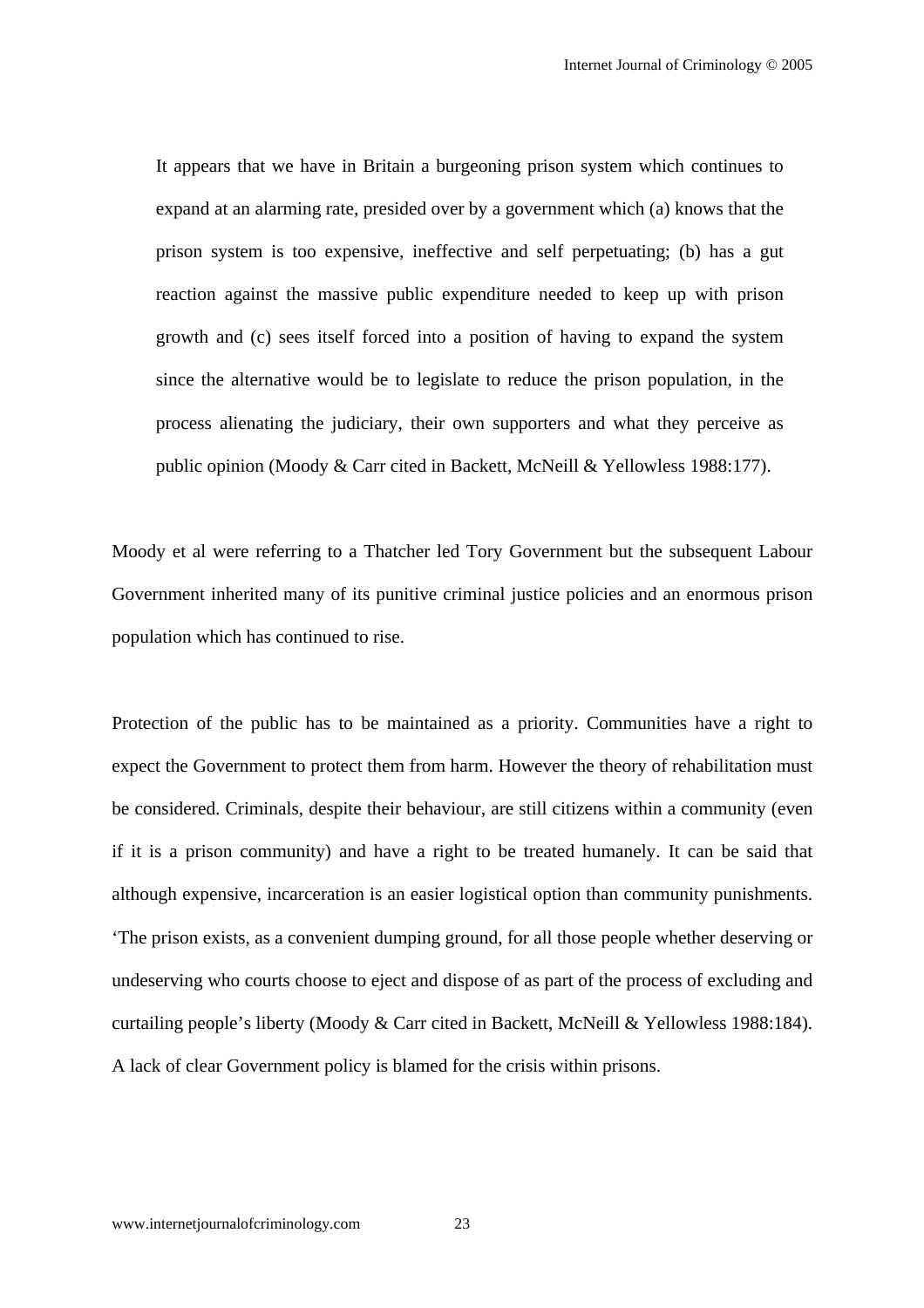Current trends, with an emphasis on punishment, are left to steer themselves into action without the benefit of any clear and pragmatic policy about how to tackle the growing and taxing prison problem (Moody & Carr cited in Backett, McNeill & Yellowless 1988:184).

The rising population in our prisons gives reason for finding effective alternatives. Community based sentences, including EM, must be invested in and used to their full advantage if prison populations are to be reduced. It is interesting to note that although the current Labour government has campaigned to reduce crime, make communities safer and severely punish repeat offenders, it has enabled the development of community penalties including the CO and provided legislation to enable prisoners to be released early under the HDC Scheme. These could be viewed as less punitive measures and in contradiction with Labour's 'tough on crime, tough on the causes of crime' stance. The reason for this dichotomy could be that there are too many policy aims that affect criminal justice. Labour wants to reduce crime, (repeat offenders are receiving harsh sentences which is punitive in ideology) but at the same time reduce the prison population as it is too expensive and has been criticised for the lack of rehabilitation. This creates problems between the punitive aim it thinks the public wants and the rehabilitative aim it needs to give offenders in order for criminal behaviour to be reduced. Economic factors also influence policy, as community penalties are significantly cheaper than institutionalisation as described below.

## **Critique of prison regimes**

In the debate around the principles and ideologies behind sentencing practices, there are commentaries that suggest prison sentences should be avoided at all costs.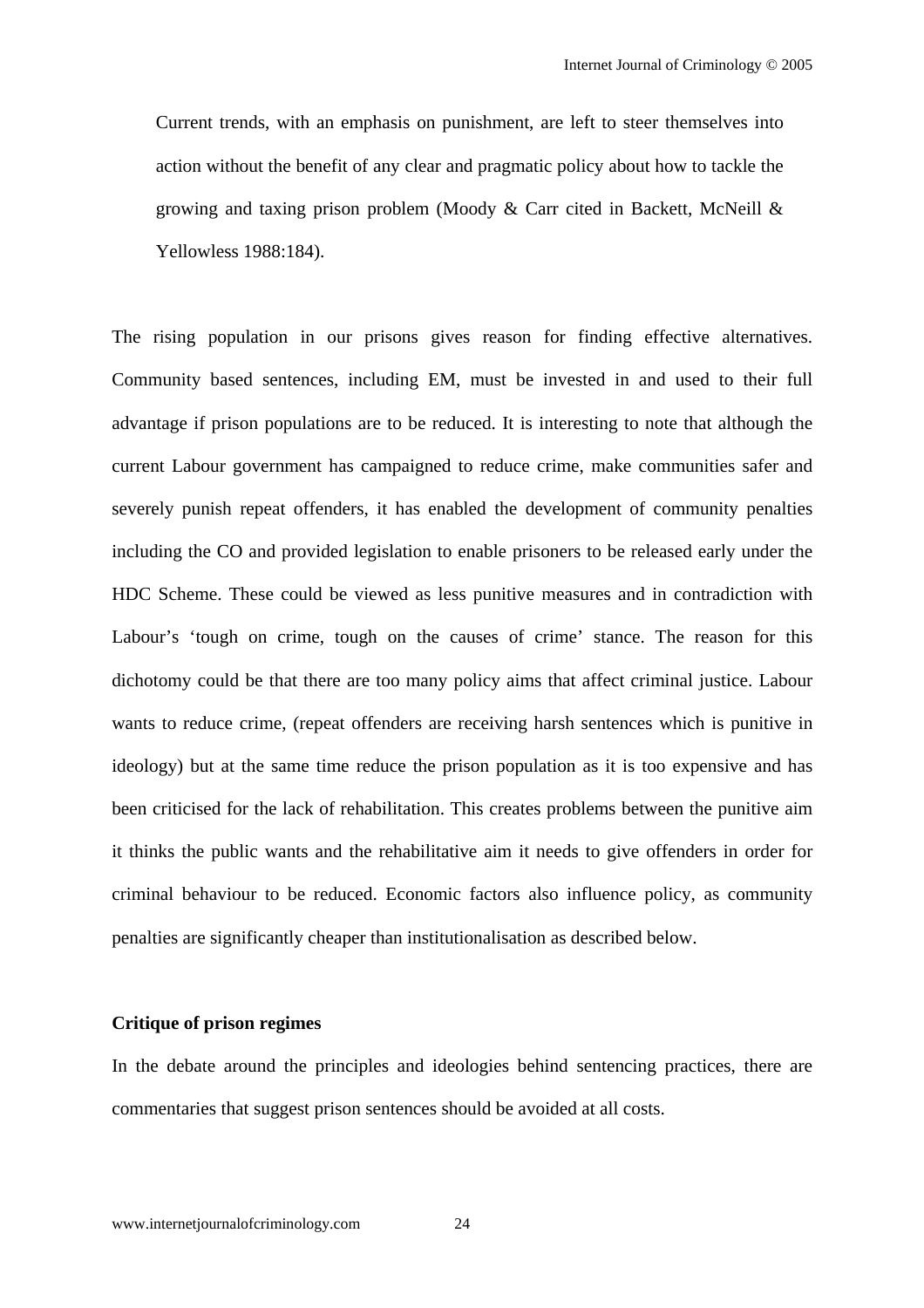Imprisonment does not work: it is not ordinarily a therapeutic experience; it can have a devastating effect on individuals and their families; it can and with depressing regularity does, lead to suicide; it confronts the offender with great difficulty in obtaining a job and re-establishing his life on release (Bingham cited in Brownlee 1998:193).

The author of this quote, the Lord Chief Justice of England Lord Bingham with his position in the criminal justice system has been responsible for incarcerating individuals, but obviously does not believe it has any rehabilitative qualities. It is therefore very important that alternatives to this system are developed. Sentencing philosophy, as discussed in Chapter 2 must be considered extremely carefully to justify the imprisonment of an individual. It is obviously an intensely punitive environment that does little for catering for an individual's social and rehabilitative needs.

If sentencers themselves believe that prisons are intolerable regimes then it is difficult to see how their continued use is justified. Even though protection of the public is paramount in political objectives, the majority of prisoners will not be incarcerated for life. If an individual's experience in prison is as bad as Lord Bingham implies, then it would seem that incarceration of an individual would only protect the public for a short-term period. Offenders must be rehabilitated effectively if they are going to stop being a danger to the public. If offenders leave prisons institutionalised and embittered towards the society and establishment that incarcerated them, then it is entirely likely that their criminal behaviour will continue.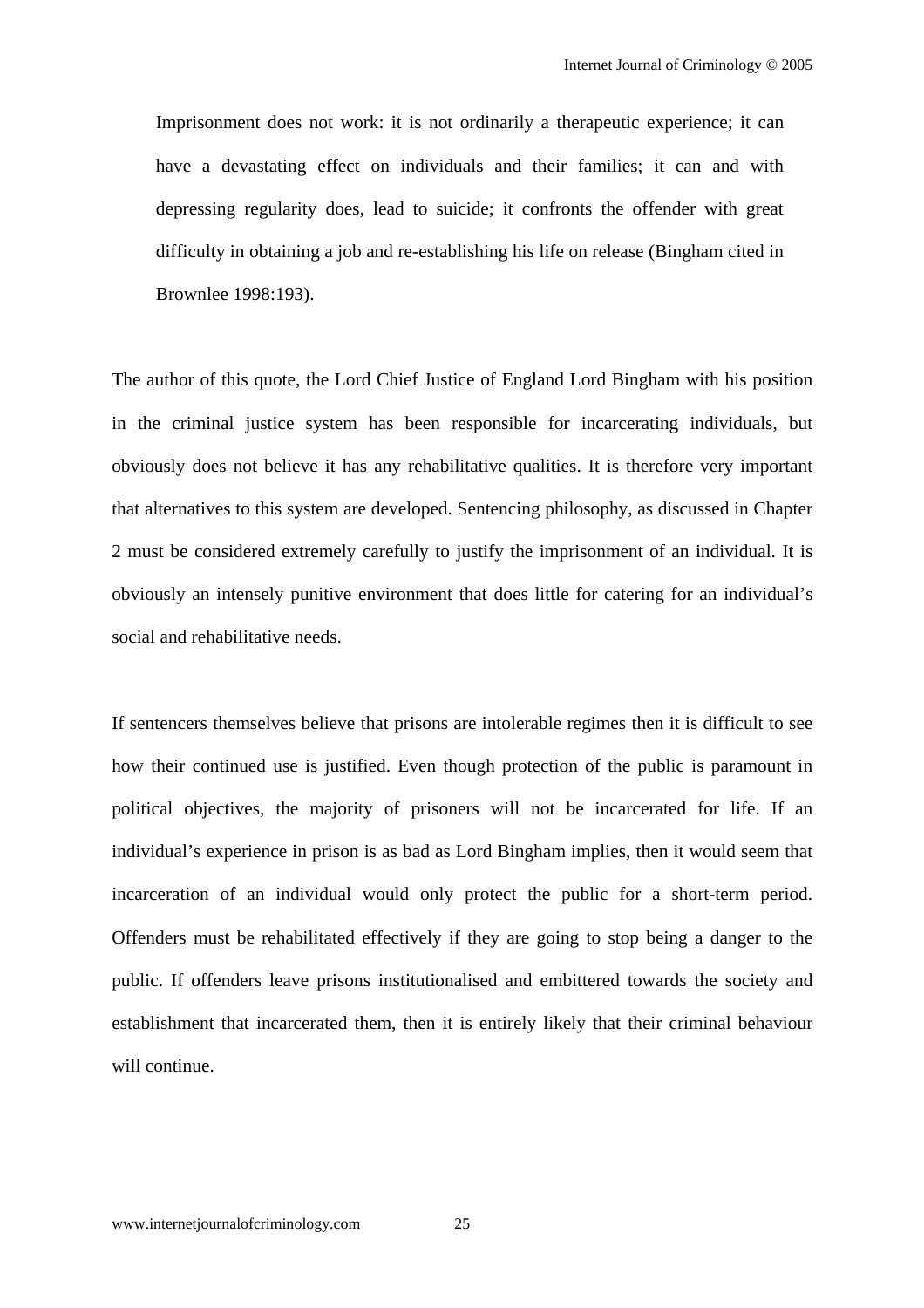Some commentators, although they may be seen as extreme, believe that prison is an intolerable use of state control. 'Prison is a type of violence, which enforces a state's power over its citizens, in the same way that rape and battering enforce the power of men over women' (Prisons and Social Control 1987:unnumbered).

Community sentences, by punishing and rehabilitating within the community, are more likely to be more constructive for offenders and therefore society at large, than imprisonment. EM used with a CO or as part of the Home Detention Scheme increases sentencing options available to the courts.

Party policy on the use of prison has in the past been varied. In 1990 a White Paper declared, 'for most offenders imprisonment has to be justified in terms of public protection, denunciation and retribution. Otherwise it can be an expensive way of making bad people worse.' This was followed a few years later by Michael Howard's famous 'Prison Works' ideology, which was greeted enthusiastically by a country concerned over the rise of crime. Policies and sentences inspired by this ideology resulted in a dramatic increase in offenders being incarcerated.

#### **Costs**

When considering the benefits of Community punishments the relative cost compared to imprisonment has to be considered. Figure 5 illustrates this; Figure 6 gives more up to date figures, which have taken into consideration the new CO sentence. During the second year trials of EM (July 1995) it was calculated that massive savings would be made if monitoring were implemented effectively.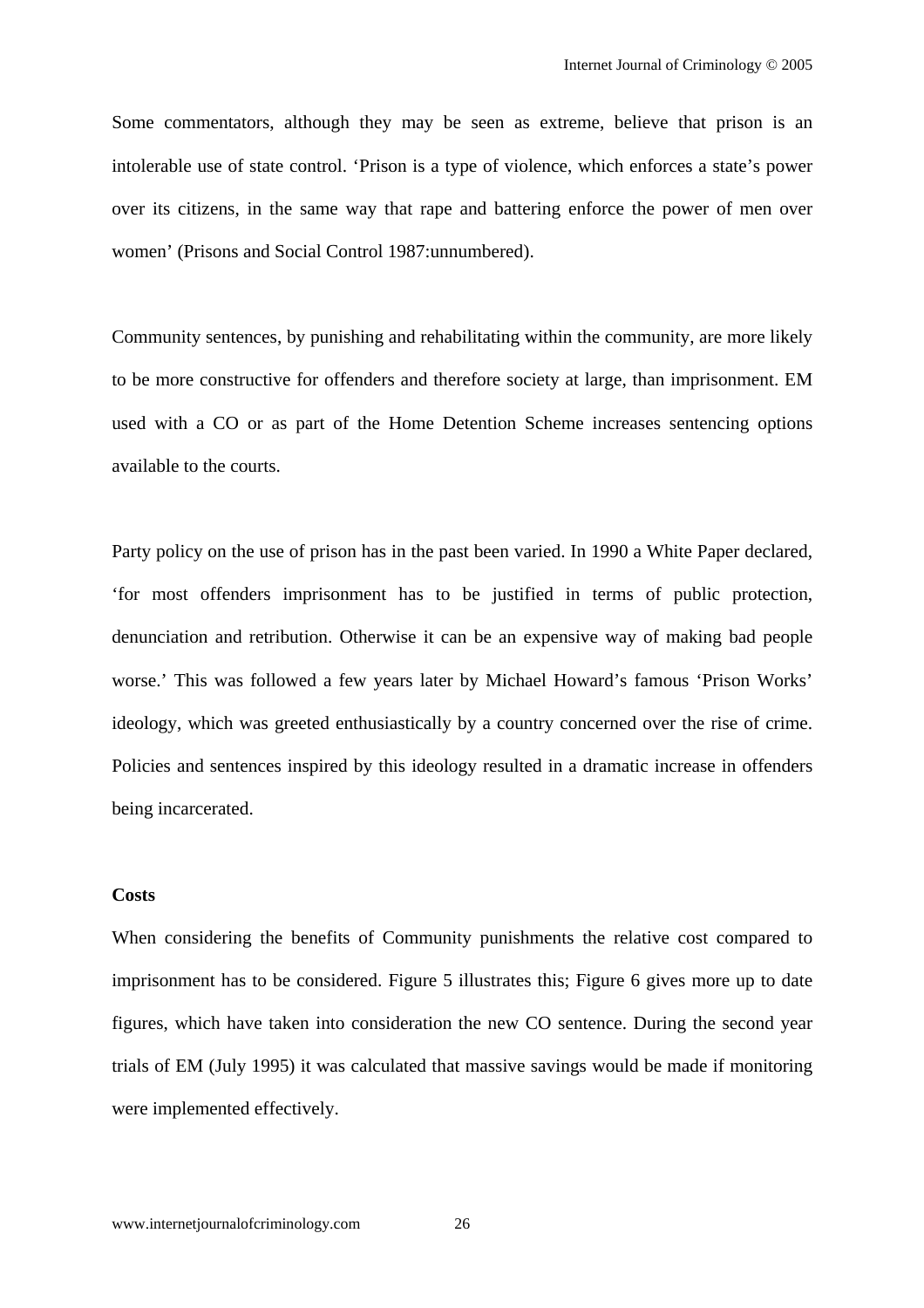In the longer term...the potential savings, based crudely on the current costs of custody (realised as reductions in the prison building programme and in running costs), could be in order of £20,000,000 to £30,000,000 a year. Balanced against the costs of EM, this implies an overall saving of several million pounds a year (Mortimer 1997:43).

Therefore both the CO with EM and the Home Detention Scheme are cheaper options than straight prison sentence. Furthermore if alternatives to custody are being promoted, then further savings will be made in a reduction of prison building plans.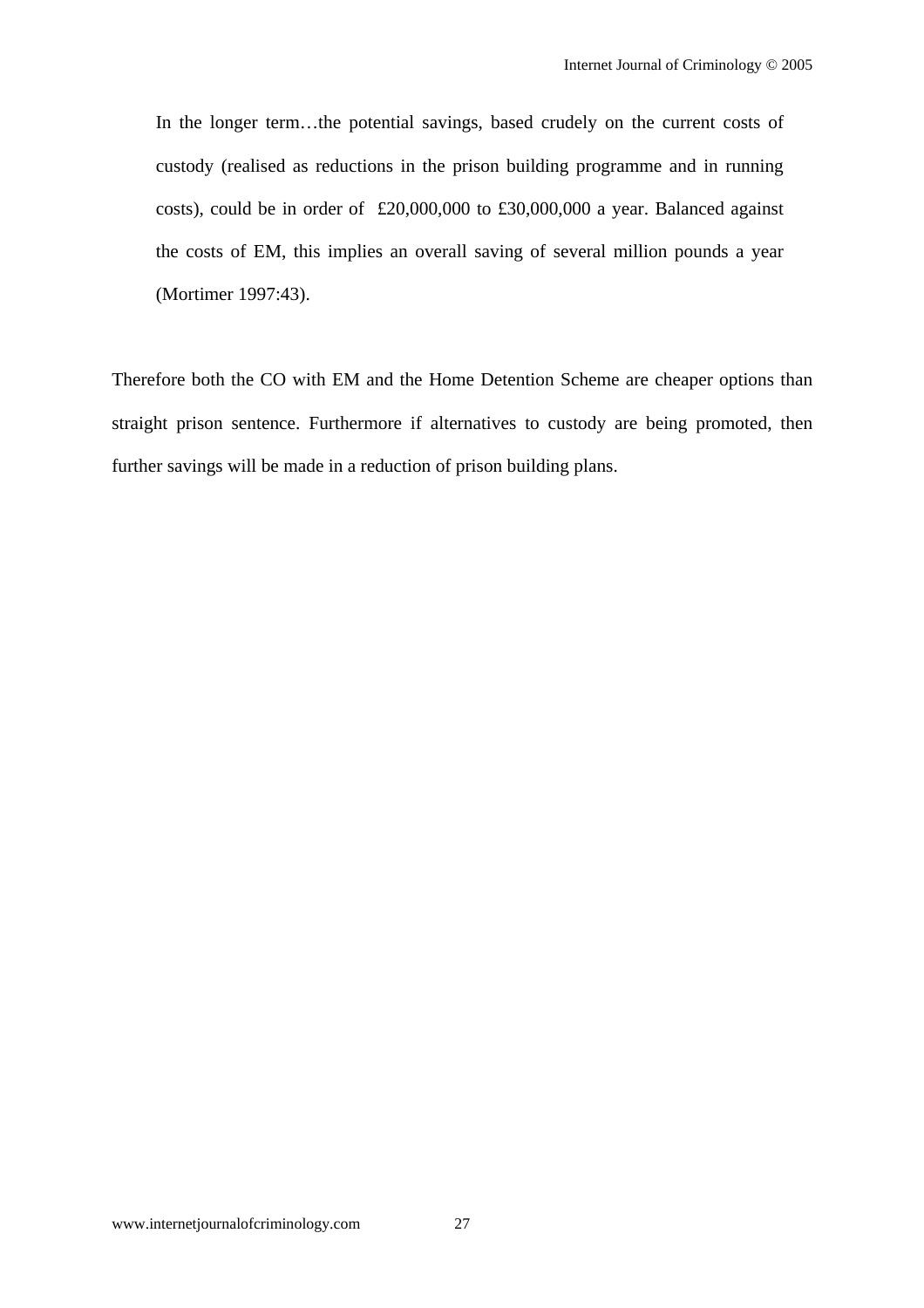



**Type of sentence**

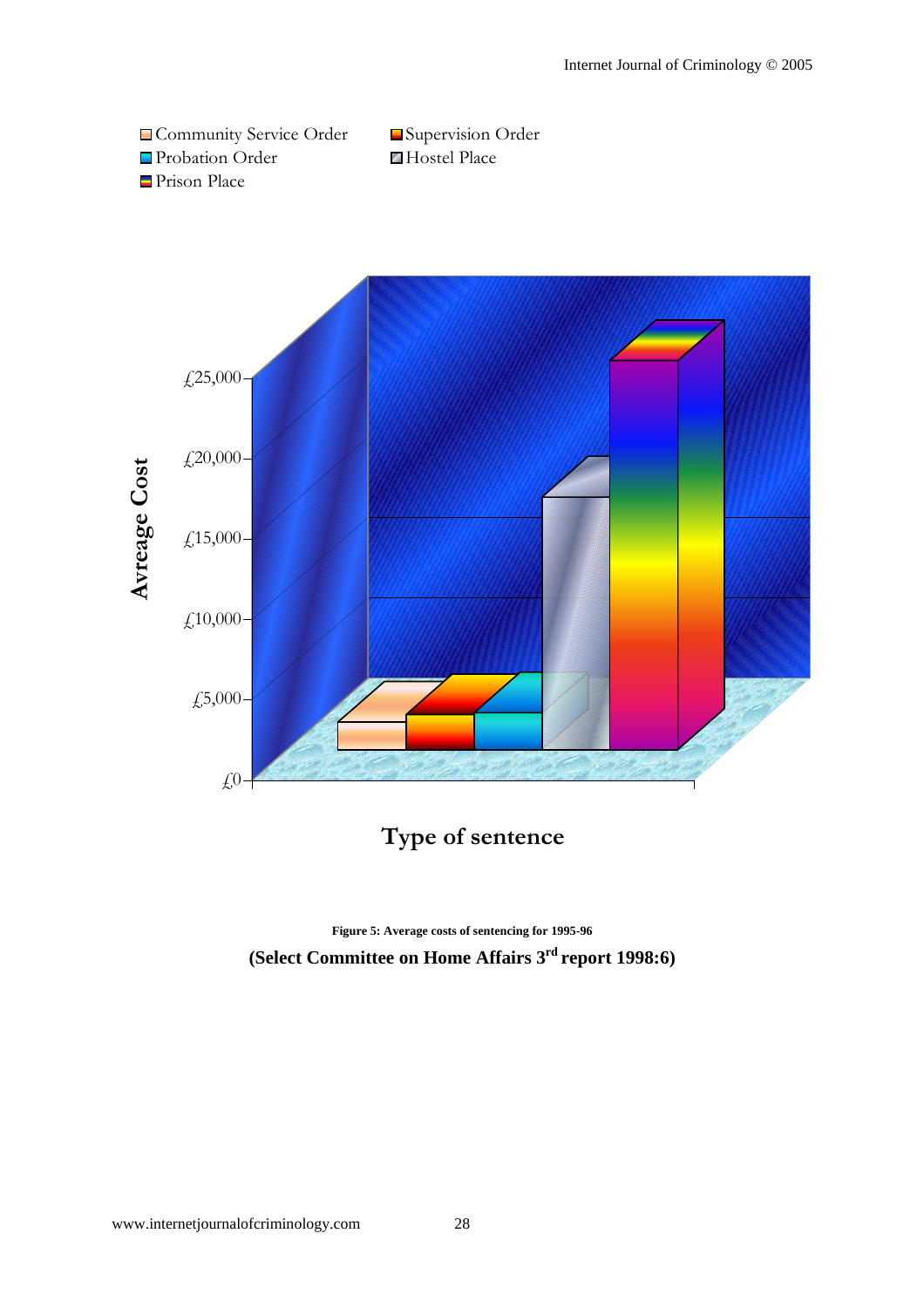

Figure 6: Average costs of different types of order for 1996/97

# **(Mortimer 1997:42)**

#### **Benefits of community punishment**

It has been suggested that for those concerned with punishment and retribution of offenders, CO will not be as punitive as prison. Therefore if used as a direct alternative to incarceration it will be seen as a 'soft option'. Judges themselves recognise this perception. The Lord Chief Justice in a speech on Criminal Sentencing stated:

Most important of all, is to convince the public that community sentencing is not a soft option. So long as it is perceived to be so, while the present vengeful mood of the public endures, courts will hesitate to make such orders… There is an educative job to be done… an essentially political task, as we recognised a few years ago when the thrust of governmental argument was, very clearly and explicitly in favour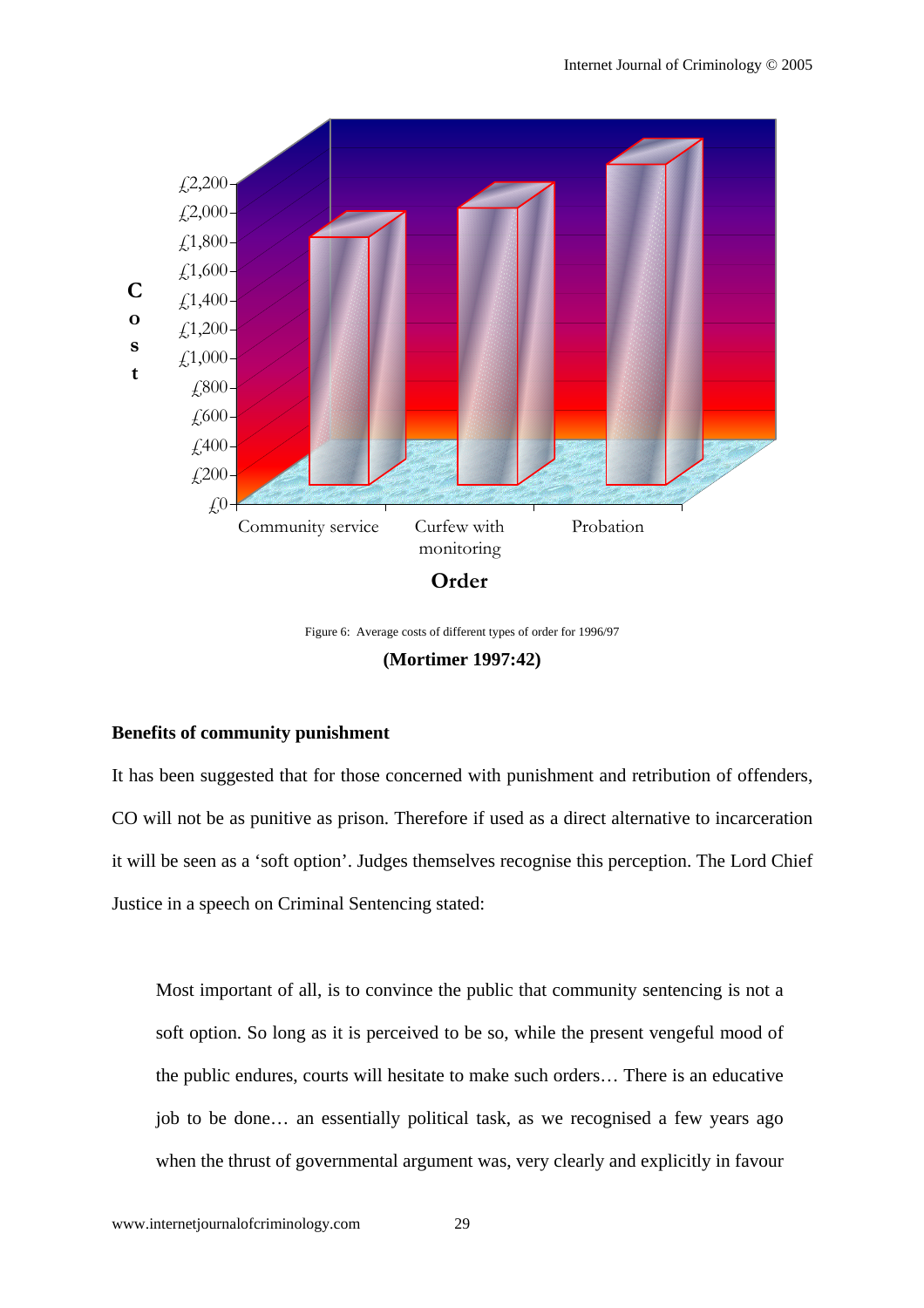of community penalties and against resort to custody save where it was truly and obviously necessary (Open Government website 1997:11).

This relies on clear Government policy and the public's ability to differentiate and appreciate the occasions where sentencers need to temper retribution with rehabilitation.

Imprisoning an individual obviously entails segregation from the community, removal from any existing or potential employment and dislocation from a family environment. This can be very destructive; community sentences can keep the offender in some kind of stable situation i.e. with their family, whilst they are being punished. EM (depending on curfew hours) can also mean that employment is possible.

(It should not be forgotten) that offenders are themselves members of the community, and that if decarceration is successful the need for social reintegration will be greater. It is all too easy, in discussing crime prevention, to paint a picture of law-abiding population at war with an inimical set of offenders (Harris 1992:162).

It can be argued that a CO may offer the offender a great deal more than prison. They are able to stay at home with family and friends, receive probationary treatment, carry on a job and have more freedom and privacy than experienced in a prison environment. During the original trial of EM, subjects were generally positive about the system; they had agreed to EM to stay out of prison. Two typical comments were 'It's a pain…but I either do the prison here where I can see my kids, or do it in a cell'; and 'Prison is a waste of time. You don't learn anything except how to break in' (Mair and Mortimer 1996:21).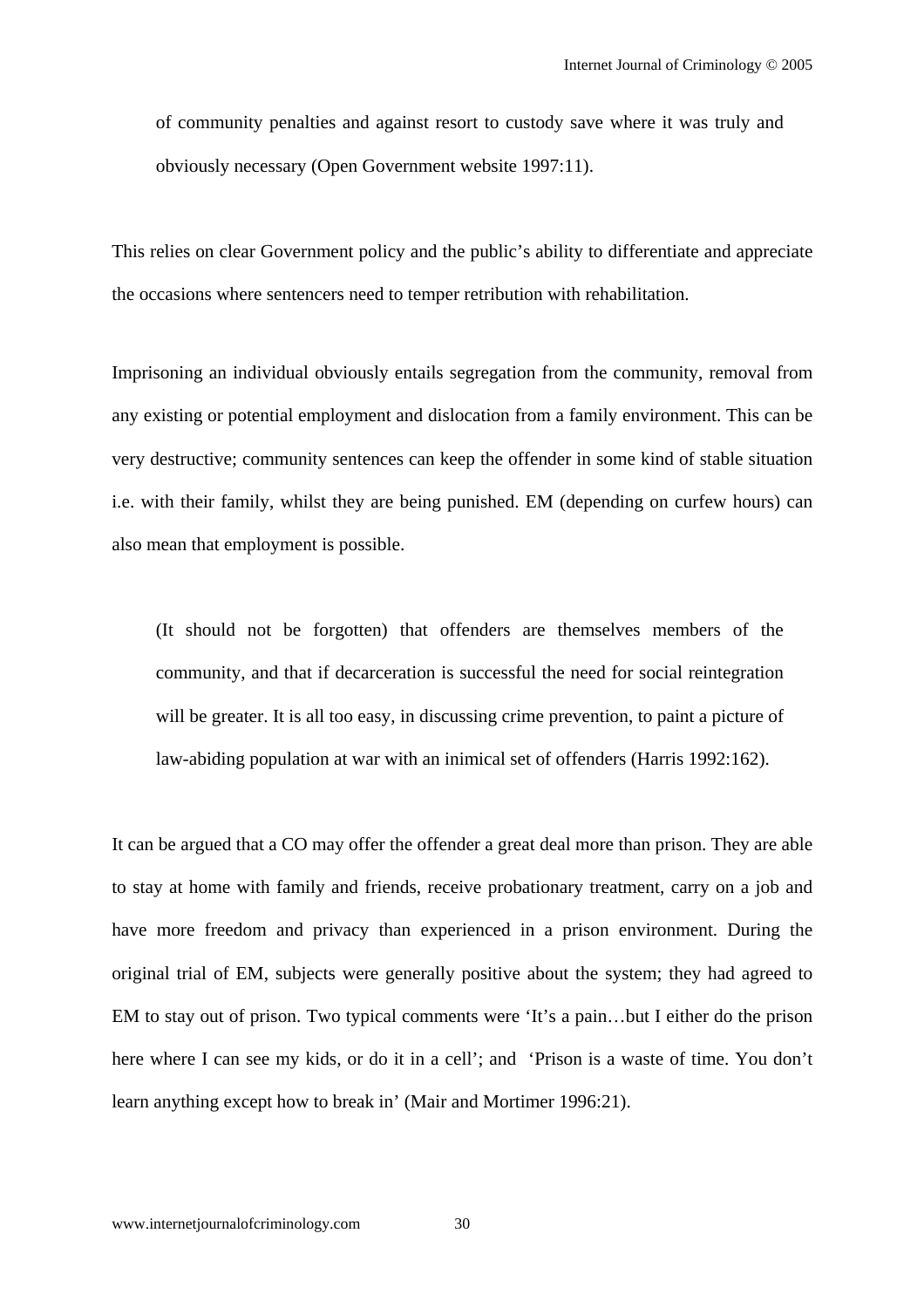#### **Agency co-operation needed for community sentences**

EM has been hailed as the way forward for releasing prison space. It may be dangerous however, merely to release prisoners into the community with monitoring devices, unless criminal justice agencies and communities are prepared.

 The recent history of 'alternative to custody' has been fully rehearsed elsewhere…it has not been an especially happy history, with repeated tendency for things to go wrong, for strategies designed to empty prisons serving to fill them up (Harris 1992:159).

Through CO the government is trying to increase the number of community sentencing options. For these to work multi-agency co-operation is vital. In Chapter 2 criticisms of EM programmes were cited arising from the lack of welfare or probation help. (A brief description of agency roles in HDC can be seen in Appendix 3). It is felt that COs without such assistance could increase the risk of offenders breaking curfew conditions or reoffending. This need for welfare back up must be recognised by the sentencers themselves.

Agency sanction is of course important, but it is impossible to have a coherent system of criminal justice when … magistrates are discouraged by clerks from visiting and becoming involved in the very facilities to which they are sentencing offenders… Nor can it be proper for local community interests…not to have a say and play a part in an integrated strategy involving crime prevention, victim support and community involvement as well as the management of offenders (Harris 1992:160).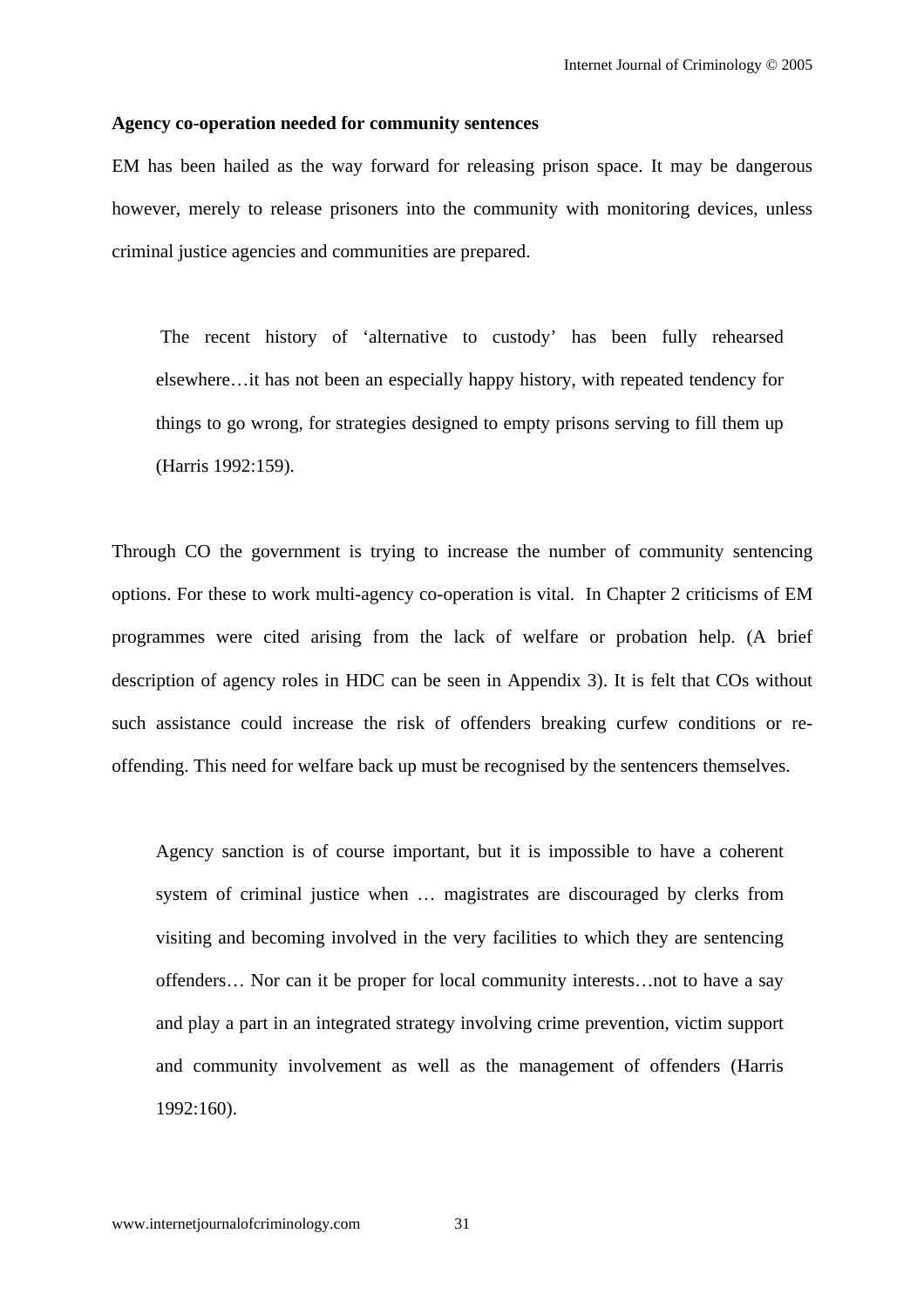Harris's comment came before EM was implemented, but it could be argued that his words are still significant now that another community punishment has been put on the menu of sentences. If those who are monitored are not assisted in terms of rehabilitation they are more likely to re-offend or break curfew conditions, resulting in both cases in a return to prison.

Agency co-operation is vital throughout the process of implementing HDCs and COs. Prior to early releases of prisoners under the HDC risk assessments are carried out on those eligible. Agency co-operation ensures these are done effectively. Documents in Appendix 4 show forms that various criminal justice agents, e.g. the police are required to fill in.

The government has tried to ensure that clear policy and sentencing guidelines are produced and maintained, so that sentencers understand the application of community sentences. Public confidence in community sentences has to be nurtured to ensure success.

The first (key message) is the importance of involving the local community at every stage in the process…It is self evident that we cannot make communities safer if we do not find out the extent to which local people currently perceive them as unsafe; and is it clearly right that these people should be invited to participate actively in the process of tackling local problems, not just passively consulted about them (Straw cited in Brownlee 1998:6).

In conclusion it would appear that both methods involving EM are reducing the prison population. The use of community punishments can in itself have a positive impact on the individual and society as a whole. It can also reduce government expenditure, as community punishments are cheaper than prison. Both HDCs and COs are in their relative infancy when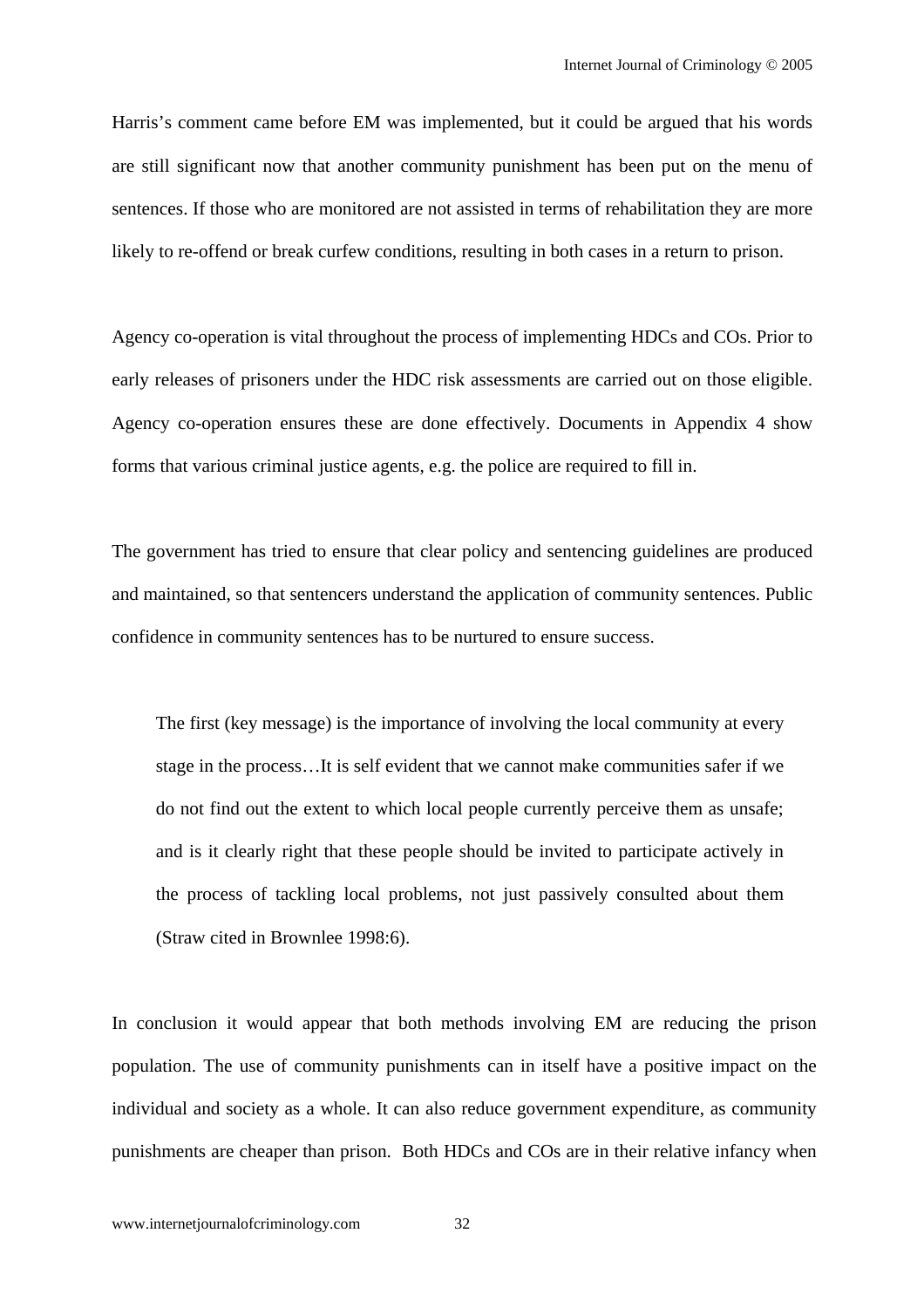considered alongside other penalties. It should now be considered who is receiving these punishments and how successful they have been

.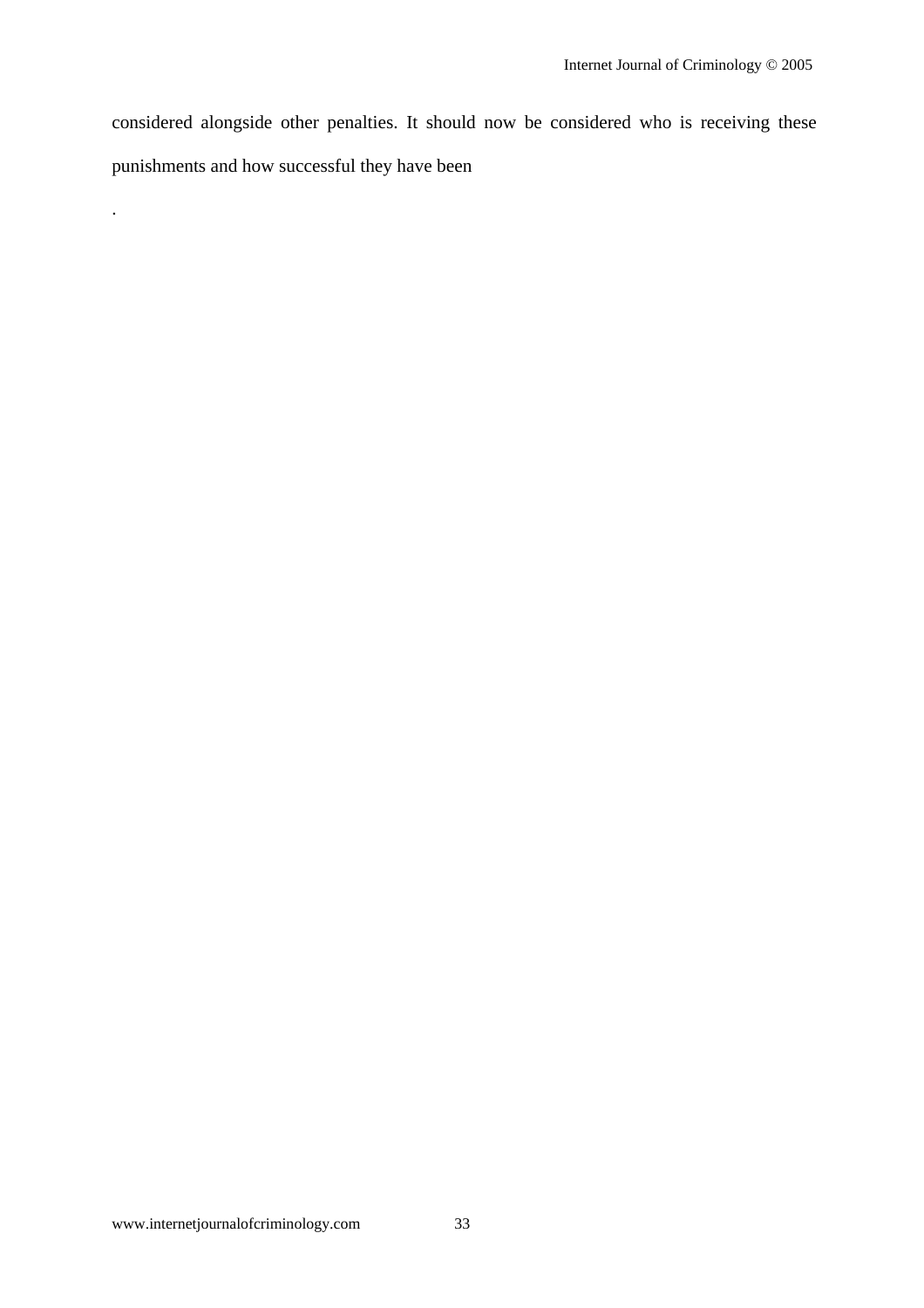## **Chapter Four**

# **Discussion and analysis of completion rates of the Home Detention Curfew and the Curfew Order**

### **Introduction**

Previous chapters have discussed the use of EM to facilitate the Government's sentencing aims and ideologies This chapter will look at the practical application of these orders and how successful they have been in the past couple of years. Analysis will encompass: the current capabilities of tailoring monitoring schemes to an individual's needs; prescription and completion rates for both the HDC and the CO; and the possible extension of the use of EM due to technological developments.

### **Extending the use of electronic monitoring**

When assessing the success of the Home Detention Scheme and the CO, it is important to analyse release and completion rates. These two schemes have been successful and appear to have achieved the Government's aim of reducing the prison population. By examining who has been released under the HDC and who was sentenced to the CO, it may be possible to determine what kind of crimes and offenders are deemed suitable to receive these orders. The Crime (Sentences) Act 1997 made COs available for three new groups of offenders; fine defaulters, persistent petty offenders and children aged between 10 and 15 years. Although COs were useful in reducing the numbers of individuals incarcerated for these crimes, it could be argued that the process of net widening that will be discussed in Chapter 5. Technological developments have enabled EM to be used to protect potential targeted victims of crime; this will be discussed later in the chapter.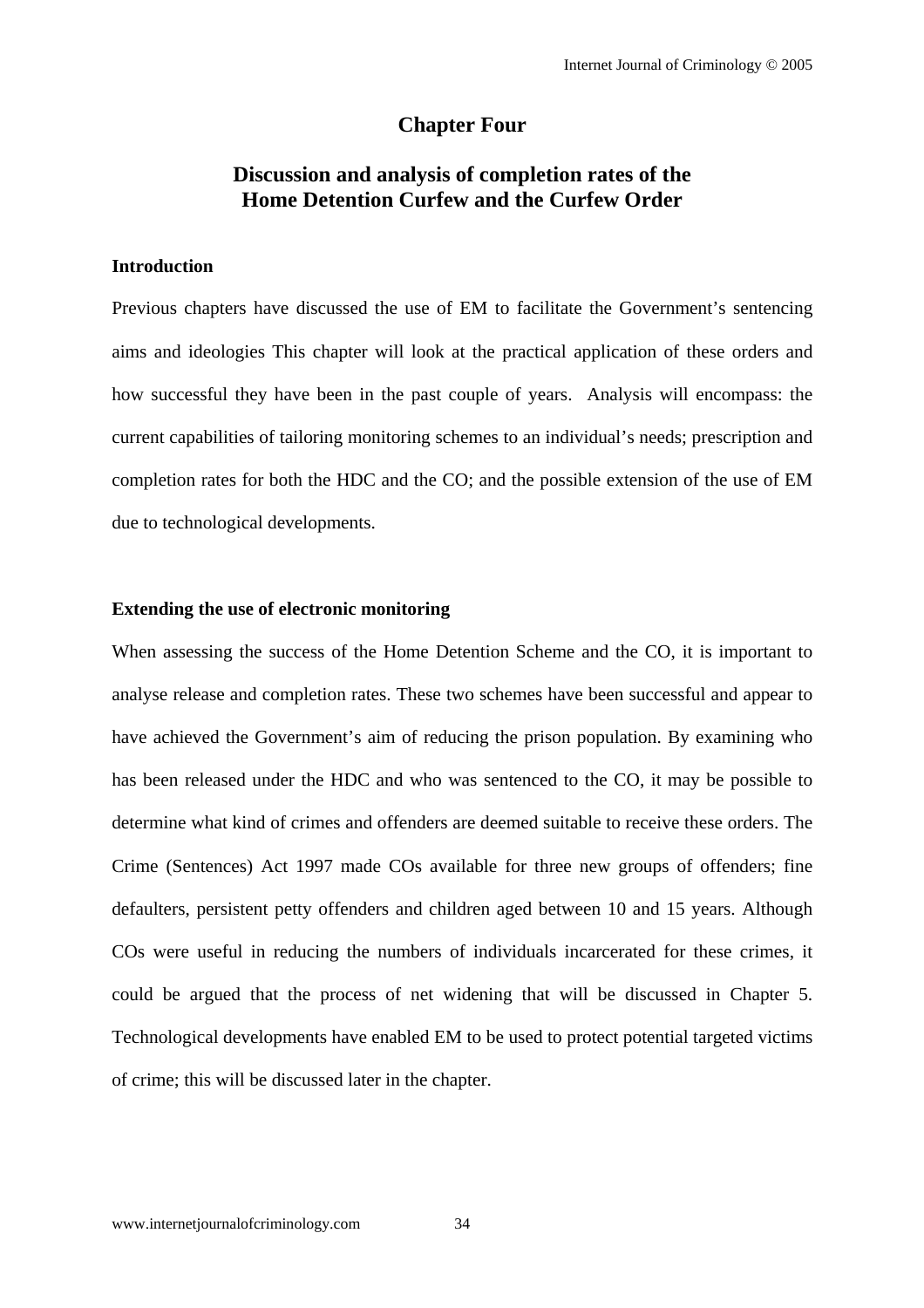#### **Influence of public opinion**

As discussed in previous chapters, it is vital that the public has confidence in the ability of the courts to protect communities who are endangered by criminals' behaviour. If courts can assure the public that, for example, burglars can be kept away from an area where they normally commit crime, the result will be increased confidence in the use of community sentences. Public debate, reflected to the establishment via the media, can affect the court's perception of certain sentences. Public concern over certain types of crime can generate a moral panic, which can be heightened and in some cases induced by press coverage. For example, during the trial of the children who murdered toddler Jamie Bulger, there was intense public and media pressure for the boys to receive lengthy sentences. It appeared that this was taken on board by the Home Secretary who intervened in the case and set very high sentences. It can be argued that this was a direct reaction to public pressure encouraged by the national media. Lord Bingham suggests that sentencers must have a wider regard for public interest when passing sentence in order to maintain public confidence (Bingham 1987:8). In the Bulger case the Home Sectary's wish to placate public opinion backfired, as recently it was deemed by the European Court of Human Rights that his actions were illegal.

### **The use of electronic monitoring to reduce specific criminal behaviour**

EM allows the authorities to restrict the liberty of the offender by time and location enabling courts to tailor the sentence to the individual's case. Therefore a burglar, who commits his/her crimes at night and in certain areas, can have a curfew that requires them to stay at home during the hours of darkness and prohibits them from certain locations. Similarly a paedophile can be curfewed to prevent him/her from going near children's play areas etc. This ensures the element of public protection that was desired by the government when introducing COs.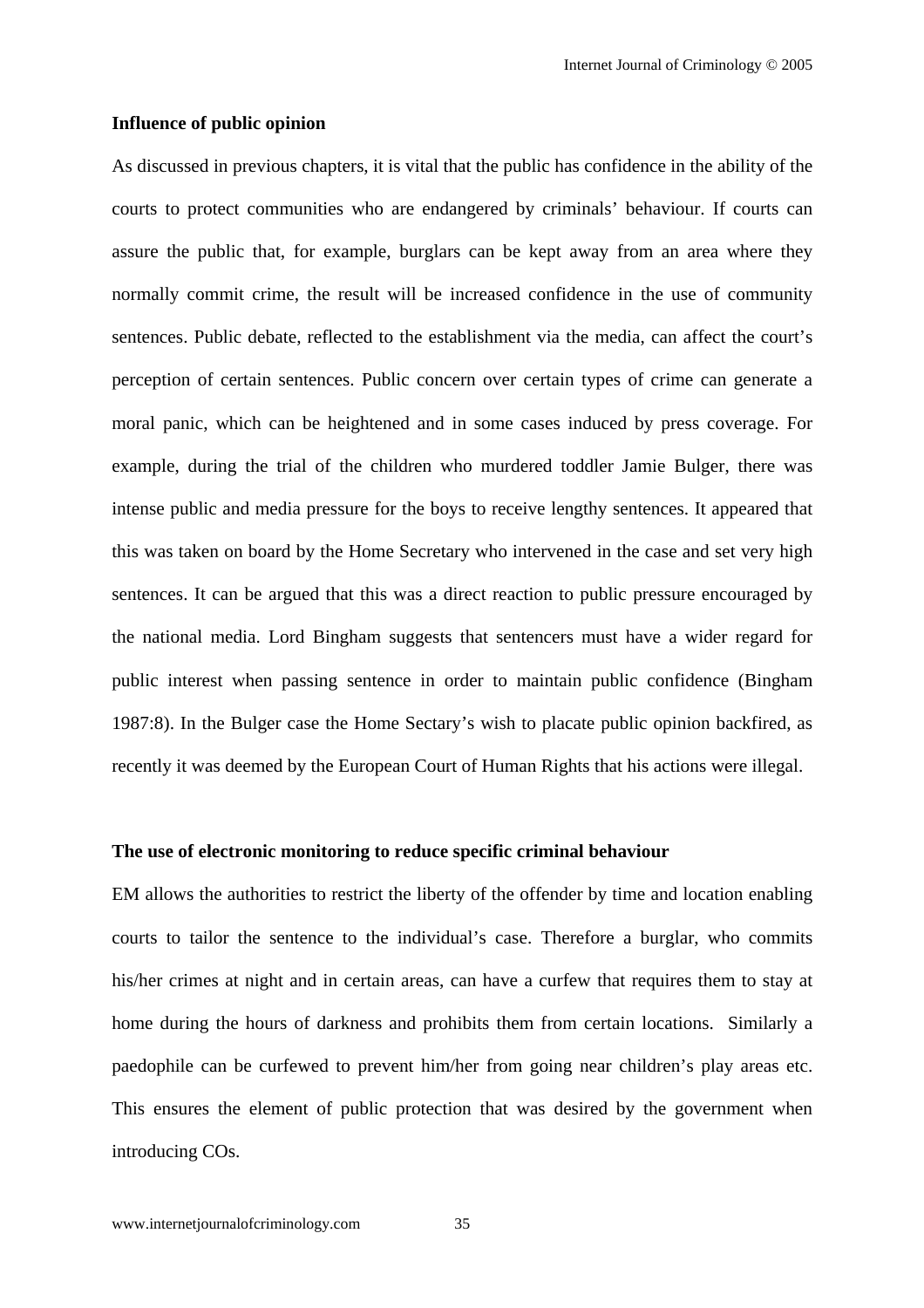One benefit of individually tailoring measures involving EM is that this allows courts to provide help for offenders to reduce their criminal activity. It encourages individuals to face up to their responsibility for committing those crimes. The Labour government, and Blair in particular, stress the importance of personal responsibility and its impact on the community. His government has emphasised 'citizenship' within society and the duties this entails 'The duties we enjoy reflect the responsibilities we owe' (Labour Party manifesto 1997:unnumbered). It is felt by some that incarceration, although punitive in the extreme, does not encourage criminals to face up to responsibility for their behaviour. Campling (1995:98) suggests that imprisonment removes the obligation for a criminal to take responsibility for their behaviour. He states that community punishment is a more economical way of encouraging offenders to rehabilitate and reintegrate into society and reduce criminal behaviour.

Eliminating future criminal behaviour requires both rehabilitation and deterrence in sentencing philosophy and practise. A CO could be given alongside probation or other agency help to eliminate habits that perpetuate criminal behaviour, e.g. drug abuse. Criminal justice agencies have viewed joint orders positively. The majority of probation staff saw stand-alone COs as 'non-constructive' as they did not provide reparation or tackle offender rehabilitation. However, they felt the discipline imposed on an offender's lifestyle by a curfew could enhance the success of work to challenge offending behaviour. Most magistrates welcomed this opportunity to 'link punishment and help' (Mortimer 1999:4). It is anticipated that recidivism will be reduced by tailoring COs to reduce specific criminal behaviours, thus breaking cycles of criminal activity and saving the taxpayer money on punishments and court costs.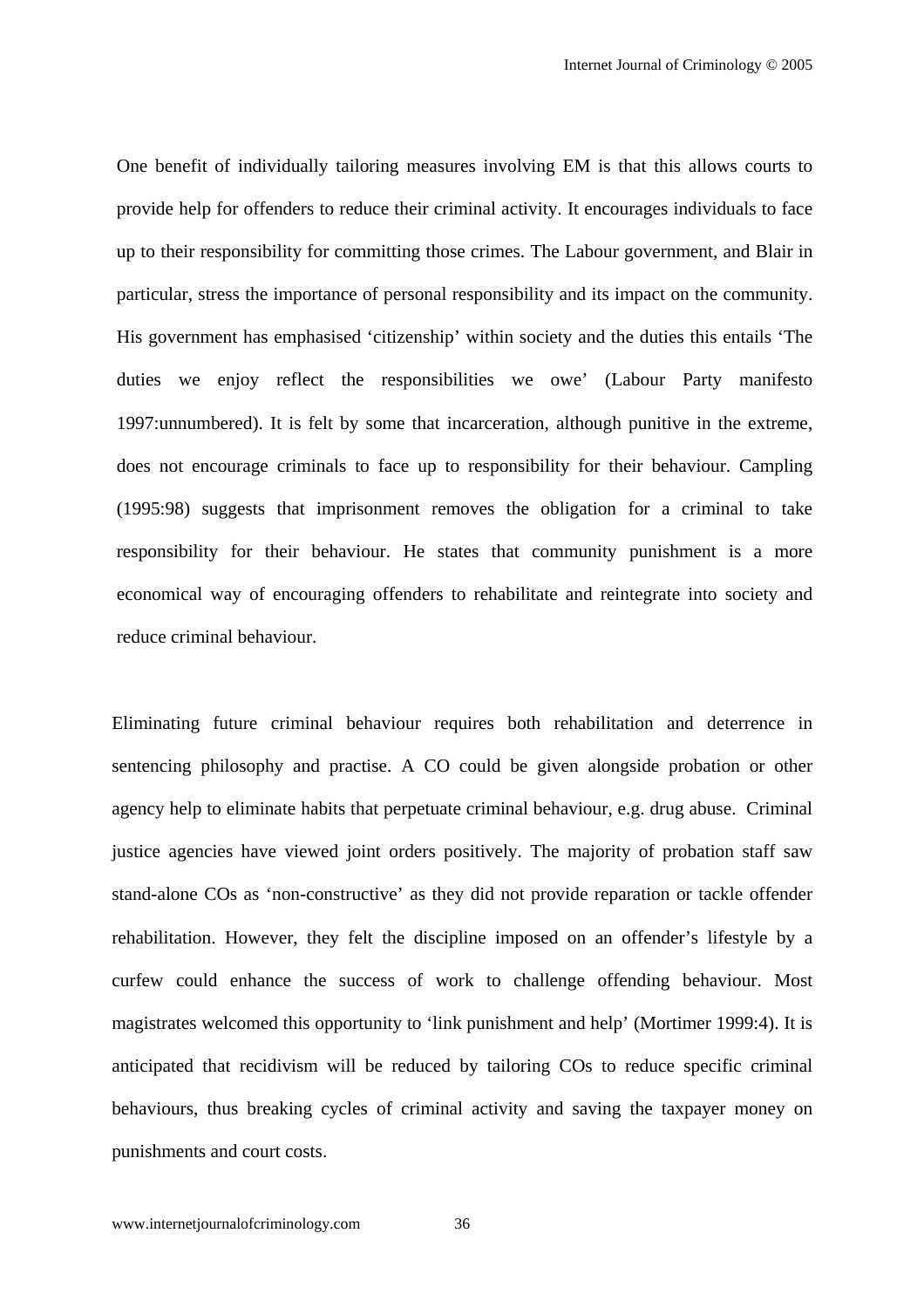### **Types of offence attracting electronic monitoring orders**

The statistics portrayed in Figure 7 illustrate which offences were attracting COs during the initial trials. A broad range of offences are cited, some of which in the past would have been quite likely to attract prison sentences, in order to ensure protection of the public, e.g. sexual offences. Interviews with sentencers involved in the trial suggested,

Custody was 'seriously considered' for nearly two thirds of those on whom a curfew was imposed. Taking the estimate of 8,000 COs and assuming that two thirds of these replace sentences of three months' custody we estimate that more than 1,300 prison places would be saved on national roll out (Mortimer 1997:43).

Assaulting a police officer is an offence that usually attracts a high tariff punishment with the aim of general and individual deterrence. Therefore by using a CO in these cases, it is clear that the courts regard EM as highly punitive and effective in terms of deterrence and punishment.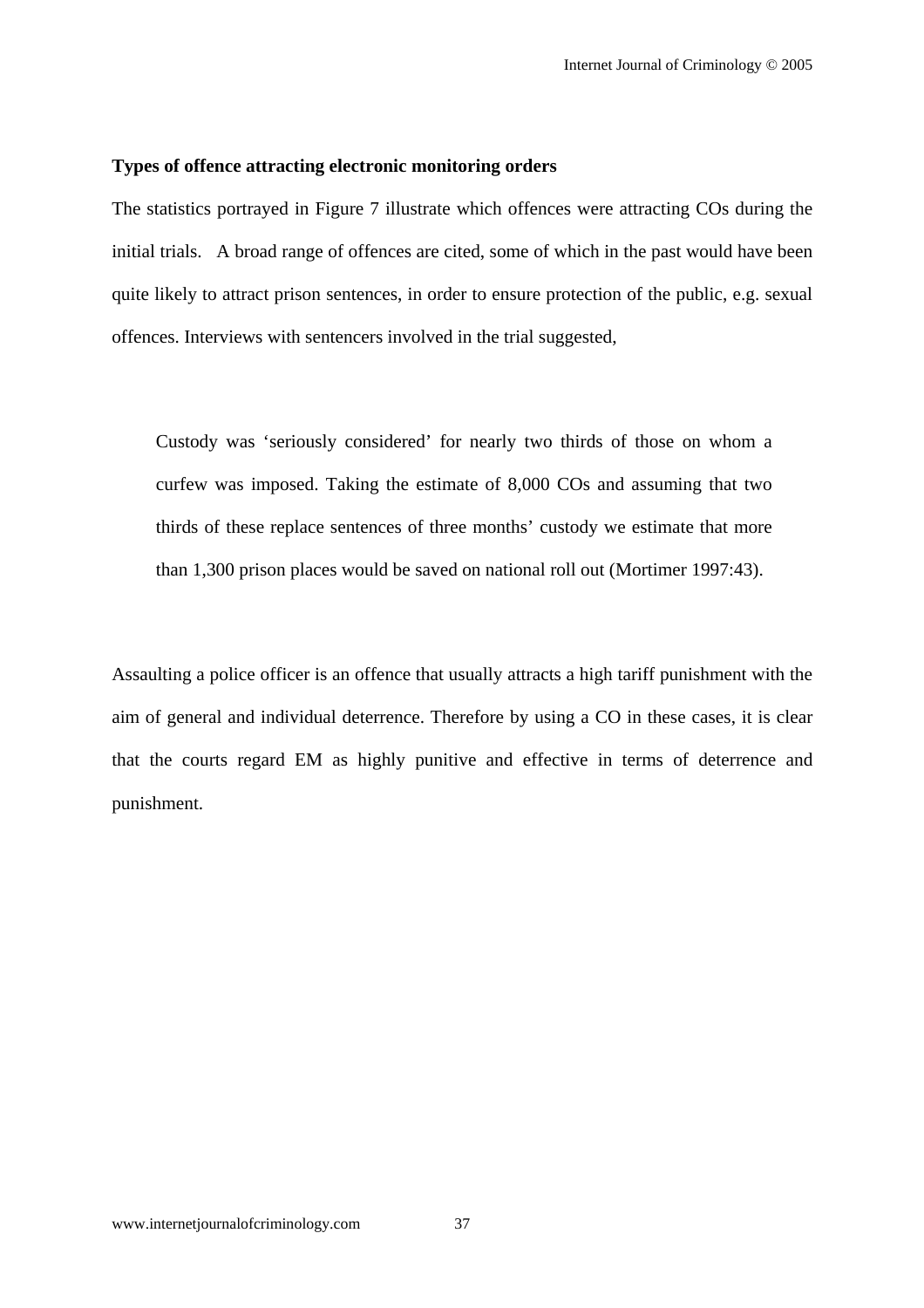

**Figure 7: Main offences attracting COs in 2nd Year of Trials (1997) (Mortimer 1997: 13)** 

A total number of 375 crimes involving 17 different types of crime were deemed suitable to receive the CO during the trial. It can be assumed that these involved a large spectrum of sentencing aims. There are two possible conclusions to be drawn; either the CO is a flexible and adaptable sentence that can fulfil a number of sentencing aims and ideologies; or developments in the technology of monitoring have enabled a process of net–widening within the criminal justice system. Unless the CO is specifically targeted at offenders who need to be monitored in terms of time and location, its use will be merely punitive and could be used as an 'add-on' punishment to other community sentences. It could be argued that this raises ethical issues surrounding the extent of a government's power to monitor an individual in the name of punishment.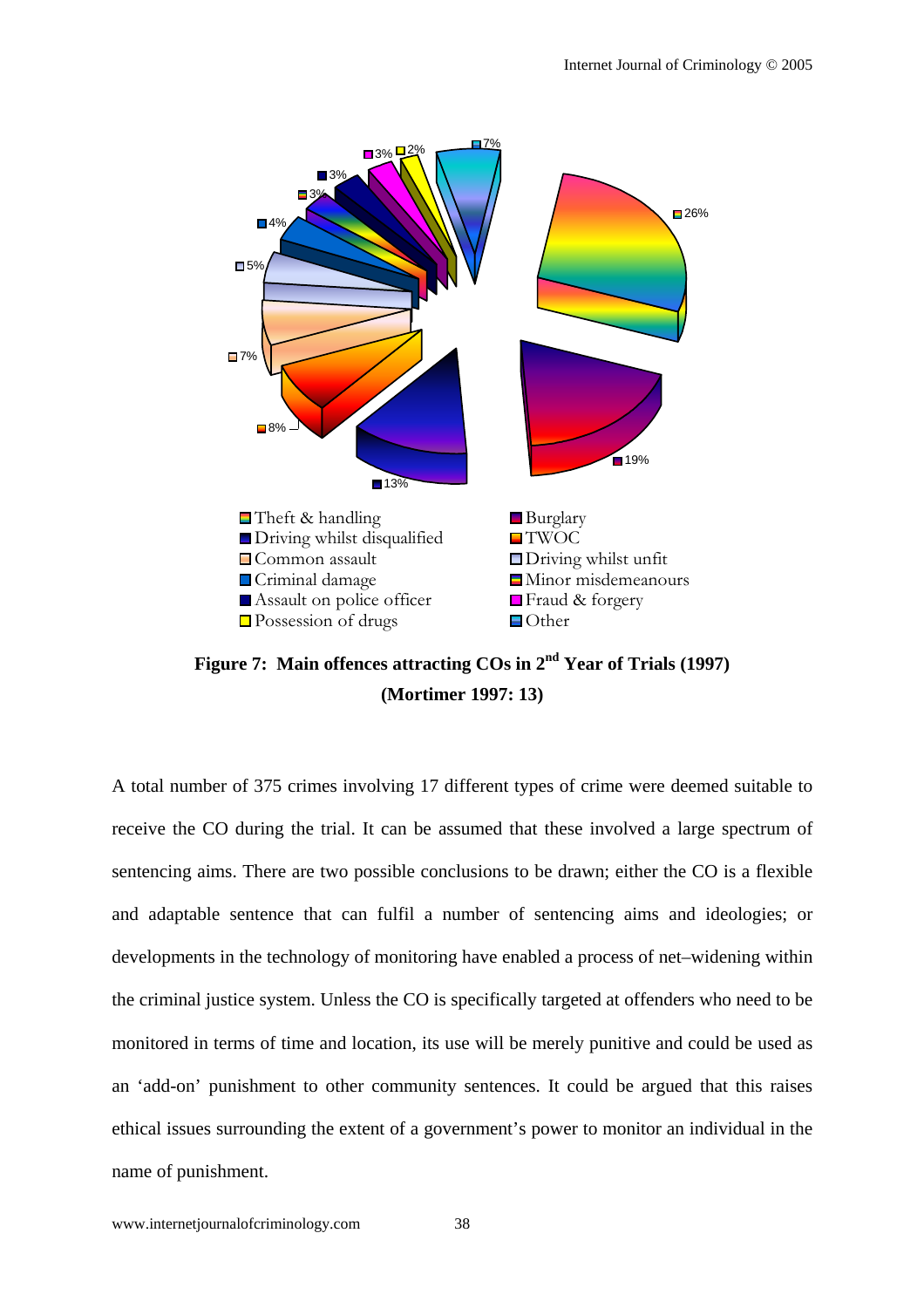It has already been suggested in previous chapters that the ability of prison to rehabilitate an offender is highly questionable. The community can provide a much more constructive environment for an offender to receive both punishment and rehabilitation. The use of COs can ensure that these aims are fulfilled with more humanity than is possible in an overcrowded prison regime. At the beginning of this year the Home Office released a document entitled 'National Standards For the Supervision of Offenders In The Community 2000' with the aim of ensuring that sentencing aims are defined and maintained when individuals are punished in the community. It states that supervision in the community of either post-custodial licences or community orders shall (among other things) 'contribute to the protection of the public and aid reintegration as a law abiding member of the community' (Home Office 2000:7). It would appear that EM may contribute to satisfying these aims.

### **Completion rates**

As shown in Figure 8, the completion rates for the CO have been high, thereby enabling offenders to avoid incarceration (if there is a breach of curfew conditions, a prison sentence is likely). These high success rates 'may be the result of effective targeting of cases in presentence reports, and/or offenders' fear of custody as a likely outcome of breach' (Mortimer 1999:2). It can also be noted that high completion rates occur when there is a low number of sentence cases.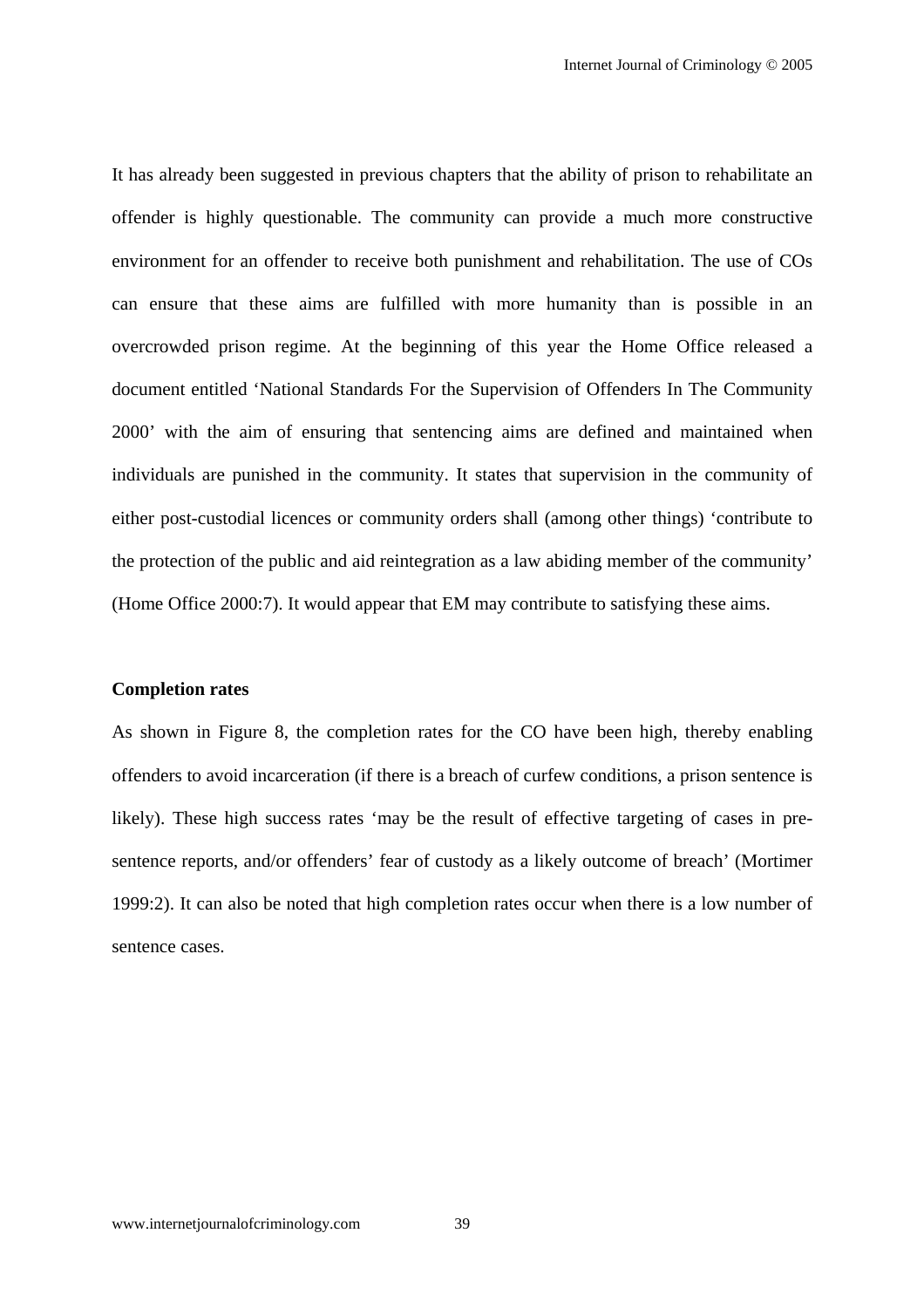| Offence type               | Valid cases (No.) | Complete Rate (%) |
|----------------------------|-------------------|-------------------|
| Violence                   | 51                | 78%               |
| <b>Burglary</b>            | 77                | 74%               |
| Theft and handling         | 129               | 77%               |
| Drugs offences             | 13                | 92%               |
| Offences of dishonesty     | 14                | 100%              |
| Criminal damage            | $12\,$            | 100%              |
| <b>TWOC</b>                | 31                | 74%               |
| Driving while disqualified | 64                | 91%               |
| Driving while intoxicated  | $21\,$            | 85%               |

**Figure 8: Completion for COs with EM by main offence type, July 1995 to June 1997** 

The completion rate for offences of dishonesty was 100% but there were only 14 sentences passed. Where there were more cases, the completion percentage was reduced. The seriousness and character of the crime must also be analysed. Driving whilst disqualified, which had a high completion rate, can be deemed a lesser offence than that of burglary where the rate reduced to 74%.

This could be an indication of the criminal capabilities of the individual receiving the sentence. It can be expected that completion rates will be higher for lesser crimes. A conviction for violence may be the result of one-off, impetuous criminal behaviour, e.g., a drunken fight. Whereas theft and handling or burglary convictions are likely to be part of more frequent criminal behaviour. It can be argued that in the former case, an individual is more likely to want to serve their sentence and return to living a crime free life as quickly as possible. It is the element of rehabilitation achievable in the CO that becomes important in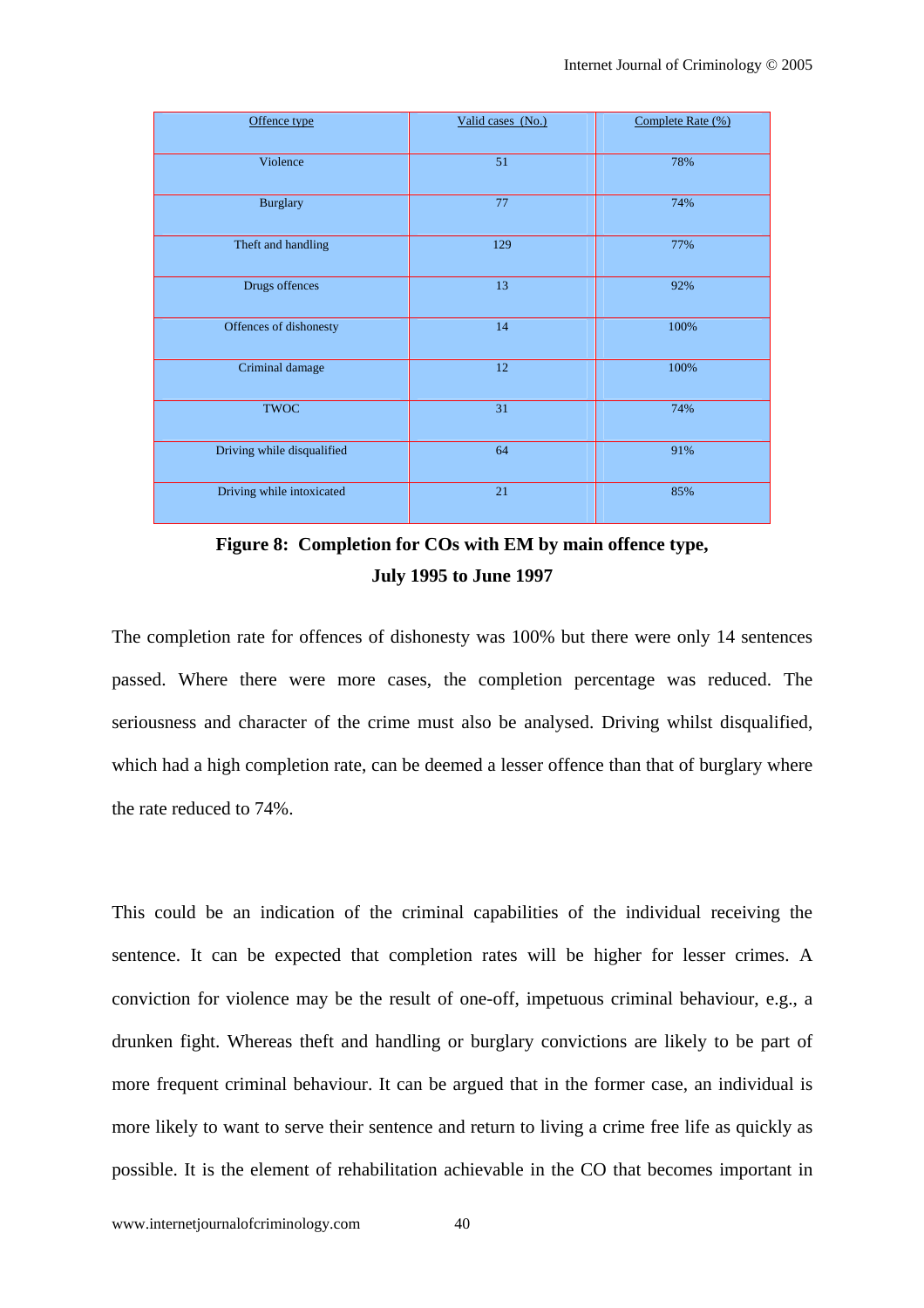these situations. It can be used to encourage both occasional criminals and those who embark on 'criminal careers' to assess and reform their behaviour.

#### **Curfew orders as alternatives to custody**

Figure 9 illustrates another example of the success of EM in terms of diverting offenders from custody. Concern has previously been expressed about the numbers of fine defaulters incarcerated by the courts. The Magistrates' Association, NACRO and the Prison Service suggested in the early 1990s that courts should be allowed to use an alternative penalty for fine default. 'In 1995, a judgement emphasised the statutory requirement on magistrates to explain their reasons for not using alternative enforcement measures before committing someone aged under 21 to prison for fine default' (Elliot and Airs 1997:2). There was an immediate reduction in the number of defaulters sentenced to prison, and COs are now used alongside other community penalties as a prison alternative. However, it could be argued that the CO is used as a net widening measure in the case of fine defaulters. In most cases the fine (on which they are defaulting) was imposed for another criminal offence; a fine is a low tariff sentence but a CO is considered a high tariff sentence. It is assumed that a CO is not tailored to eliminate the repetition of the crime that originated the fine, but as a punishment for not paying that fine. Therefore if a person is unable to pay, a CO is a highly punitive sanction on top of an existing fine. It could be argued that this is another example of COs being used not only as a punishment but also as a net widening measure, which is giving harsh treatment to those who are financially unable to pay fines.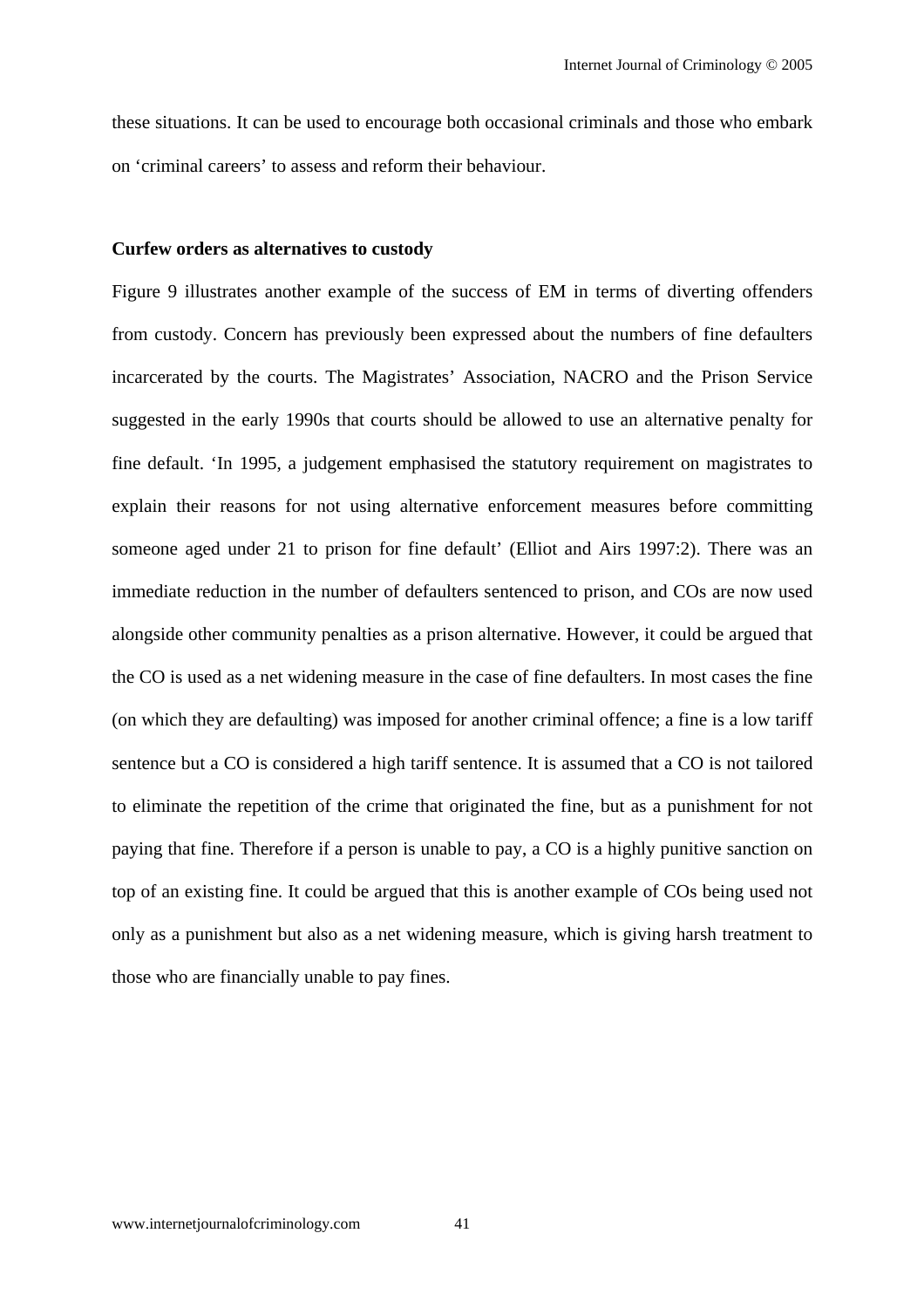

**Figure 9: Fine defaulter receptions to prisons 1987 to 1997 (Elliot and Airs 2000:2)** 

### **Home detention curfew success rates**

The current compliance rate of those on HDC stands at 95%. Its rehabilitative aims have been accepted by the media who describe curfews as 'providing a bridging period for offenders between incarceration and freedom' (BBC News 2000). Eligibility tests and conditions apply to those suitable for the HDC as discussed in Chapter 1. Any prisoner aged over 18 sentenced for between three months and four years can be considered for release up to 60 days early under the scheme. A risk assessment carried out by the prison governor 'attempts to determine the likelihood of the prisoner re-offending and complying with curfew conditions' (Mortimer 2000:2). The risk assessment procedure is very thorough and takes into consideration elements such as domestic circumstances of the offender and known locations of victims. Several agencies are consulted whilst processing risk assessments and the required forms can be seen in Appendix 4. Ultimately, it is the decision of the prison governor whether or not someone is suitable for early release. With public and media pressure scrutinising the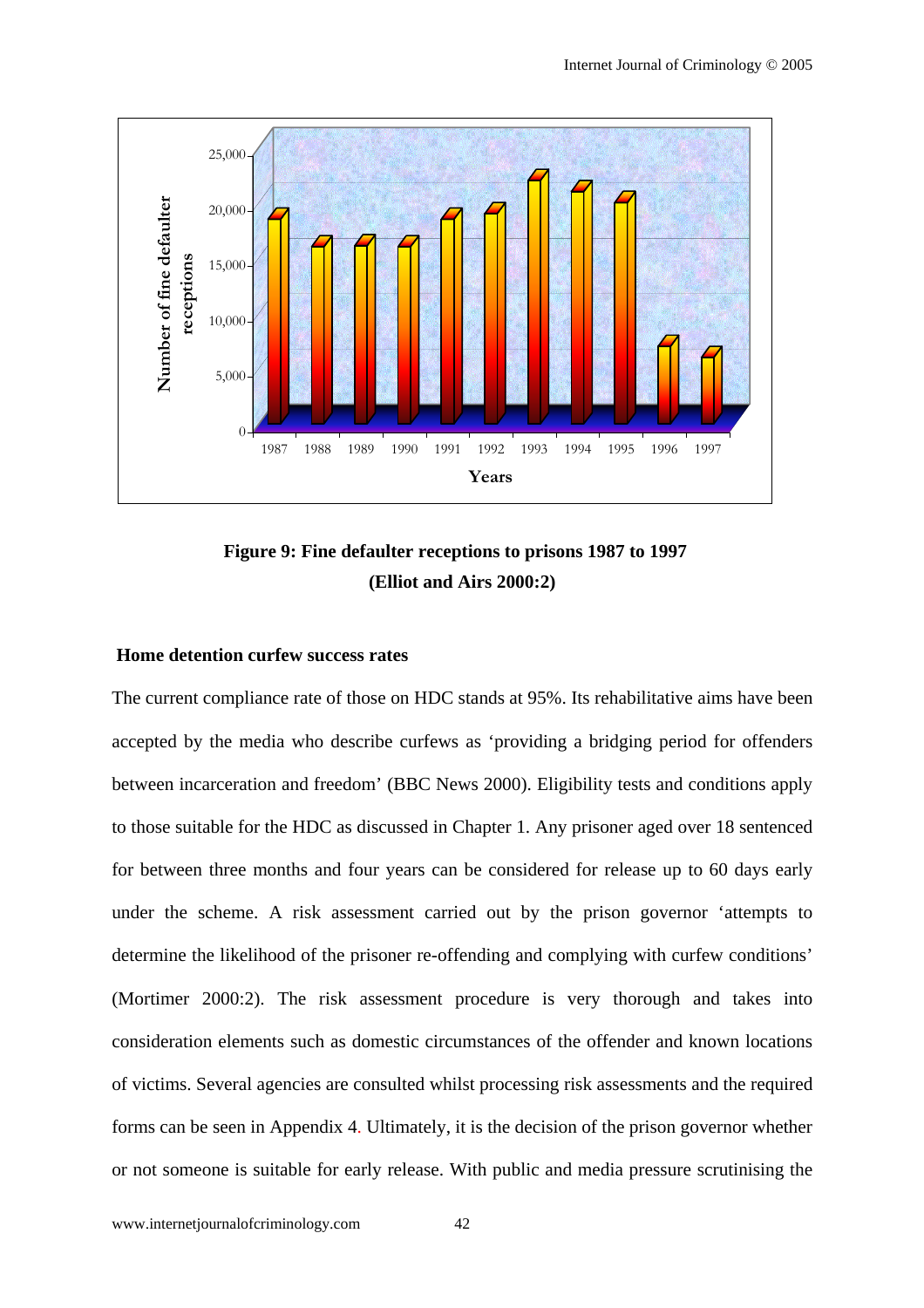use of such new sentences, it is unlikely that the authorities would take any risks by releasing someone who posed a threat to the public, or was unlikely to conform to curfew conditions. This could be the reason why the high success rate of 95% was achieved during the first year of the HDC It is hoped that less media scrutiny will not mean a relaxation of the risk assessments carried out and that protection of the public will always remain a priority.



### **Figure 10: Reasons for recall of offenders under HDC From January to 30 November 1999 (Mortimer 2000:3)**

At this stage it is too early to assess recidivism rates for those released early or sentenced to the CO. However, a gender difference has been noted in relation to release rates; currently 40% of women compared to 30% of male prisoners are being released early under the scheme. 'This may be connected with the fact that women tend to have lower reconviction rates, which will be reflected in the HDC risk assessment' (Dodgson 2000:2)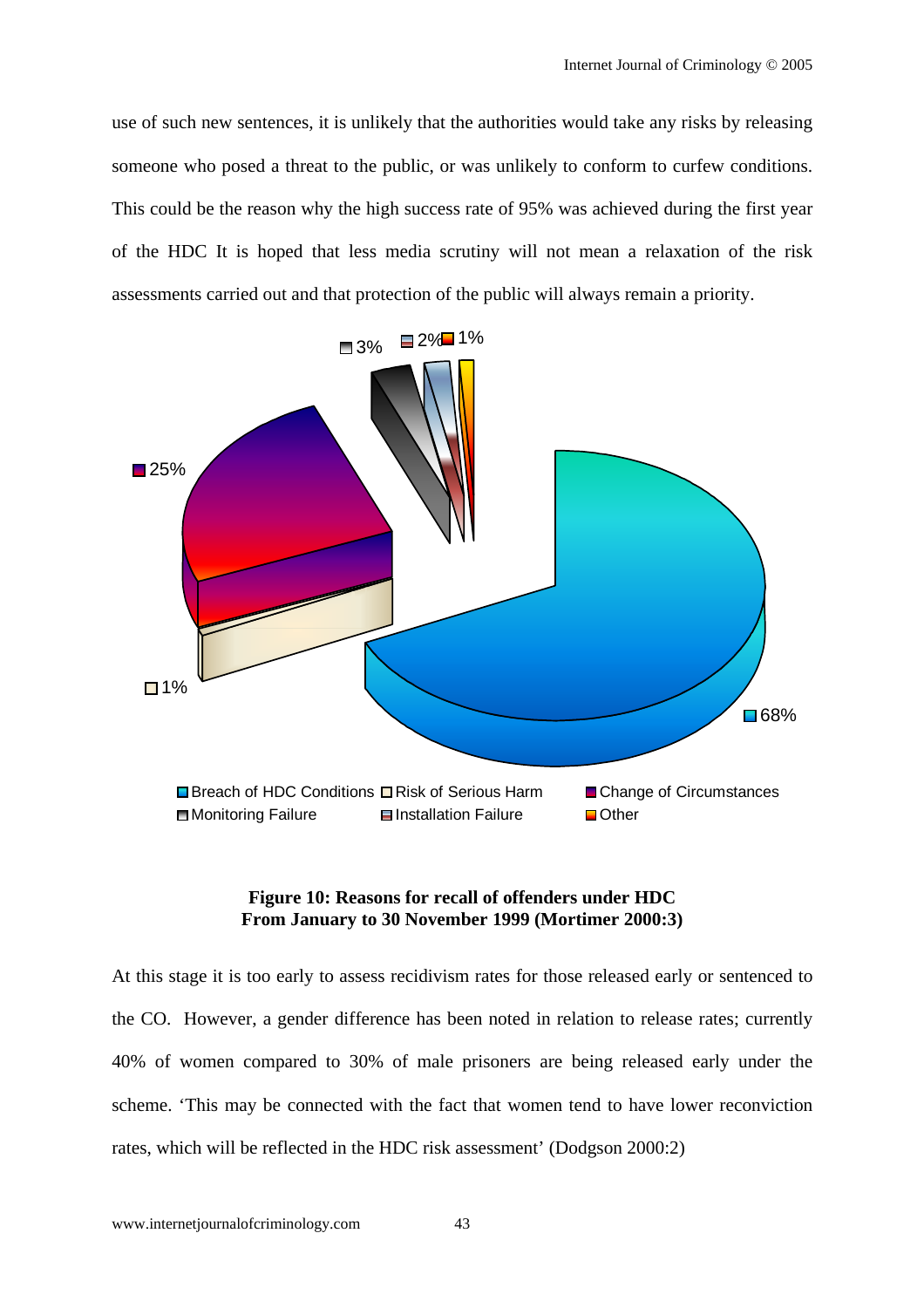Only 656 out of 16,000 released on HDC were recalled to prison. Of the 656, as shown in figure 10, only 3% were recalled as they posed a threat to the public. This indicates that the risk assessments that are being carried out on prisoners prior to release have successfully eliminated most of those who are likely to re-offend or breach conditions. It therefore seems that the government's ideological aim of ensuring public protection by means of EM is being realised. The most prominent reason for recall is a breach of HDC conditions. Curfew hours and locations that are forbidden to the offender are incorporated in the conditions, which may also include restrictions on who is allowed to visit the offender's home and at what times. The low percentage recall for monitoring failure indicates that the technology is proving reliable.

### **Technological developments**

Recent developments in monitoring technology have enabled the government to plan to extend the curfew's capabilities. Advanced electronic tags will be used on stalkers, wifebeaters and sex offenders. This development is aimed at giving greater protection to the victims of crime. 'The new tags will be linked to devices in the victims' homes and trigger an alarm if the wearer approaches' (BBC News 2000). These measures are contained in the Criminal Justice and Court Service Bill to be published by the Home Secretary, Jack Straw. The government have obviously felt that the current uses of measures involving EM have been successful, and this confidence is demonstrated by their plans to extend its use. Technological advances will enable better protection for the public, specifically those at risk from, for example, wife beaters and sex criminals. However caution must be maintained on using EM for these groups. Traditionally offenders such as sex criminals, paedophiles etc are greeted with public hysteria once they are released into the community. Already sex criminals remain on a register for years after they have served their time. A possible extension of EM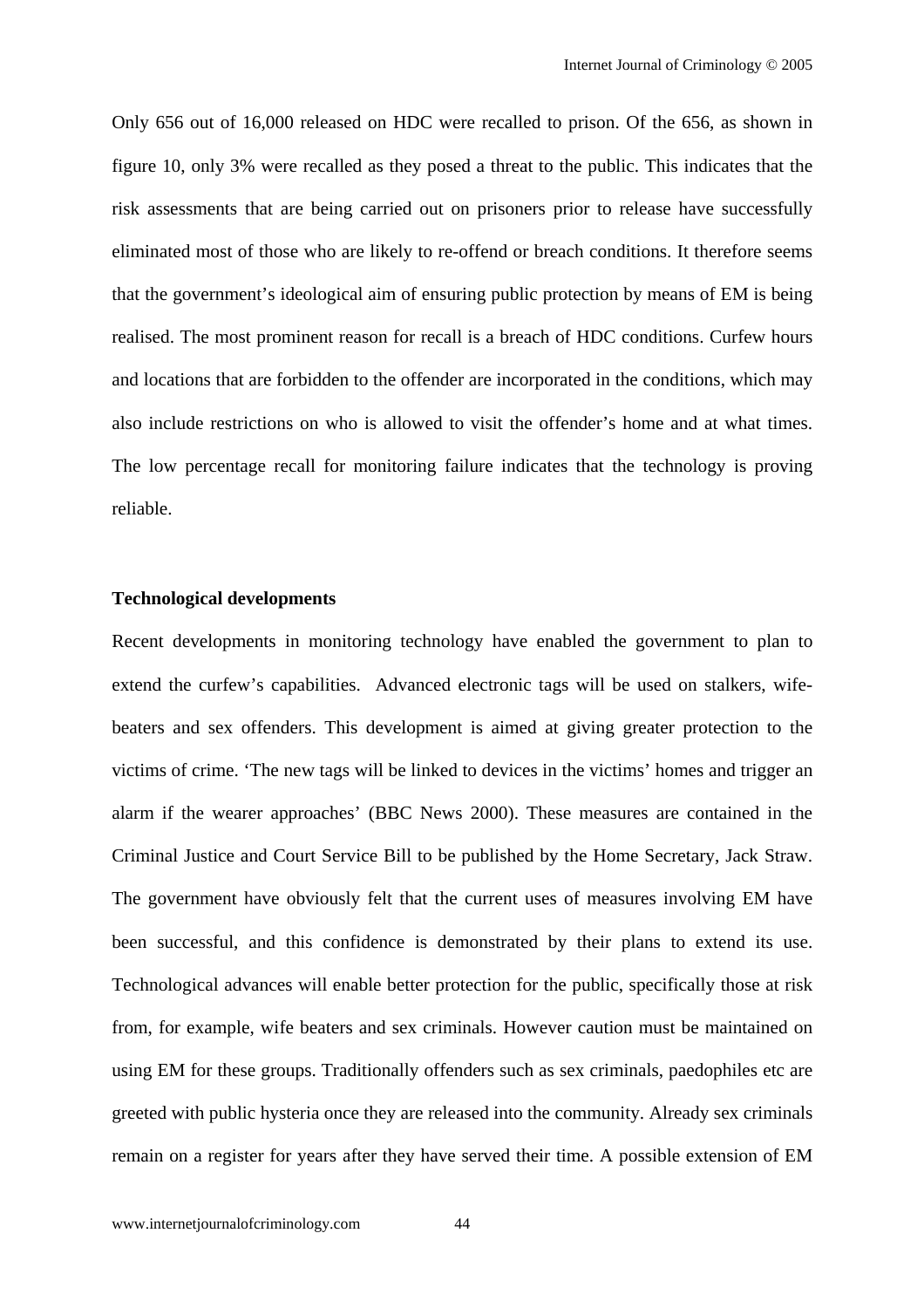would be to control such offenders for prolonged periods of time. This would contradict the ideological aim of public protection and may involve protection of the individual from the public. If we are to believe in the success of rehabilitation, offenders must be allowed to lead a normal life after serving their sentence, free from further

interference or monitoring from the state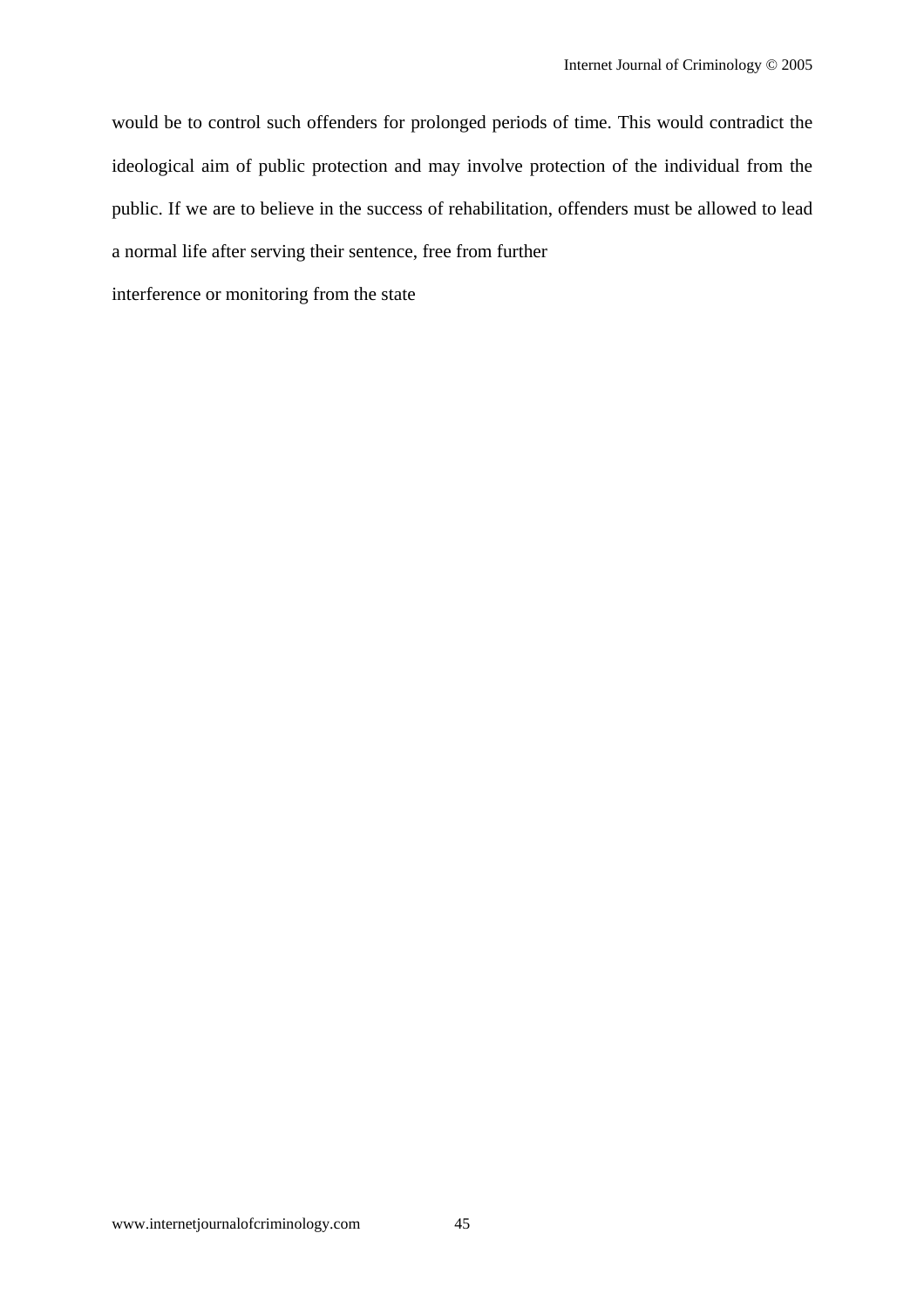## **Chapter Five**

## **The implications of electronic monitoring**

### **Introduction**

Statistics analysed so far suggest that penalties involving EM have been successful. This chapter will consider the implication of expanding the sentencing menu to accommodate this new technology. The views of offenders, families of offenders and sentencers will be examined to highlight advantages and problems that may arise due to the implication of current measures.

#### **Sentencing Reform**

At the beginning of the 1990s the Government set about designing policies to reform sentencing to ensure that community sentences were used and understood effectively. The aim was to create a 'coherent framework for the use of financial, community and custodial punishments'. The 1991 Criminal Justice Act set down sentencing principles and a sentencing framework seen in Figure 11.

'One of the primary aims of the 1991 Act was to promote community penalties as tough and demanding, and as realistic options for courts who were to be discouraged from overuse of custodial sentences.'(Newburn 1995:118) The Green Paper, which had preceded the Act, stated: 'Imprisonment is not the most effective punishment for most crimes. Custody should be reserved as punishment for very serious offences, especially when the offender is violent and a continuing risk to the public' (Select Committee on Home Affairs 1998:35). The Government wanted to increase confidence in non-custodial sentences and reduce the notion that community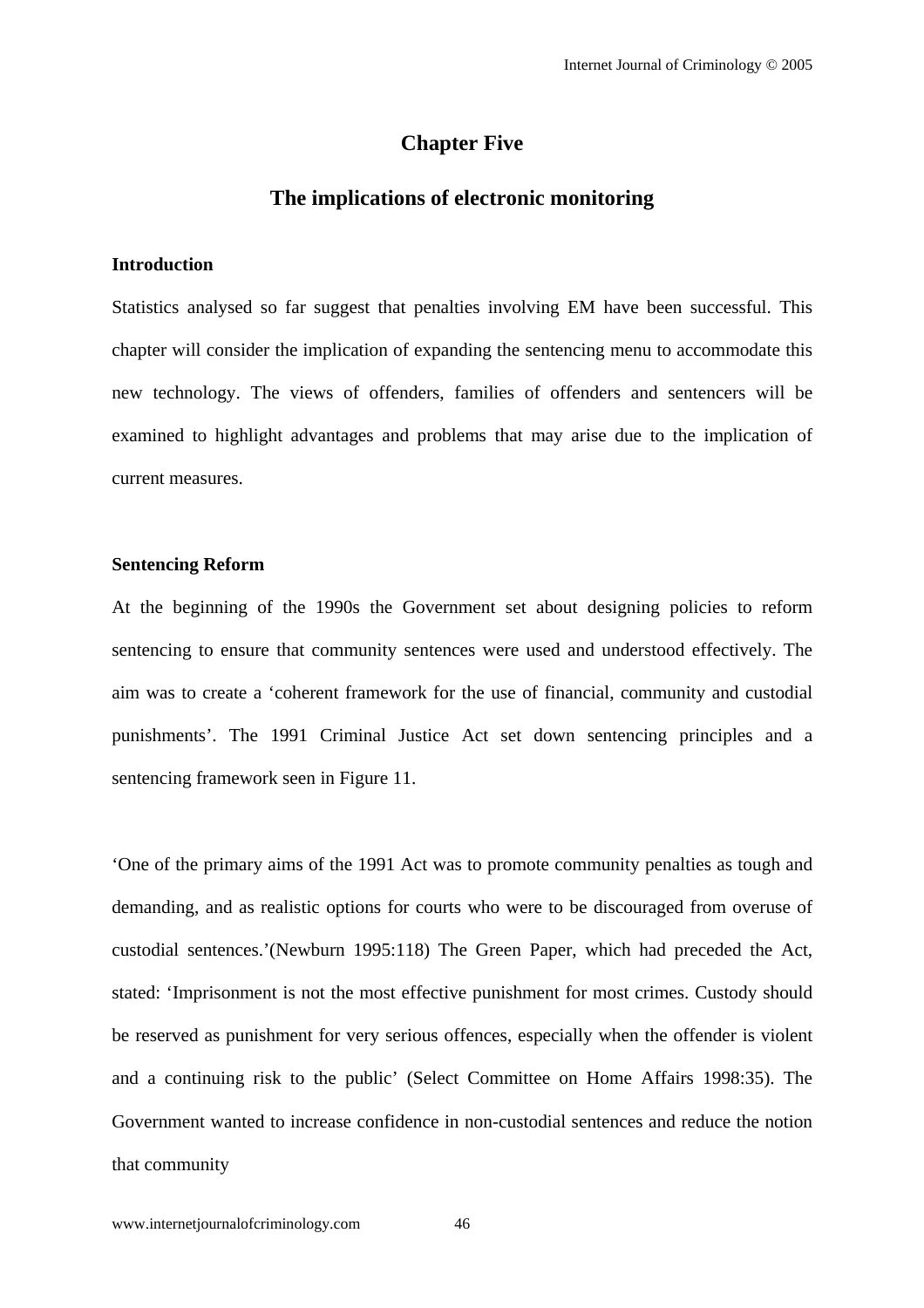

**Figure 11: Sentencing Principles and Framework (Brownlee 1998:7)**

### **Restricting liberty**

Within the terms of criminology, prison may be seen as the ultimate form of social control whereby individuals are placed outside of society and their behaviour controlled for the period of the prison sentence. EM, although conducted within society, may also be viewed as a form of social control. Liberty is restricted and movements are determined by a curfew.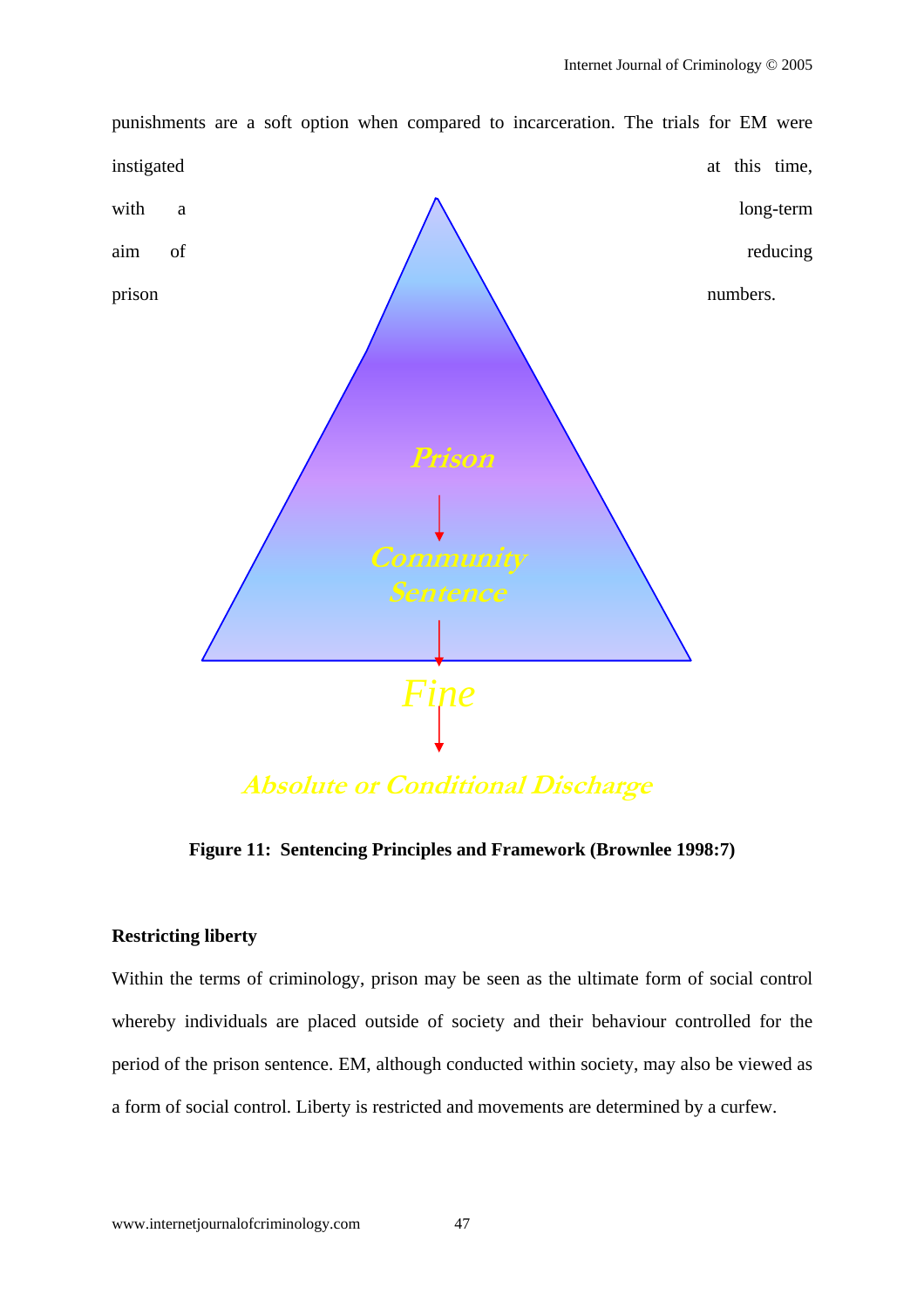Critics of tagging see it as redolent of excessive state control, as an oppressive instrument of the increasingly stringent apparatus of criminal sanction or as a technological gimmick which has little to offer the complex process of reducing re-offending (Whitfield1997: 7).

Sentencing philosophies, which were examined in Chapter 2, play a significant part in the justification of the use of EM. EM is considered sufficiently punitive at act as a punishment but with the rehabilitative qualities of a community sentences.

#### **Net widening**

The fear of expanding the prison system has been recognised by academics and criminal justice practitioners. Technological capabilities have enabled the development of different systems of restricting, punishing and correcting criminal behaviour. Closed circuit cameras are now commonplace in most high streets to deter and monitor street crime. When this technology first emerged and its capabilities were realised, concerns were put forward similar to the reservations which were expressed over the use of electronic monitoring.

Phrases such as net widening (more people subject to control); net strengthening (Sanctions such as probation and social work supervision having added requirements); blurring of the boundaries (between liberty and confinement) became part of the

academic discourse of criminologists and the professional discourse of the criminal justice practitioners…a principle of disciplinary surveillance which could be most fully realised in the prison…which was present to varying degrees in most of the innovations of contemporary control (Maguire et al 1996:6).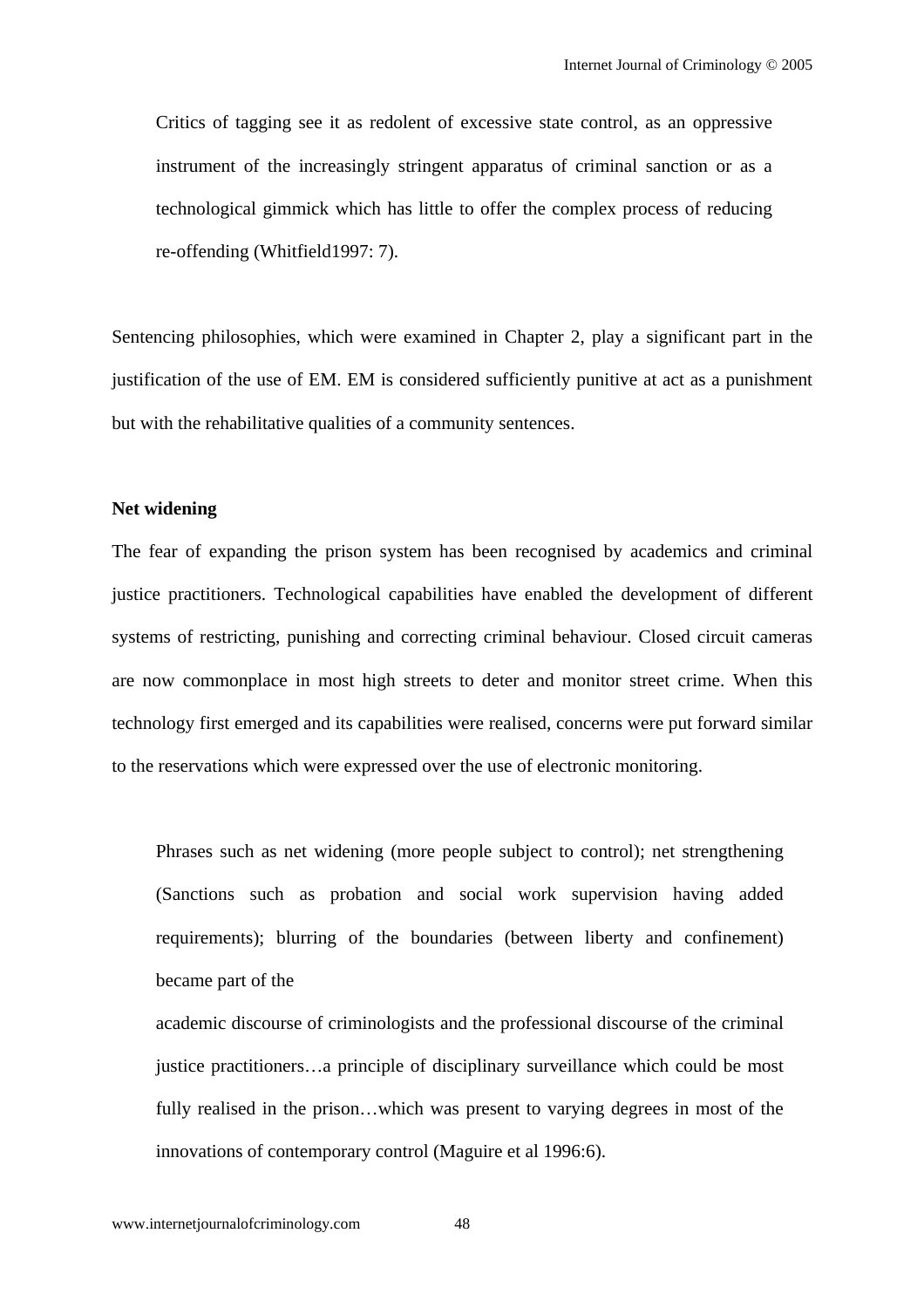Although these concerns have been noted, it has not noticeably impeded the progress of the development and use of monitoring technology.

The use of EM devices raises the fear that we may be headed toward the type of society described in George Orwell's book 1984…legal theorists examine the use of EM equipment from a perspective of infringement upon an offender's right to privacy…and cruel and unusual punishment (Computer and Law Website 1996:6).

If electronic monitoring is used as a sentence only as an alternative to incarceration, then these arguments are weak. However, the development of monitoring equipment can be seen by human rights activists as worrying but seems to have been deemed acceptable by criminal justice agencies and governments, although some people have expressed concern.

A spokesman from the Howard League of Penal reform stated that there was a danger that tagging could set a precedent for other technologies to be used in punishment. Some American states used electronic shackles more widely, and for people who would not normally have been jailed (BBC News 1999:3).

The fear of EM being merely a net widening method could echo previous warnings made by Stanley Cohen in 1979. He feared that incarceration and the developing of community sentences were merely increasing the possibilities of authorities applying social control (Hudson 1997:465). Ashworth suggests that the 1991 Criminal Justice Act, with its plans for EM, rekindled Cohen's warnings.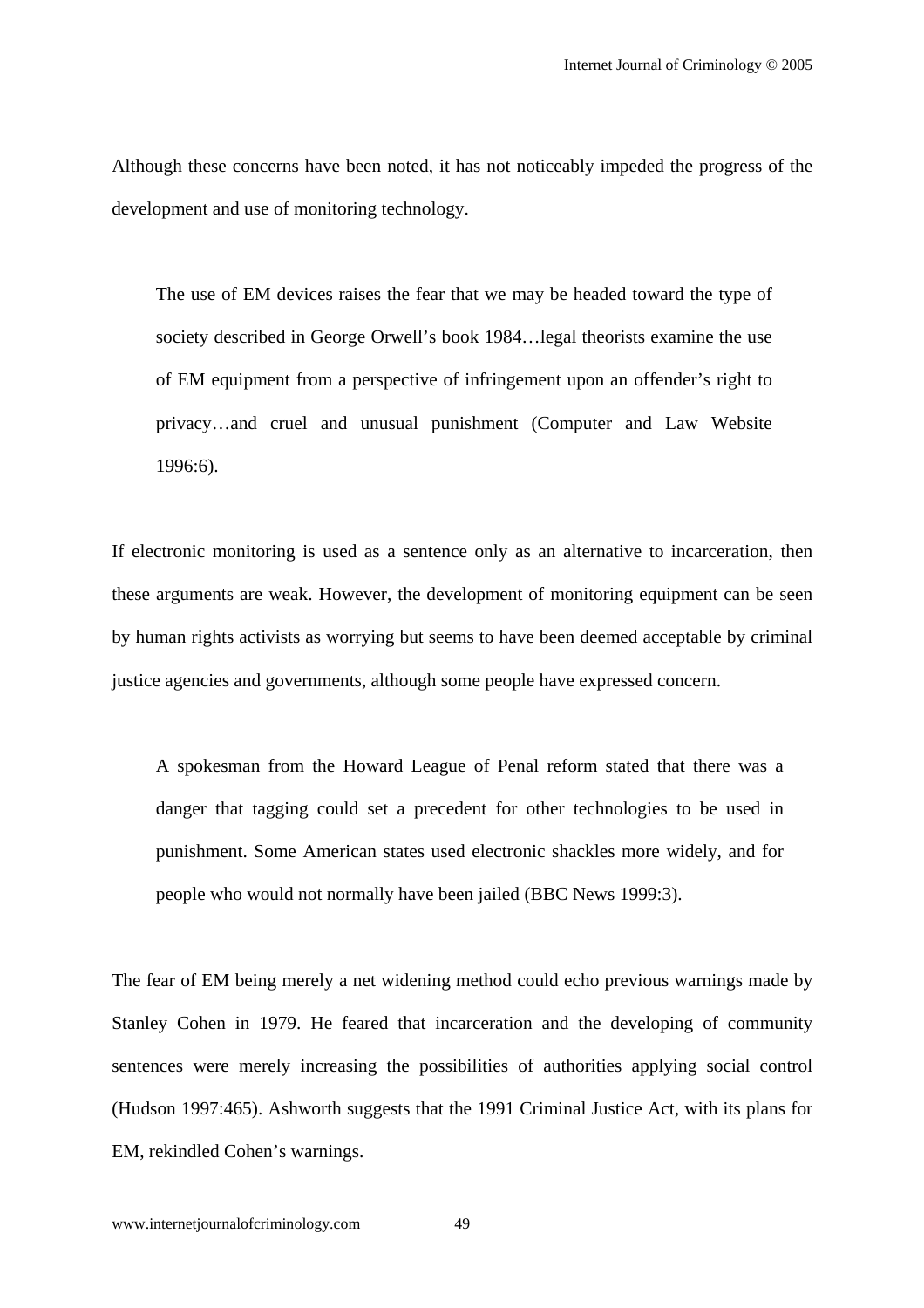On one view this is the inevitable price for any element of progress in a society whose political system is much affected by punitive lobbies: the greater use of noncustodial sanctions can only be bought by making them tougher, and also perhaps by continuing to imprison certain groups of offenders for extremely long periods (Ashworth 1997:1127).

It would seem that no matter how many non-custodial alternatives are used, there would always be a call for longer sentences for serous offenders. This is entirely in keeping with the desire to punish severe crimes and to protect the public. However it will always restrict the possibilities of reducing the prison population.

### **Offenders' experiences of monitoring**

The implications for the receiver of the sentence must be recognised to understand the full implications of the use of technology in this matter. Community sentences are often criticised and offenders are presented as 'getting away with it' merely because they are not incarcerated. 'Incarceration is considered the norm; a disposition that does not conform to the norm is regarded as… a lenient sentence…public interest demands that the offender is sent to jail' (Williams cited in Schulz 1995:27). For some, electronic monitoring is viewed harshly and unacceptable even when compared to imprisonment. 'Issues such as whether EM violates the offender's mobility rights, violates the offender's rights to privacy, contravenes the principles of fundamental justice' (Schulz 1995:27)

So long as the courts recognise the punitive element of electronic monitoring it is hoped that the sentence will not be over used or abused. During his analysis of COs, Mortimer found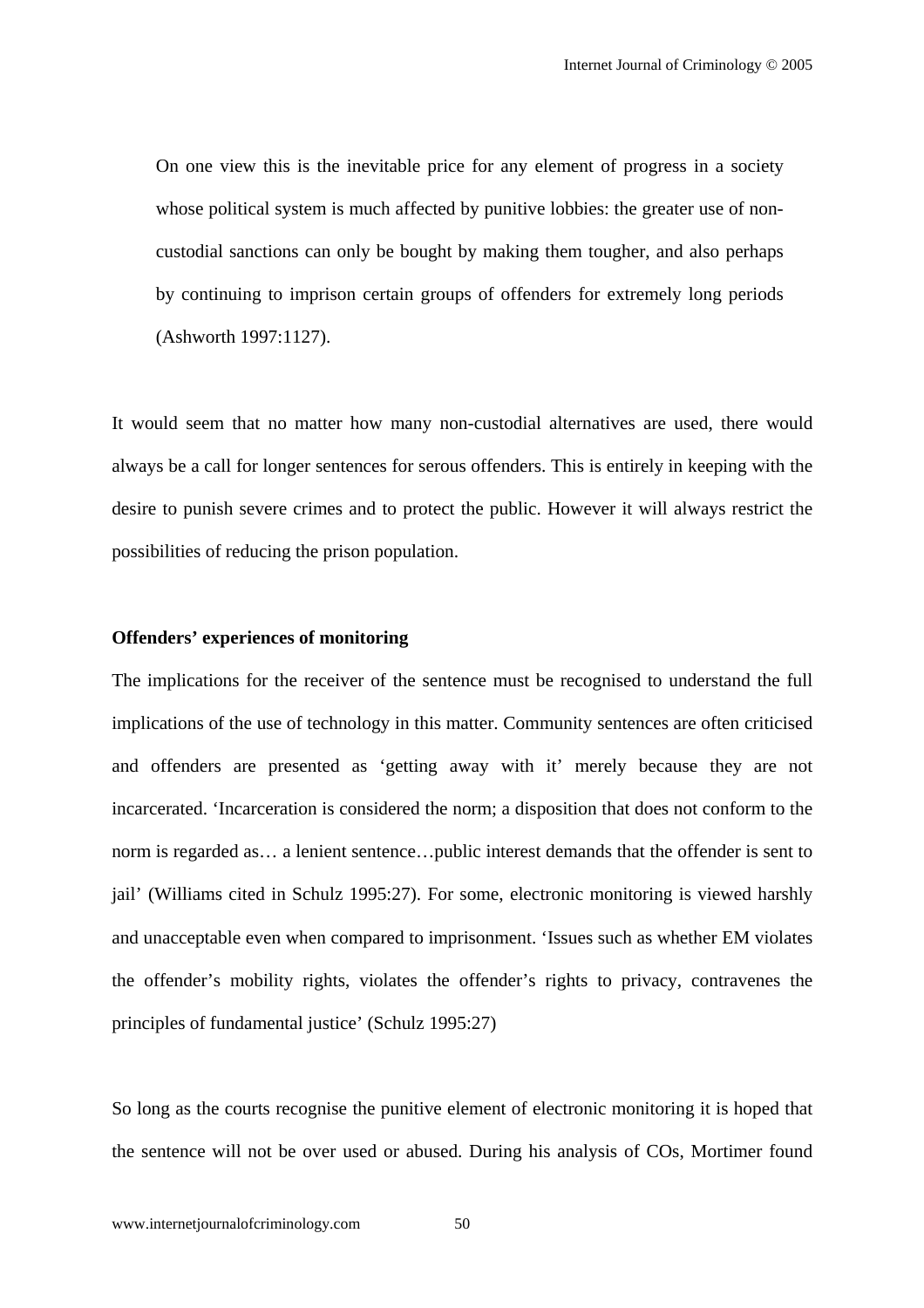that they were seen as an alternative to custody and the higher end community penalties (Mortimer1999:6). Offenders themselves see electronic monitoring as a real punishment. 'Two interviewees said that monitoring was more punitive than custody: 'Its just a wind up – I'd rather be inside.' This offender was on a 23-hour curfew and was residing at a hostel, having been on remand for 10 months, and found the situation particularly intolerable. He later absconded and ended up remanded in custody again (Mair & Nee 1990:56).

#### **Impact on the family**

Families and offenders saw long curfews as particularly oppressive, as domestic problems were likely to arise.

Families could be put under a lot of pressure. It might be difficult to explain to children or neighbours why a person could not go out at certain times; members of a family could be made more aware of the possible strains and stresses that monitoring could impose (Francoise Richardson 1999:56).

The effect of electronic monitoring on the family must also be considered. Spouses and children will have their lives quite severely affected by a tagged person living in the house. Some curfews prohibit friends and family from visiting the house of the offender, which could severely affect the family as a whole. During the first two trials of EM stress in the household was found to be an issue. However, it can be presumed that in most cases relatives would prefer an offender to be at home than in prison.

Community penalties can be criticised for putting too much pressure on families who have responsibility for the care of offenders within the community. If adequate support from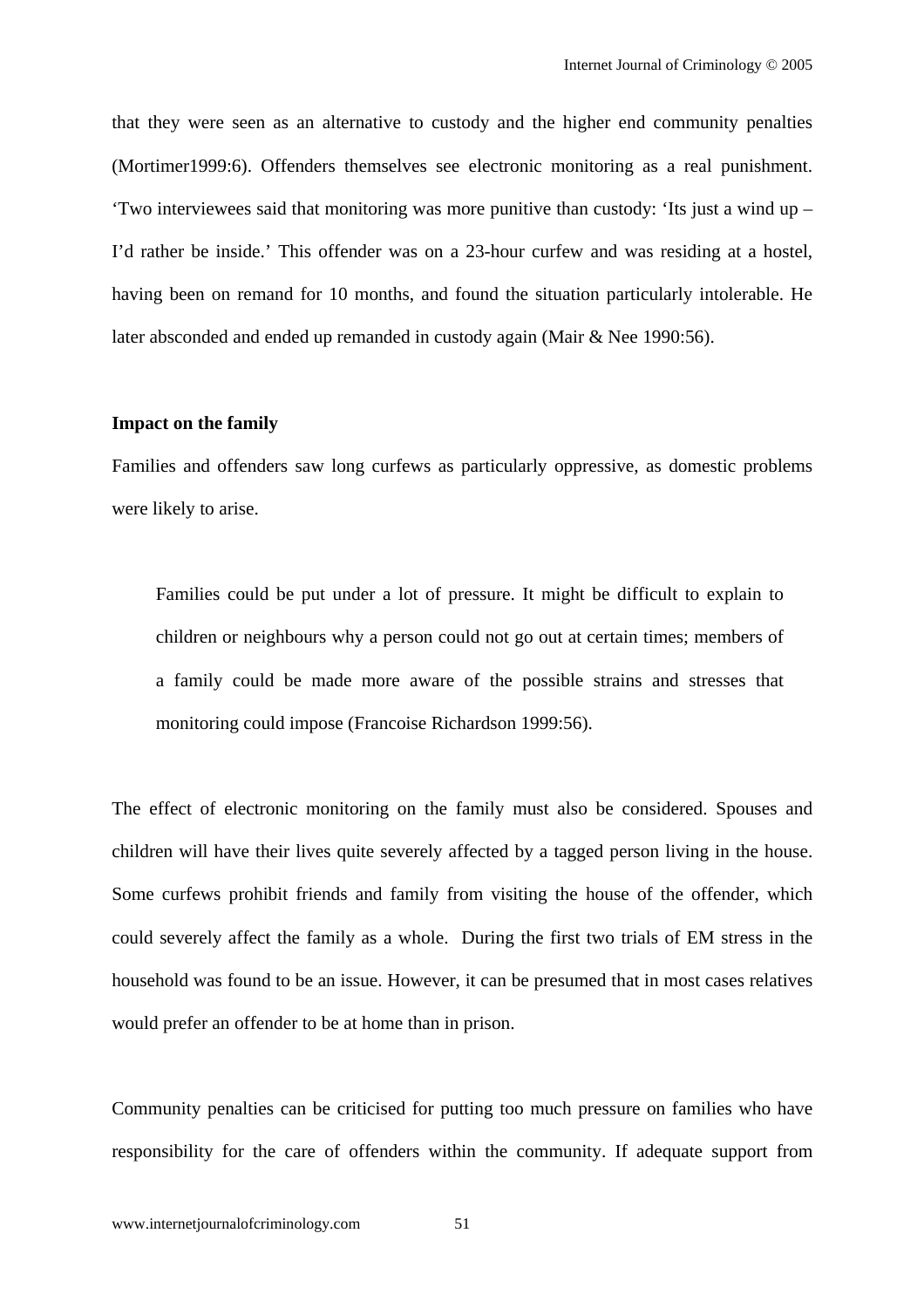criminal justice agencies is not given to families, friends and offenders themselves, then it is less likely the sentence will be completed properly. The stress experienced by families housing an offender could be described as exploitative by authorities that release prisoners or offenders into their care.

It could be argued that monitoring is only used as a cheap way of passing offenders through the criminal justice system. Incarceration has already been shown as a much more expensive method of punishment than alternatives in the community. However current debates around community care state that if community methods were funded adequately for the amount of support needed to make orders successful, it would not be a cheaper alternative than institution based punishment. The government has been criticised for using communitybased punishments as a cheaper alternative that appeases public pressure to reduce prison numbers, rather than because it is more effective and humane way of treating criminals.

#### **Sentencers' perception of EM**

Not only is it imperative that public confidence in electronic monitoring is established, but the opinions of sentencers on its uses and drawbacks are also vital. Sentencers will not use options that they believe are unviable or do not fit properly into established theoretical frameworks. If magistrates see the sentence as a soft option they will not use it. Courts should also be aware of the implications of the sentences they are passing.

The Home Affairs Committee on Alternatives to Prison Sentences stated 'We believe it is essential for sentencers to be aware of the results of the sentences they make in terms of their success, or otherwise…without such knowledge they remain ignorant of the effectiveness of the various sentencing options available to them' (House of Commons - Home Affairs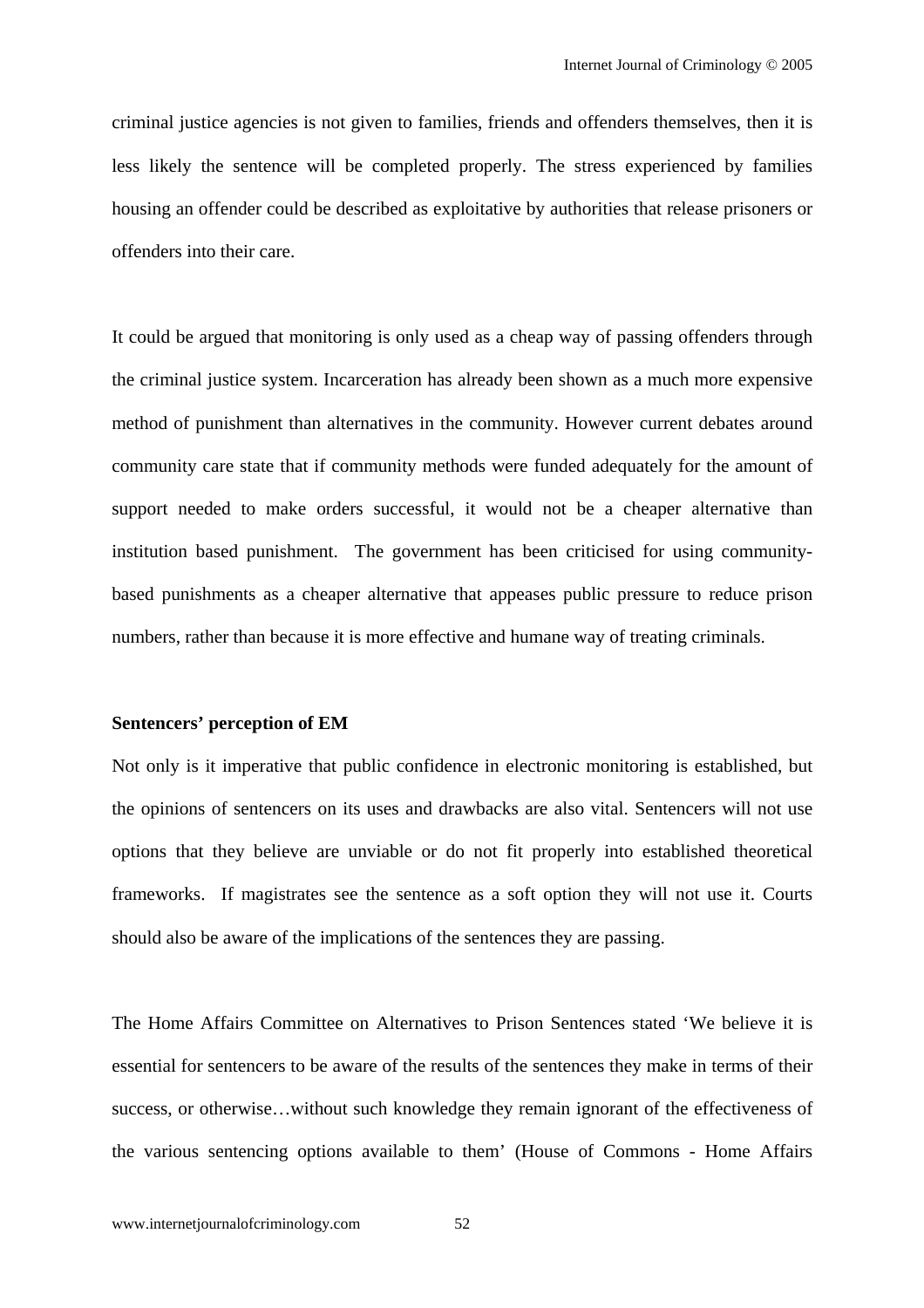Committee 1998:35). In the same report NACRO argued that 'If sentencers' confidence is to be increased, it is important that they receive more systematic feedback on the success of individuals whom they and their colleagues have sentenced and on the overall success rates of local community supervision programmes' (Hedderman et al 1999:35).

The use of electronic monitoring has many positive affects for the offender; contact with the family, continued employment, etc. 'Tagging is the perfect Straw policy because it does the right thing - releasing prisoners into more constructive sentences in the community-while sounding draconian enough to please the Daily Mail' (The Guardian 1999:2).

Electronic monitoring serves many sentencing theories in a practical manner. An offender's life will be less disrupted than if he received a prison sentence. Close proximity to family and professional agencies mean that support is easily available to those receiving the sentences. It also puts more pressure on the offender to take responsibility for his/her own situation. Curfew conditions are easily broken and this could result in imprisonment. However, responsibility could be seen in a positive light:

Research has shown that situations that force offenders to take responsibility for their decision and actions on a regular basis are more likely to be associated with decrease in criminal behaviour than others. This does not justify punitive sanctions aimed merely at incapacitation, deterrence or retribution, but does support the increased use of a graduated continuum of community based sanction for nonviolent offenders (Sanderson 1999:4).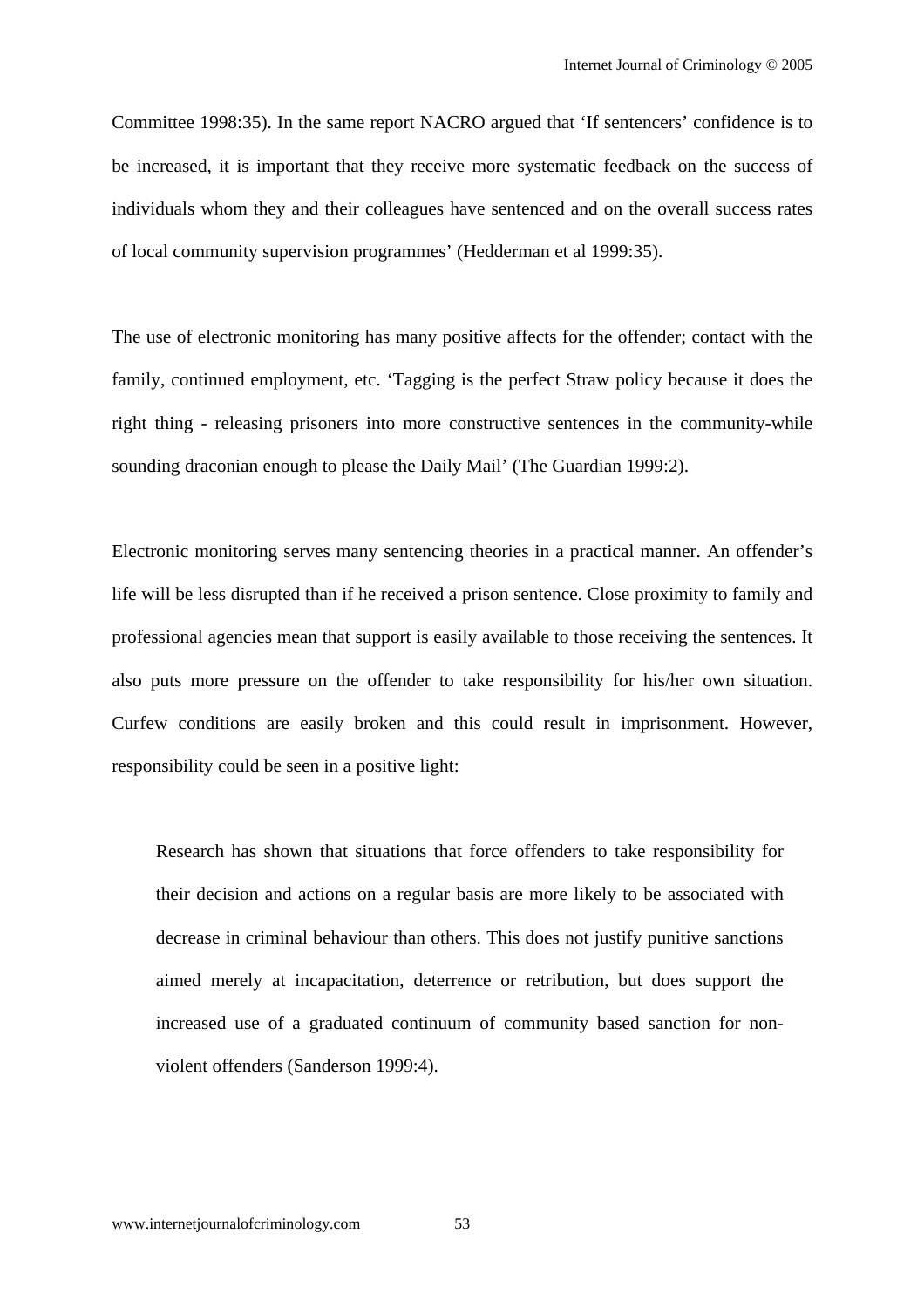## **Conclusion**

It is important that any new sentences implemented by the Government are not unquestioningly accepted. New measures must be of benefit to both criminals and community with the long-term aim of reducing crime. It has therefore been important to consider the opinions of both sentencers and receivers of COs and HDCs.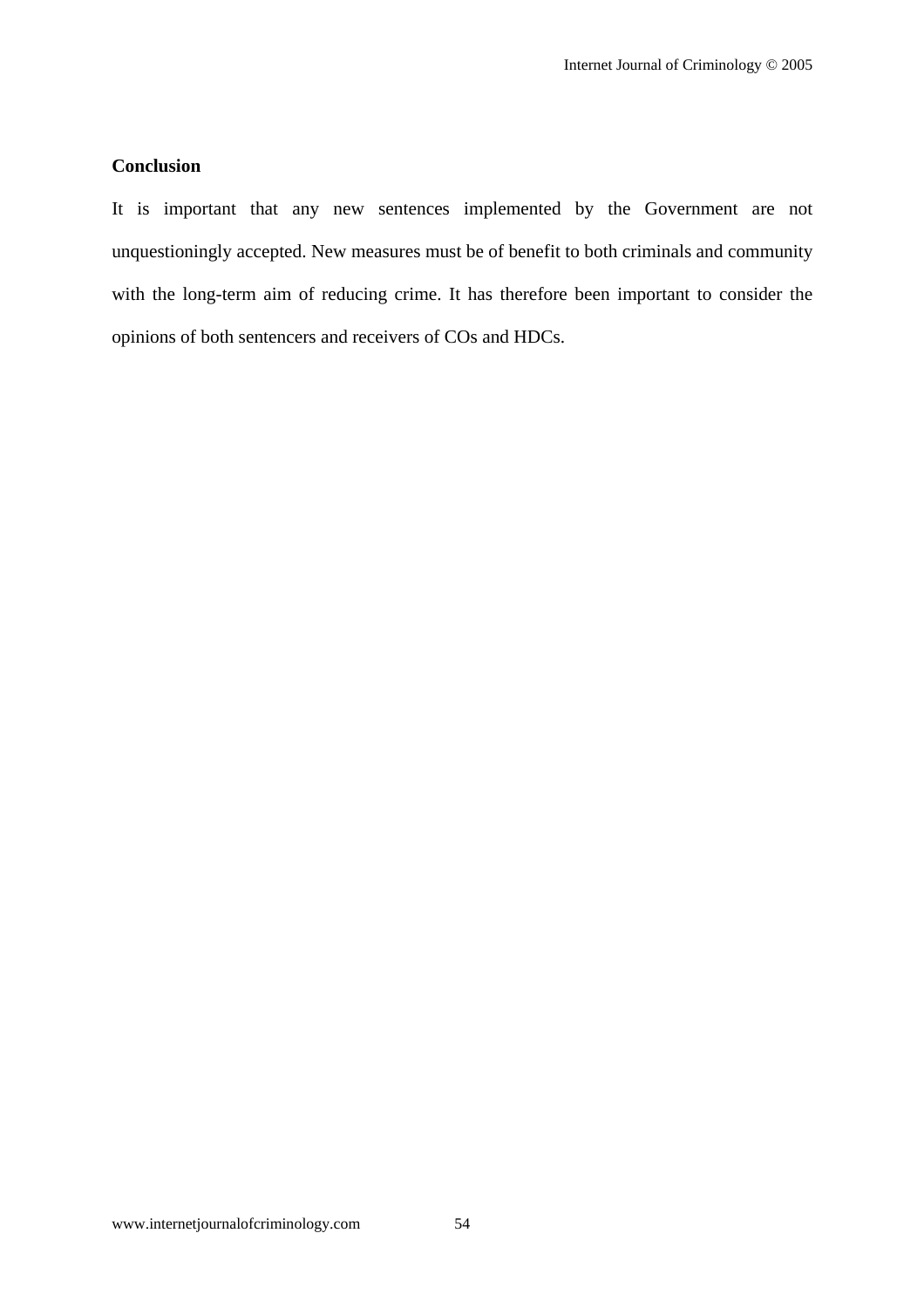## **Chapter Six**

## **Analysis and conclusions**

#### **Introduction**

Having analysed and discussed the development and use of EM, it is important critically to examine how the future can be affected by its continued use. This chapter will form a conclusion to the dissertation by examining ideologies that have been thematic in the implementation of EM. It will also highlight specific areas, which should be maintained, challenged or changed to ensure that EM is used to its full potential. However, the issues of social control and net widening must be monitored so they do not marginalize the rights of the offender. This is of significance not only for the government that introduced it, but also for those whose lives will be directly affected by it; the public and of course the offenders who will be required to wear electronic tags.

### **Social control**

When examining the implications that punishments can have on society, Foucault is ideologically very influential. He examined how individuals are socially constructed and dominated by regulation, discipline and normalisation. The criminal justice system plays a large part in this process of 'normalisation', whereby unacceptable behaviour can be punished or modified and in contrast non-criminal behaviour is deemed 'acceptable' and is promoted as the norm. Increasing state control can also be seen as part of the process of normalisation.

As a result of Foucault's work, there is now a much greater sensitivity to the nuances of penal measures and to what they can tell us about the regulatory means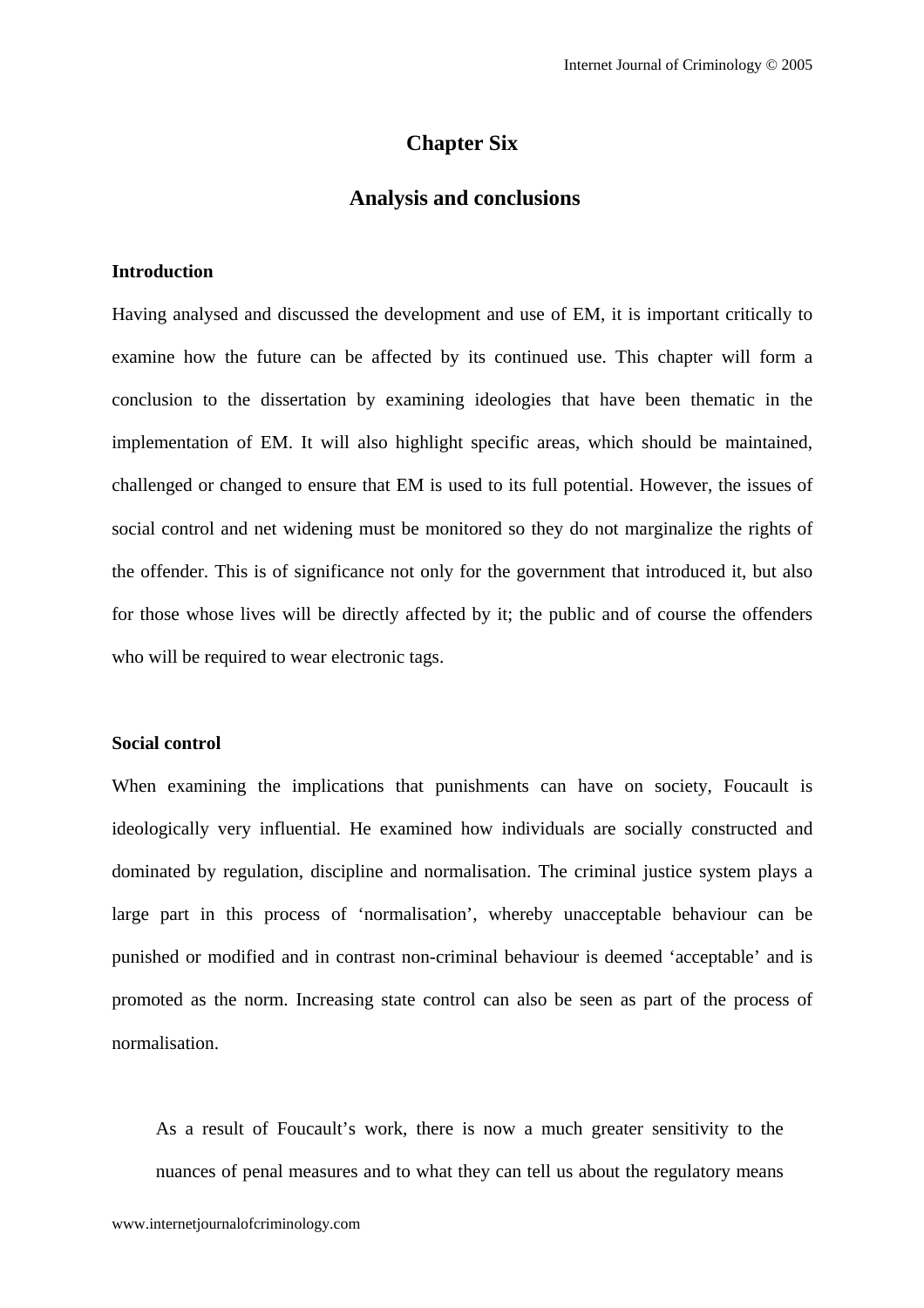through which we are governed and the forms of subjectivity (or objectivity) into which offenders are pressed. Terms such as 'regulation', 'knowledge', 'normalisation', 'governmentality' and 'discipline' have come to hold a central place in his 'revisionist' literature of social control (Garland 1990 cited in Muncie 1999:213).

EM by its implementation has been deemed acceptable as state control. Foucault's work is still highly regarded and the key elements of his arguments may be seen in Figure 12.

| $\bullet$                         | The punitive techniques of supervision and surveillance first formulated in      |
|-----------------------------------|----------------------------------------------------------------------------------|
|                                   | the prison have penetrated the whole of society                                  |
| $\bullet$                         | <b>Punishment is aimed not at the body, but towards training the human soul.</b> |
| $\bullet$                         | Such techniques are directed not only towards offenders, but to all              |
| departures from the norm.         |                                                                                  |
| $\bullet$                         | Disciplinary networks become normal, legitimate and 'normalised'                 |
| elements of the social landscape. |                                                                                  |
| $\bullet$                         | Social control becomes diffuse, hidden and dispersed.                            |
| $\bullet$                         | Social control is exercised not simply through the state but through power-      |
|                                   | knowledge strategies. As a result control may be pervasive but is always         |
|                                   | contingent. It produces resistance as well as subjugation.                       |

**Figure 12: Foucault's 'Discipline and Punish' (Muncie 1999:213)** 

www.internetjournalofcriminology.com It is essential that any policies, such as EM, implemented by the government be critically examined. As described above, social control is a highly powerful and wide-ranging ideology used by governments, which can affect society as a whole. Therefore new measures must not be unquestioningly introduced, but analysed and subjected to critical discussion. In a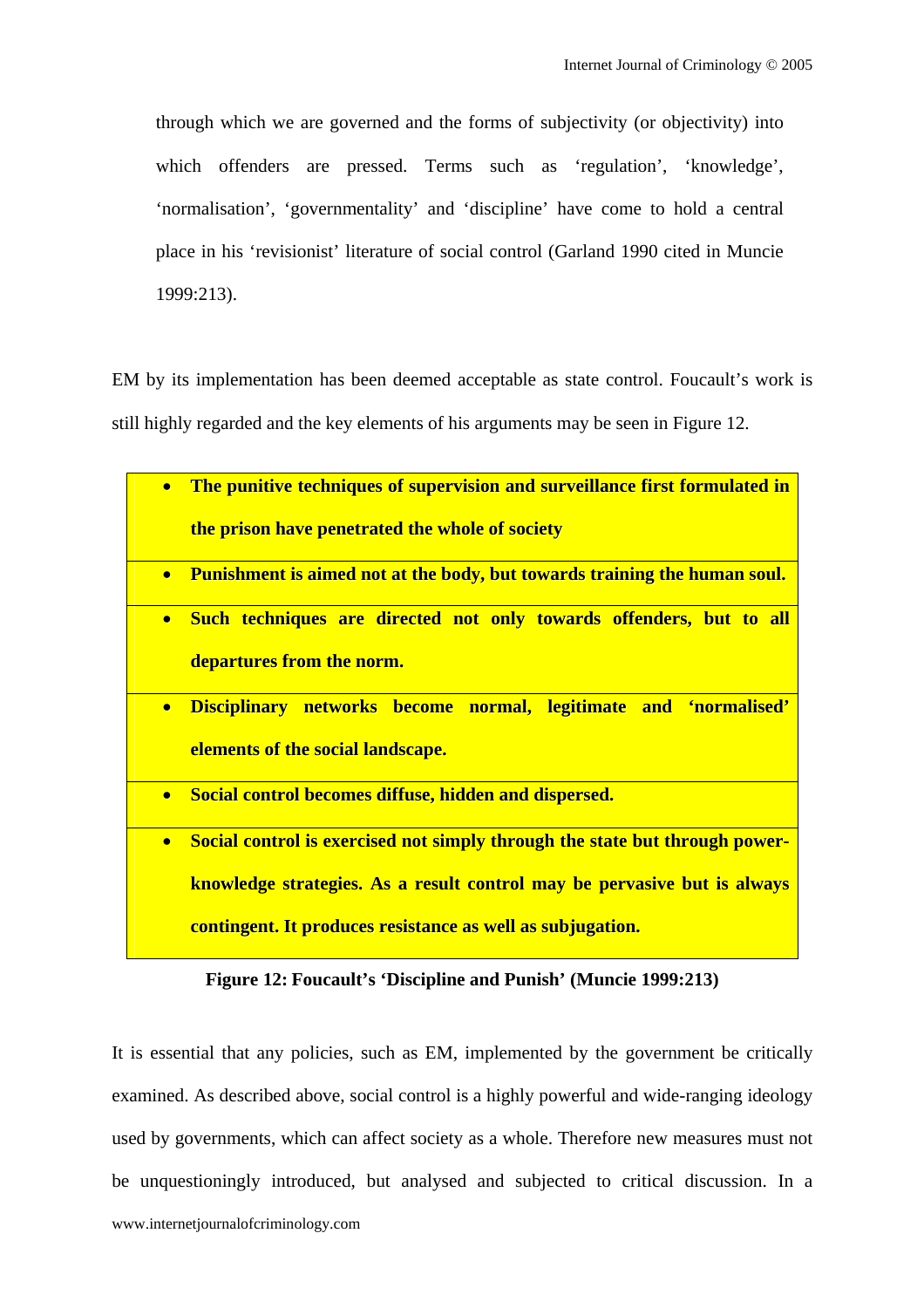democracy this is relatively freely done, but we can only benefit from this freedom to participate politically if we use our voice to influence those in power. It is therefore very important to conduct objective research and the purpose of this dissertation is to continue this process.

### **Government policy**

The government's rationale behind implementing HDCs and CO must be examined in order to determine what political objectives it is aiming to achieve. Prisons are very draining on the national budget but are an obvious method of public protection and punishment. A dichotomy exists between Labour's policy of being tough on crime and the financial responsibilities this entails. Wilson and Ashton (1998) suggested that the main reason for Labour's 1997 election victory was its tough stance on crime. The party shied away from criticising the 'prison works' philosophy, which under Michael Howard incarcerated huge numbers of criminals. However in their Crime and Disorder Bill they stated that they wished to cut prison numbers. It would seem that the financial implications of being tough on crime were too hard to bear.

The Government hopes to save £100 million a year through introduction of the scheme (HDC). Thus, on one hand through monitoring the Government seeks to reduce prison population on the other hand (through the adoption of 3-year jail sentences for persistent burglars) there will be an inevitable increase in the number of inmates. Cynics might suggest that the former is simply a way of making room for the latter (Stephens 2000:114).

It must be concluded that for whatever reasons, the government has shown faith and determination that orders involving EM are a good way of reducing prison numbers. Tough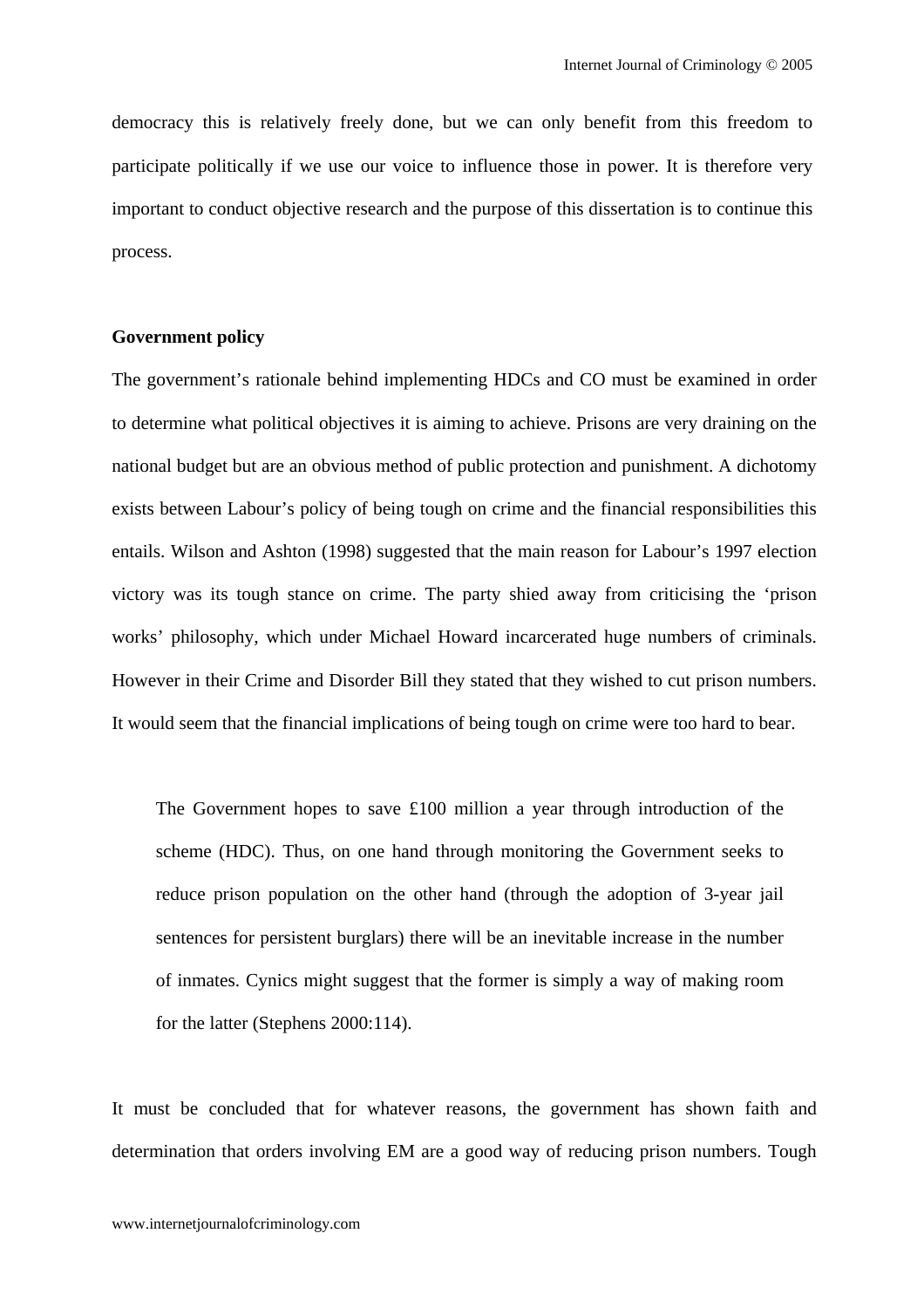sentences for repeat offenders will ensure that the public perceive the government as tough on crime, whereas more discerning examination will reveal that Labour has released more prisoners than any previous government. However, for any party who wishes to employ humanitarian and progressive approaches to punishing criminals, there will always be criticism and public pressure from those who believe that locking up criminals is the only way to stabilise and protect the communities they live in.

#### **Punishment in the community**

The most prominent conflict of interests in the use of EM is between the desire to promote community punishments and the public perception that anything other than prison is a soft option. It seems that the establishment's perceived solution for this problem is to ensure that community penalties are highly punitive.

Community penalties reflect a greater concern for the interest of the public than the needs of the offender. As such, they have moved away from being treatmentorientated alternatives to custody to being a more punishment orientated sanction for crimes of intermediary seriousness with stress on just deserts and denunciation (Davies 1998 cited in Stephens 2000:117).

During the original trials it was found that sentencers considered EM to be a high tariff sanction. Mair and Nee (1990:51) suggested that it should be used as a direct alternative to custody. Due to the nature of a sentence involving EM this recommendation should be considered very seriously.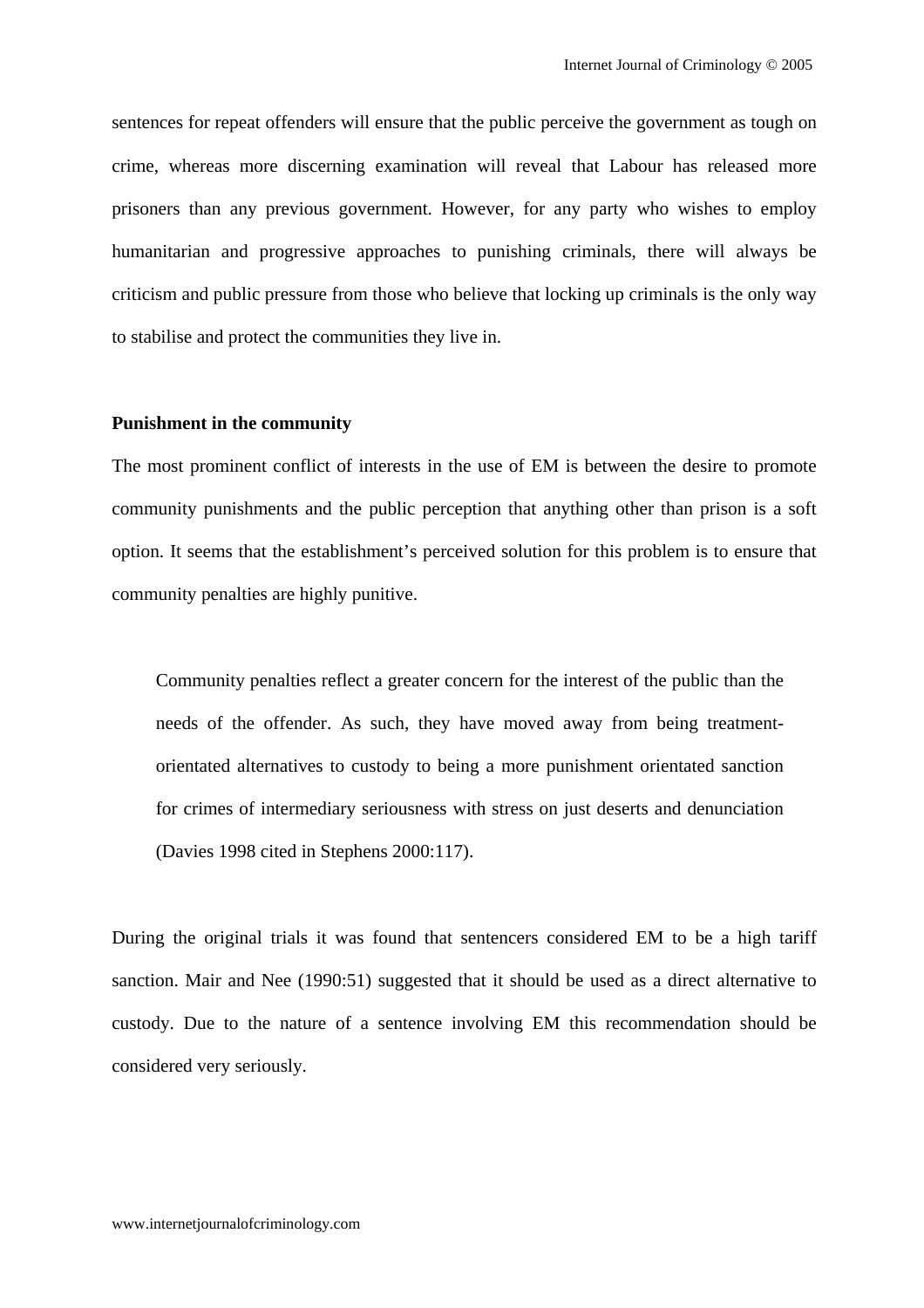#### **Net widening**

The theme of expanding the sentencing menu has been extensively analysed but the fears that it raises are genuine reasons for not exploiting sentences involving EM. Foucault's theories on normalisation and state control can be viewed as a somewhat extreme interpretation of the risks of state exploitation of technology. However the message he projects is a realistic concern in such a highly technologically advanced age. A great deal of trust and power is given to governments and there is wide acceptance of the concept that it is necessary to punish criminals. This does not mean that unlimited numbers of penalties are suitable to all criminals.

Community penalties themselves seem to exist in a state of some confusion. They have, within 30 years or so, been justified primarily on the grounds of rehabilitation, then as offering diversion from custody and they are currently expected to provide punishment in the community – although it remains unclear what this means in practice on the ground, rehabilitation is staging a major comeback (Mair cited in Maguire et al 1997:1225).

EM must be used appropriately and not as a means of making community penalties unnecessarily punitive. The use of EM as an added punishment would undermine and abuse its power to reduce prison populations and decrease the potential for rehabilitation within the community. Sentencing theories must be ideologically sound and practised consistently to achieve fairness in the treatment of offenders. As seen in Chapter 2, there are a variety of sentencing ideologies which influence the government's current policy, and EM must fit within these. Some crimes, for example paedophilia, arouse intense public reaction. This can put pressure on sentencers to pass punitive and lengthy sentences. Public opinion and protection must be a concern in sentencing practice, but so too must the rights and future of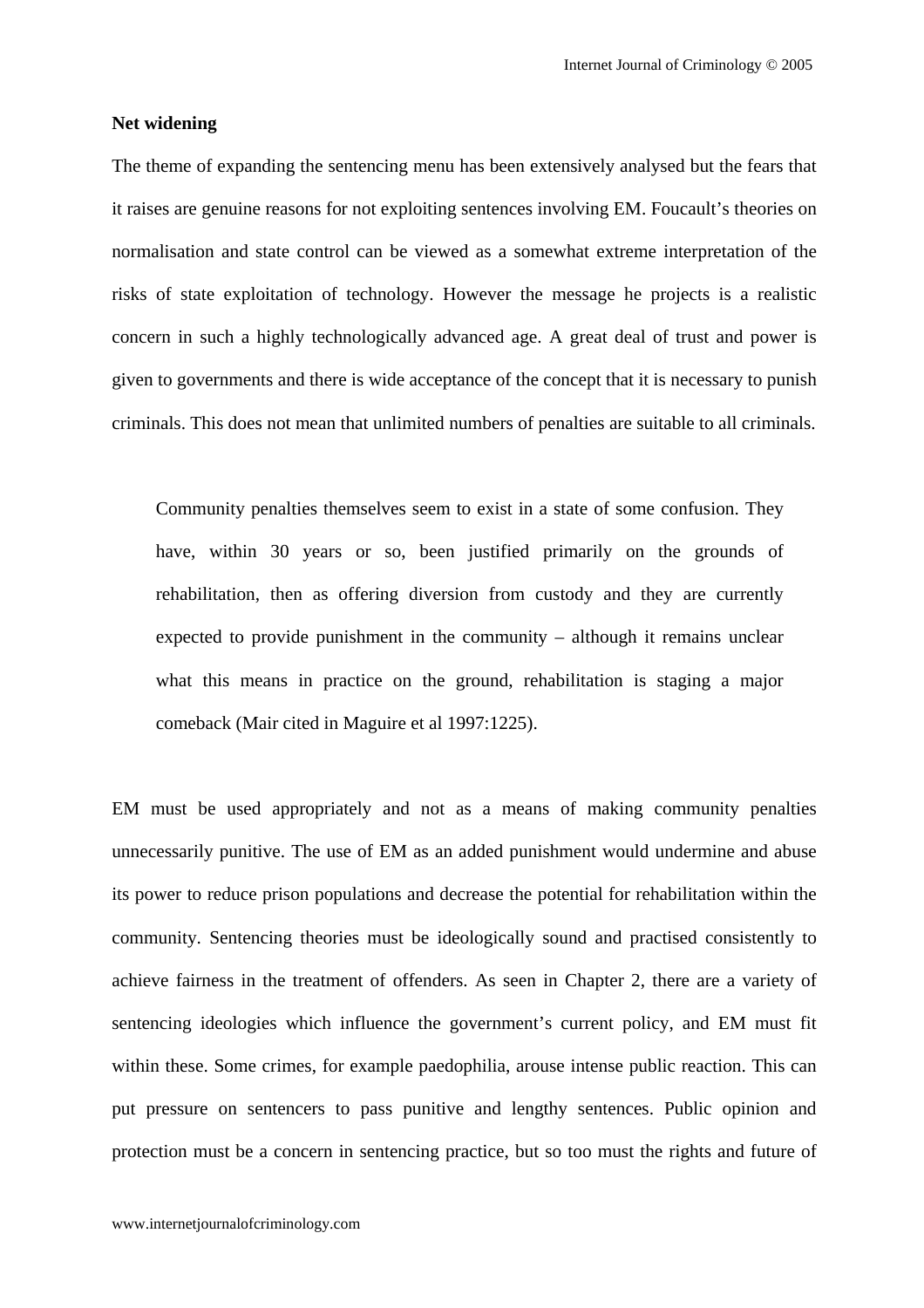offenders. Treatment and rehabilitation must always be a consideration alongside, not instead of punishment.

The Home Secretary stated (in a speech to Parliament  $21<sup>st</sup>$  July 1998) 'prisons will only fully protect the public if they not only incarcerate prisoner securely during their sentence, but also reduce offending on release' (Ashworth 2000:145). For critics of EM who claim that it is a soft option when compared to incarceration it must be considered that 95% of inmates will have to leave prison at some time. Merely increasing prison sentences and incarcerating greater numbers of criminals will not automatically result in a reduction in crime, and will not effectively act as a general or individual deterrent for criminals.

## **Critique of prisons**

It can be argued that prison is an ineffective and inhumane way of punishing and treating criminals.

Imprisonment creates as many problems as it solves…in short, along with the financial burden and opportunity costs they impose, prisons decrease the individual's capability to function in society and exacerbate the very traits that cause crime in the first place (Schulz 1995:239).

EM provides an opportunity to divert criminals from prison, which can only be seen as a positive move. Prison regimes can cause huge disruption and distress to already potentially chaotic lives of criminals and their families. EM can mean that families are not separated, employment can be maintained and the marginalisation of social skills resulting from institutionalisation can be avoided. Public protection must be maintained, and if a criminal is a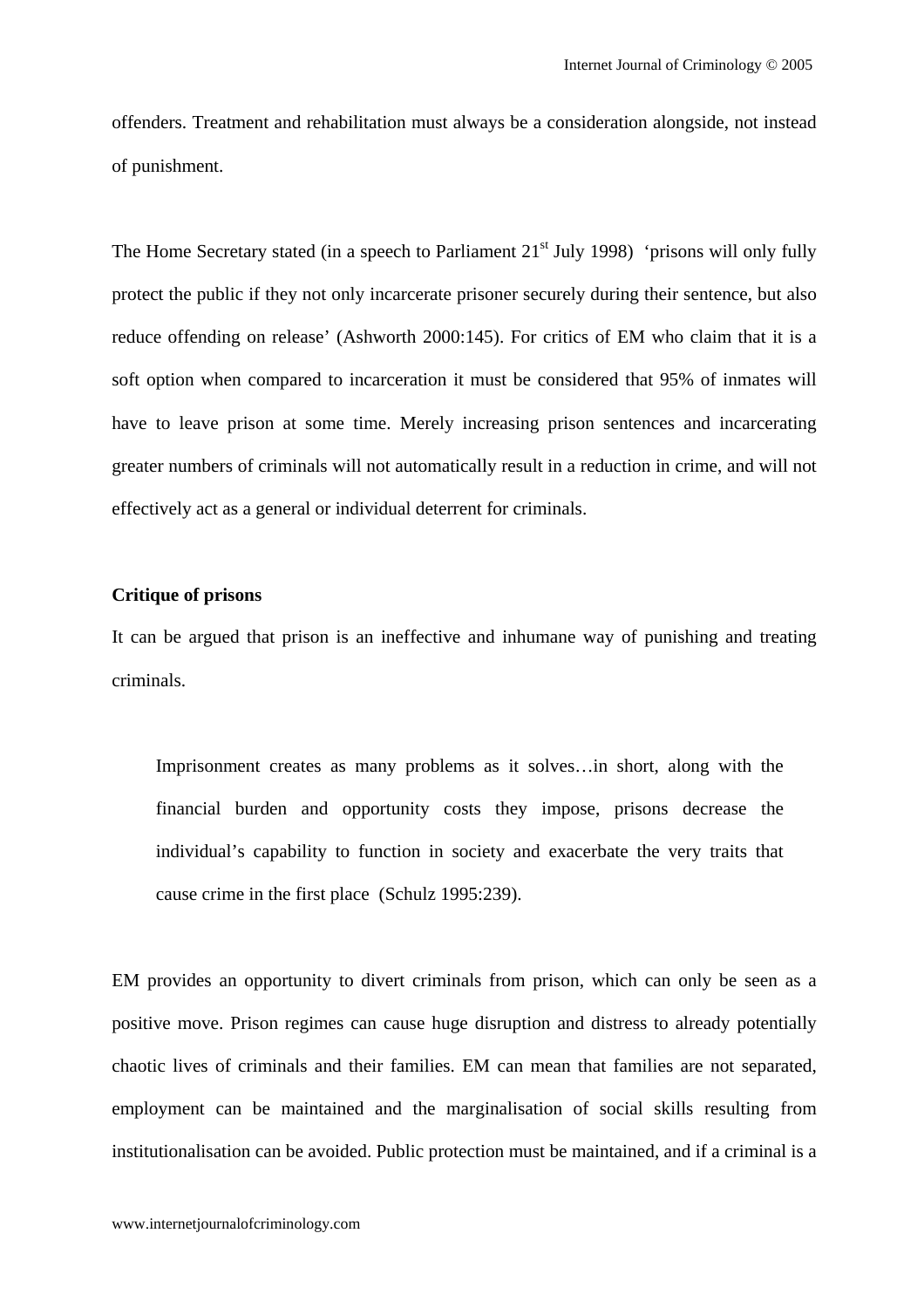genuine threat to the public then a CO may not be appropriate. However with risk assessment for those eligible for HDC and careful sentencing procedures for receivers of CO, punishment can be delivered with less disruption than would result from a prison regime and with more humanity, as befits a developed society.

### **Reliance on technology**

It might be argued that, in the current climate of technological development, it could be too easy for governments to implement EM in the hope that it would be the solution to many problems. During the past decade the prison population and the financial costs of incarceration were both spiralling out of control. The government needed a solution for these problems and EM could be seen as the perfect solution. A community punishment, which was combined with an electronic tag, could give the public reassurance that the offender was receiving a harsh punishment including restriction of liberty and public protection. However, there is a concern that EM is an all too convenient easy option.

In the age of electronics it is not surprising that some have hoped that EM would be a technological magic bullet solving difficult problems with little effort or COs. To those who have seen other new promising innovations, it comes as no surprise that there is no magic bullet (Brownlee 1998:122).

There is a real danger that the government could rely too heavily on EM to solve the prison population crisis without addressing issues to ensure that the offender will be adequately punished and rehabilitated. Titmuss warned a decade ago 'community care could too easily slide into no care at all' (cited in Downes and Rock 1998: 353). It is not enough for the government to release or sentence people to measures enforced with EM and hope that their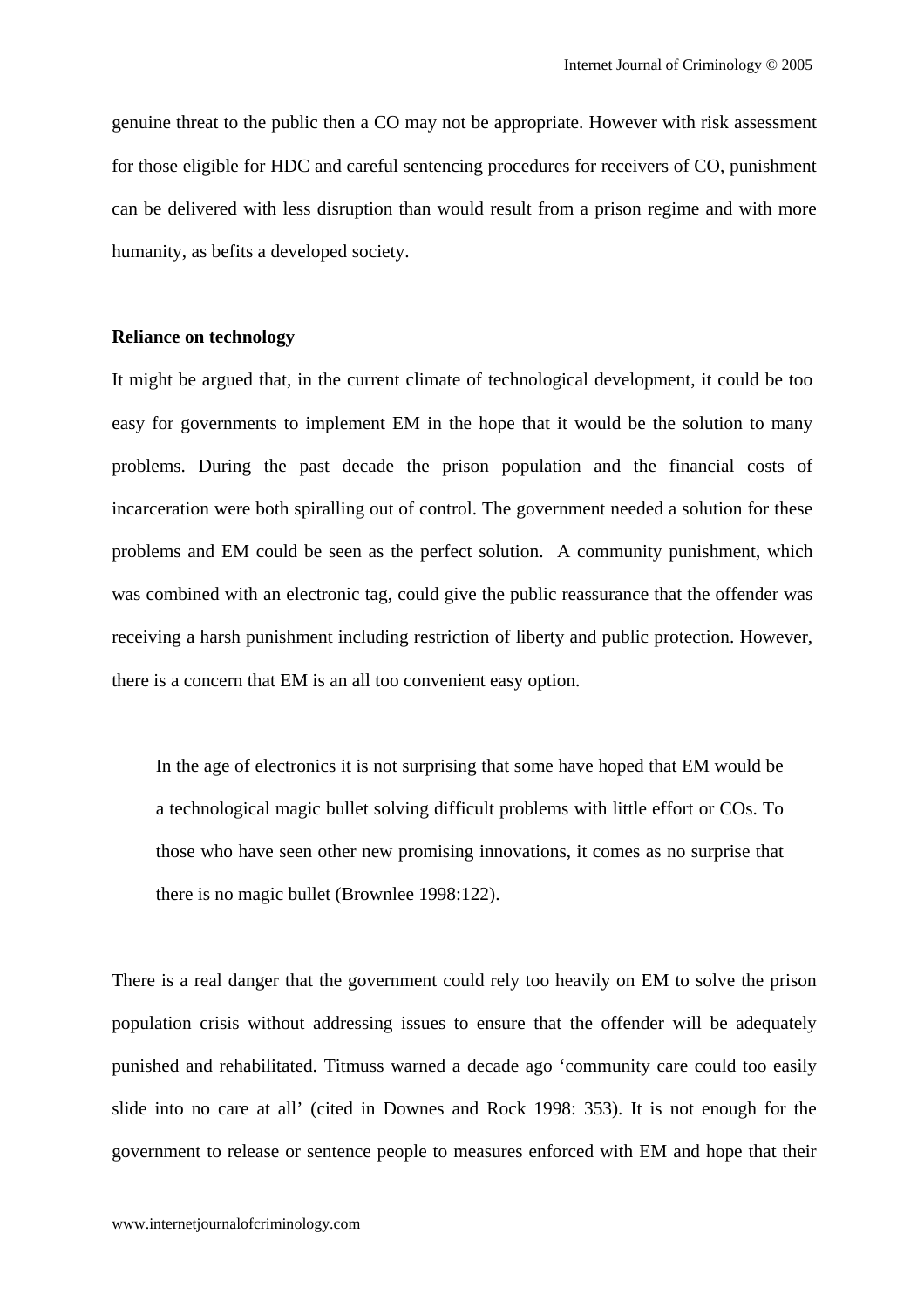criminal behaviour will be eliminated. Rehabilitative support must be given to ensure future reductions in crime.

### **Conclusion**

Crime can be viewed as the symptom of social problems. Apart from opportunist and petty thieving, most crime is committed because of other factors, e.g. poverty, drug habits etc. This is not something that affects only the offender, but society as whole. Crime and criminal justice are part of a bigger picture, one that incorporates and reflects the problems within a society. The government's desire to reduce incarceration for criminals must be backed by a policy of treatment and care for such individuals within society. COs used in conjunction with other community penalties should aim to eliminate the causes of crime and therefore promote rehabilitation. A minority of criminals do pose a physical threat to the public and therefore inevitably must be incarcerated. However prison is a very extreme way of punishing many crimes, and can severely embitter inmates rather than rehabilitate them into crime free lives.

The HDC and CO provide opportunities to reduce the prison population and treat individuals within society. However, these orders must be targeted effectively and combined with rehabilitation, which will give necessary contact with criminal justice agents who can offer support and help. The danger is that COs will be used in isolation. Prisoners will be released on HDC without necessary support and merely punished in the community without the advantage of the rehabilitative elements that monitoring can offer. To use EM merely as an add-on punitive bite to sentencing would be to abuse power vested in the courts. COs are a valuable addition to the sentencing menu, but sentencing philosophy must be clearly expressed by government.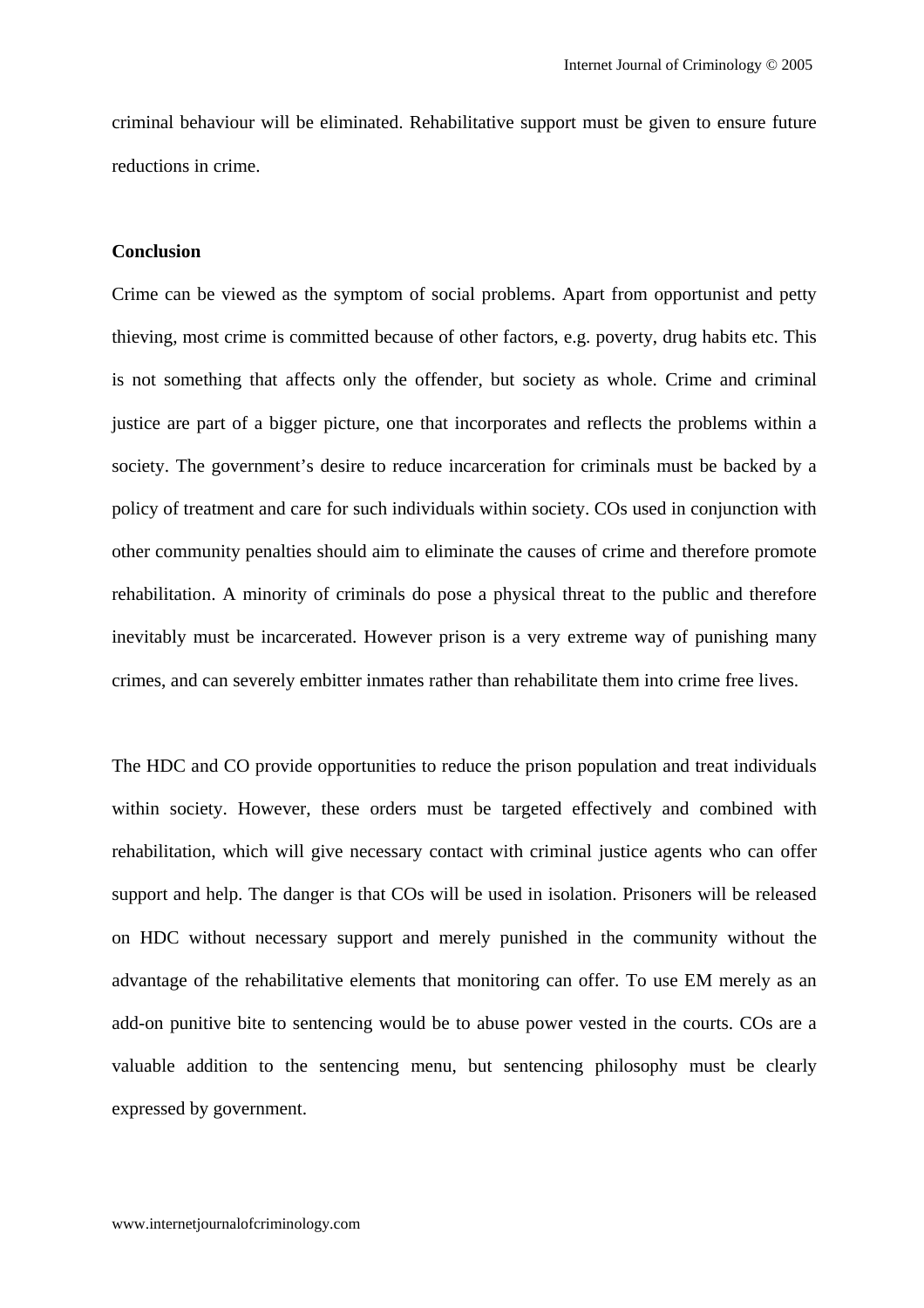HDCs and COs have, as far as limited research suggests, been successful in reducing prison numbers and maintaining public protection. As more research is carried out completion rates and recidivism statistics will indicate whether these orders have been targeted effectively. Unless there is a dramatic reversal of criminal justice policy it would appear that EM is here to stay. Anything that reduces the prison population must be welcomed. However, caution must always be maintained when governments employ new technological methods of punishing criminals, even if they are based in the community.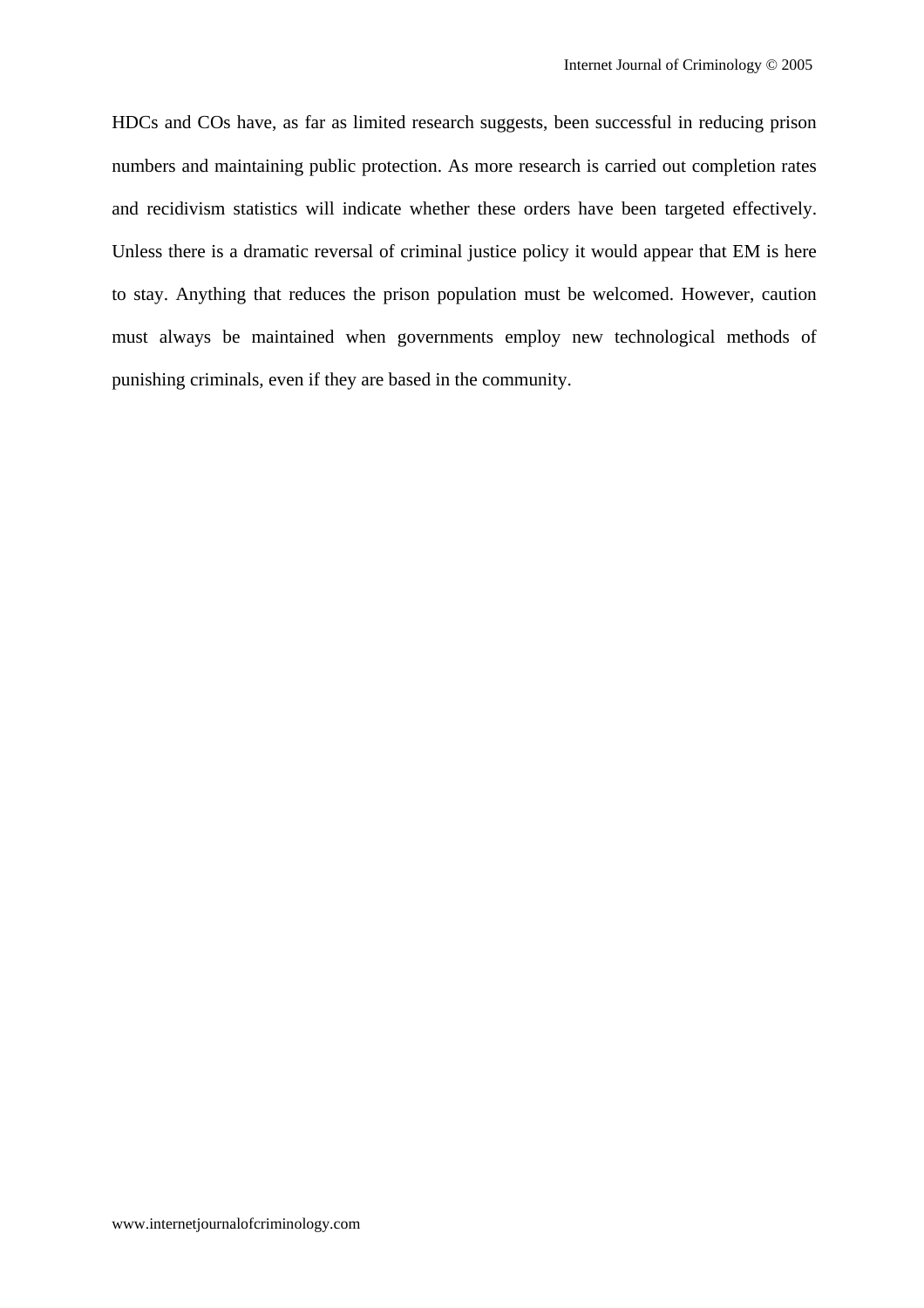# **Bibliography**

Ashworth, A. (1997), Sentencing in the 80's and 90's: the struggle for power: the eighth Eve Seville memorial lecture given on the  $21<sup>st</sup>$  May 1997 at Kings College London, Institute for the Study and Treatment of Delinquency, London

BBC News, (3-2-1999), UK Tagged prisoner returned to jail, BBC News, http://www.bbc.co.uk

BBC News, (28-1-1999), UK jails free tagged inmates, BBC News, http://www.bbc.co.uk

BBC News, (16-7-1999), Electronic tagging: a virtual prison? BBC News , http://news2.thls.bbc.co.uk/hi/english/special-report/1999/02/99/e-cyclopedia

BBC News, (30-8-1999), UK Tagging 'hitch' puts prisoners back in jail, BBC News, http://news2.thls.bbc. /co.uk

BBC News, (27-1-2000), Government claims electronic tagging succeeds, BBC News, http://news.bbc.co.uk/hi/english/world/europe/newsid%5F620000/620917.stm

BBC News, (27-1-2000), Tagged prisoners 'breaking curfews', BBC News, http://news.bbc.co.uk/hi/english/uk%5Fpolitics/newsid%5F620000/620129.st

BBC News, (15-1-2000), Football first for tagged player, BBC News, http://news.bbc.co.uk/hi/english/soirt/football/newsid%5F6040000/604637.stmBBBC News, (16-1-2000), Stalkers could be tagged, says Blair, BBC News, http://news.bbc.co.uk/hi/english/uk%5Fpolitics/newsid%5F605000/605784.stm

BBC News, (16-3-2000), Straw target drugs-crime, ww.bbc.co.uk/news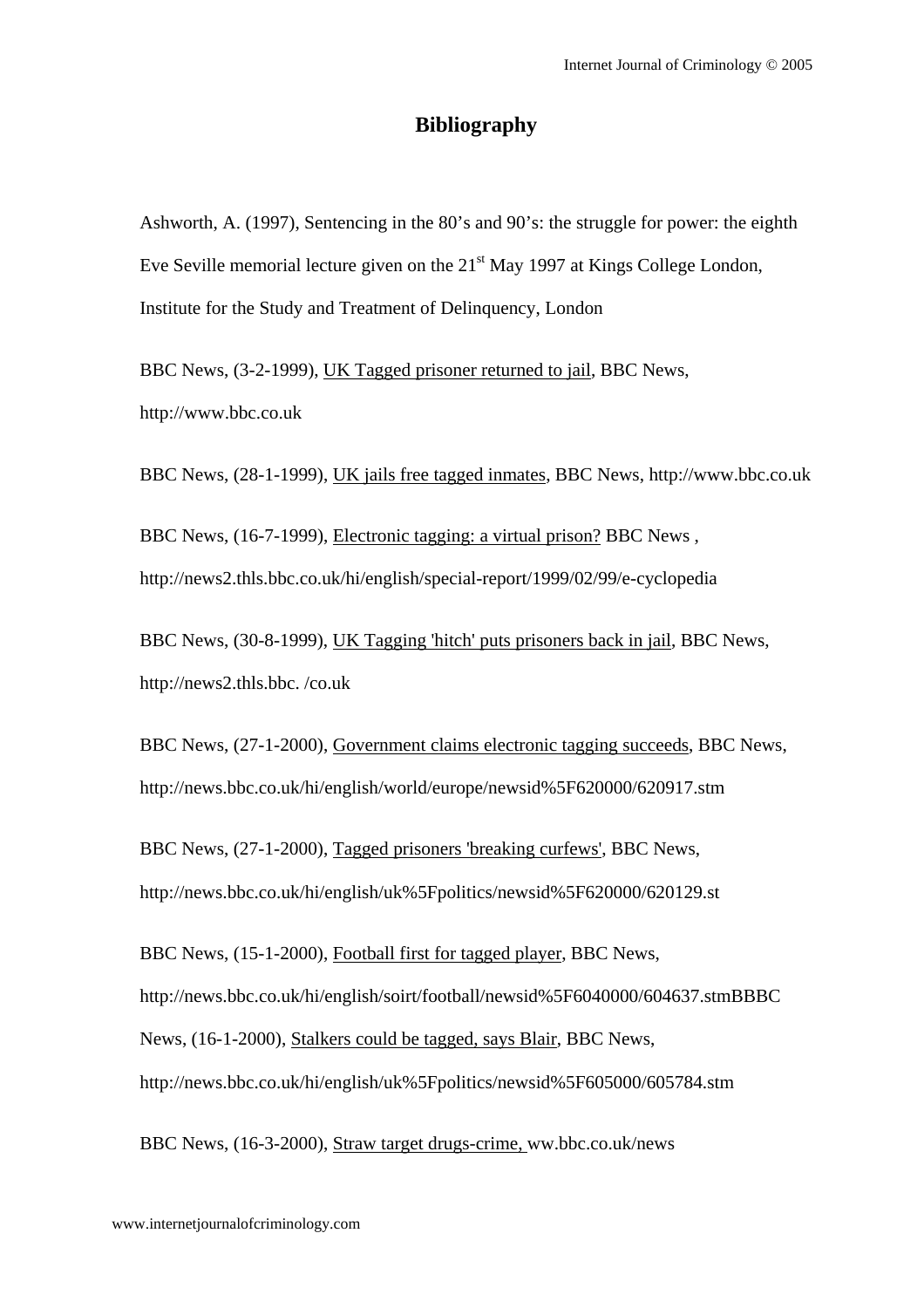BBC News, (1-2-2000), Prison population set to rise, ww.bbc.co.uk/news

BBC Politics, (7-7-1997), Straw denies 'Tag and Release' Plan. BBC Politics 97, http://www.bbc.co.uk/politics97/news/07/0707/tagging.shtml

BBC Politics, (1997), Election 97. Law and Order - Liberal Democrats, C Politics 97, http://www.bbc.co.uk/election97/background/issues/lawlib.htm

Berry, B. (1985), 'Electronic jails: a new criminal justice concern', Justice Quarterly, Vol. 2, pp. 1-22. USA

Brownlee, I. (1998), Community Punishment: A critical introduction, Longman, London.

BI Incorporated, (6-2-1999), BI Voice Verification, BI incorporated, http://www.bi.com/MK/voice.html

BI Incorporated, (2-3-1999), B1 9000 Field Monitoring Device, http://www.bi.com/MK/voice.html

BI Monitoring Services, (6-2-1999), What is electronic monitoring?, BI Monitoring Services, http://www.bi.com/MK/monitor.html

Bingham cited in Brownlee, I. (1998), Community Punishment: A critical introduction, Longman, London.

Campling, J. (1995), Crime and Criminal Justice Policy, Longman, London

Compuguard, (1999), Electronic monitoring house arrest services: specializing in house arrest and alcohol testing, http://www.compuguard.com/

Computer and Law Website, (24-11-1996), Electronic Monitoring of Prisoners,

http://wings.buffalo.edu/law/Complaw/ComplawPapers/grabowsk.html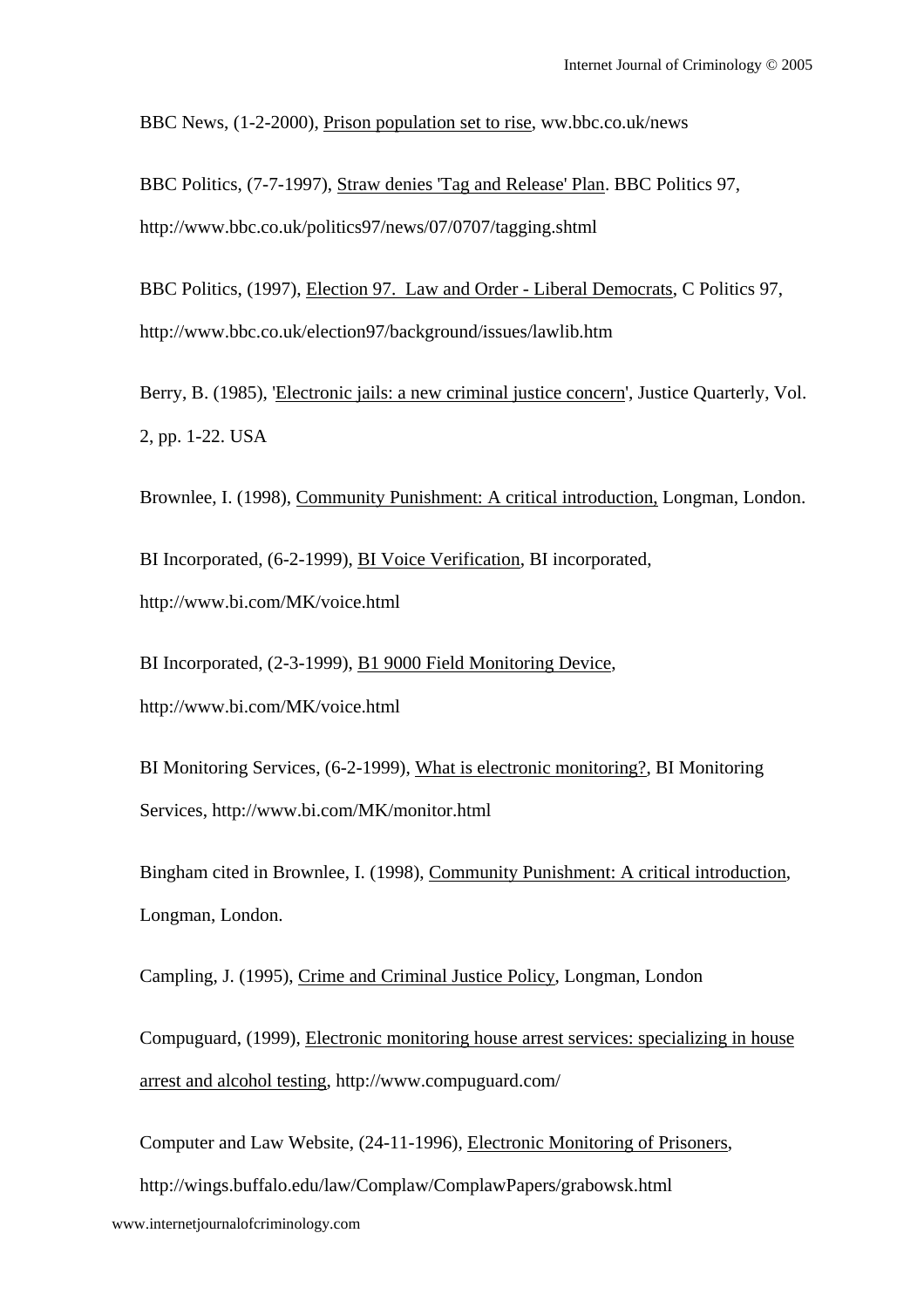Davies, M., Coral, H., & Tyrer, J. (1995), Criminal Justice. An introduction to the Criminal Justice System in England and Wales, Second Edn, Longman, Harlow.

East Anglian Daily Times, (1998), Electronic Tagging Of Offenders East Anglia.

Elliott, R., & Airs, J. (2000), New Measure for Fine Defaulters, Persistent Petty Offenders and Others: The Report of the Crime (Sentences) Act 1997 Pilot, Home Office, London.

Grabowski, J. (1972), Behavior modification of the mentally retarded  $2<sup>nd</sup>$  Edn. Oxford University Press, New York

Hansard (20.2.1997), Lords Hansard text, The Stationery Office, London,

Hansard (20.11.1997), House of Commons Hansard Debates (pt 5), The Stationery Office, London,

Hansard. (29-5-1999), Crime and Disorder Bill (Lords), The Stationery Office, London,

Hedderman, C., Ellis, T., & Sugg, D. (1999), Increasing confidence in community sentences: the results of two demonstration projects, Home Office Research Study 194. Home Office, London,

HM Prisons News, (15-12-1999), Back into the community, not out on the streets, http://www.hmprisonservice.gov.uk/news/newstext.asp

Home Office, (1982), Committee on the State of Prisons, The Stationary Office, London.

Home Office, (1997), Crime Sentences Act 1997, The Stationary Office, London

Home Office, (20-10-1998), The Crime and Disorder Act - Introductory Guide. The Crime and Disorder Act - Introductory guide.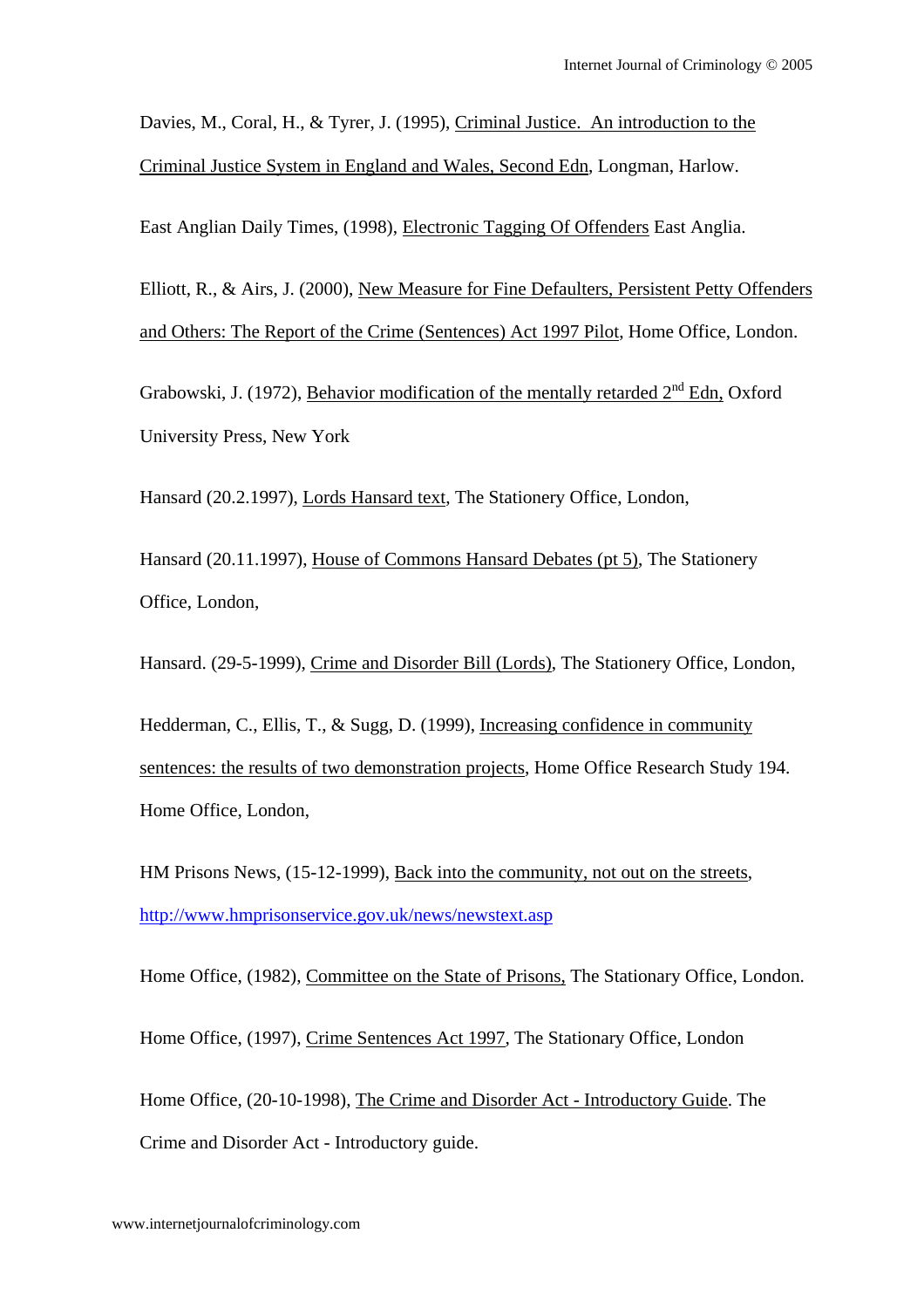Home Office, (22-12-1998), The Crime and Disorder Act- electronic monitoring, the Home Detention Curfew Scheme- Police Guidance. HIC 51/1998. http://www.homeoffice.gov.uk/cdact/hoc9851.htm

Home Office 1998, The Crime and Disorder Act - Home Detention Curfew: Police guidance HOC31/1998.

Home Office 1998, The Crime and Disorder Act - Home Detention Curfew: Prison Service Order.

Home Office, (1998), The Crime and Disorder Act., 99-100. http://www.homeoffice.gov.uk/cdact/cdaint30.htm.

Home Office, (20-2-2000), The Crime and Disorder Act-Home Detention Curfew: Prison Service Order, http://www.homeoffice.gov.uk/cdact/hdcanna.htm

Home Office, (2000), National Standards for the Supervision of Offenders in the Community 2000, http://www.homeoffice.gov.uk.

House of Commons Home Affairs Committee, (1998), Select Committee on Home Affairs Third Report: Appendix 16 Memorandum by the National Association of Probation Officers, The Stationery Office, London,

 Howard league of Penal Reform, (1999), Electronic Monitoring, Howard League, London

Labour Party Manifesto (1997) www.labour.org.uk

Lord Bingham of Cornhill the Lord Chief Justice of England, (10-6-1997), The Sentence of the Court, www.open.gov.uk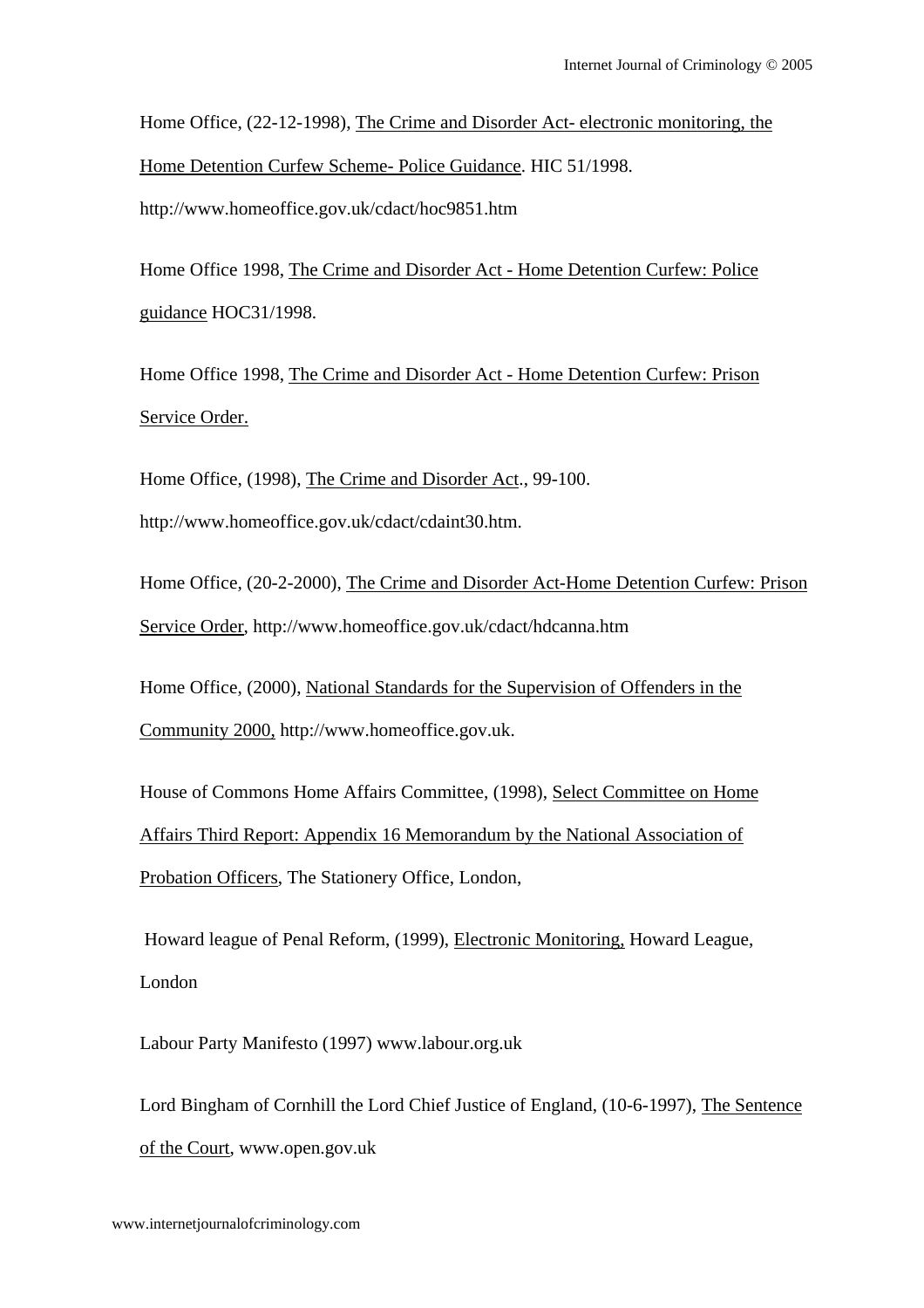Marshall, G. (1994), The Concise Oxford Dictionary of Sociology, Oxford University Press, Oxford.

Maguire, M., Morgan, R., & Reiner, R. (1997), The Oxford Handbook of Criminology, Second edn, Oxford University Press, Oxford.

Mair, G. & Mortimer, E. (1996), Curfew orders with electronic monitoring, Home Office Research and Statistics Directorate, London.

Mair, G. & Nee, C. (1990), Electronic Monitoring. The Trials and their results, Home Office Research Study No. 120, The Stationary Office, London.

Moody and Carr cited in Backett, S. (1988), Imprisonment today: current issues in the prison debate, Macmillan, Basingstoke

Mortimer, E., Pereira, E., & Walter, I. (1999), Making the tag fit: Further analysis from the first two years of the trials of curfew orders, Research Findings No. 105, Home Office Research, Development and Statistics Directorate, London.

Mortimer, E., & May, C. (1999), Electronic Monitoring in practice: the second year of the trials of curfew orders, Home Office Research Study 177.Home Office Research and Statistics Directorate, London.

Mortimer, E., & Dodgson, K. (2000), Home Detention Curfew- The First Year of Operation, Research Findings no 110, Home Office, London.

Mortimer, E. (1997), Electronic Monitoring in practice: the second year of the trail of curfew orders, Home Office Research Study 177,The Stationary Office, London.

Newburn, T. (1995), Crime and Criminal Justice Policy, Longman, London.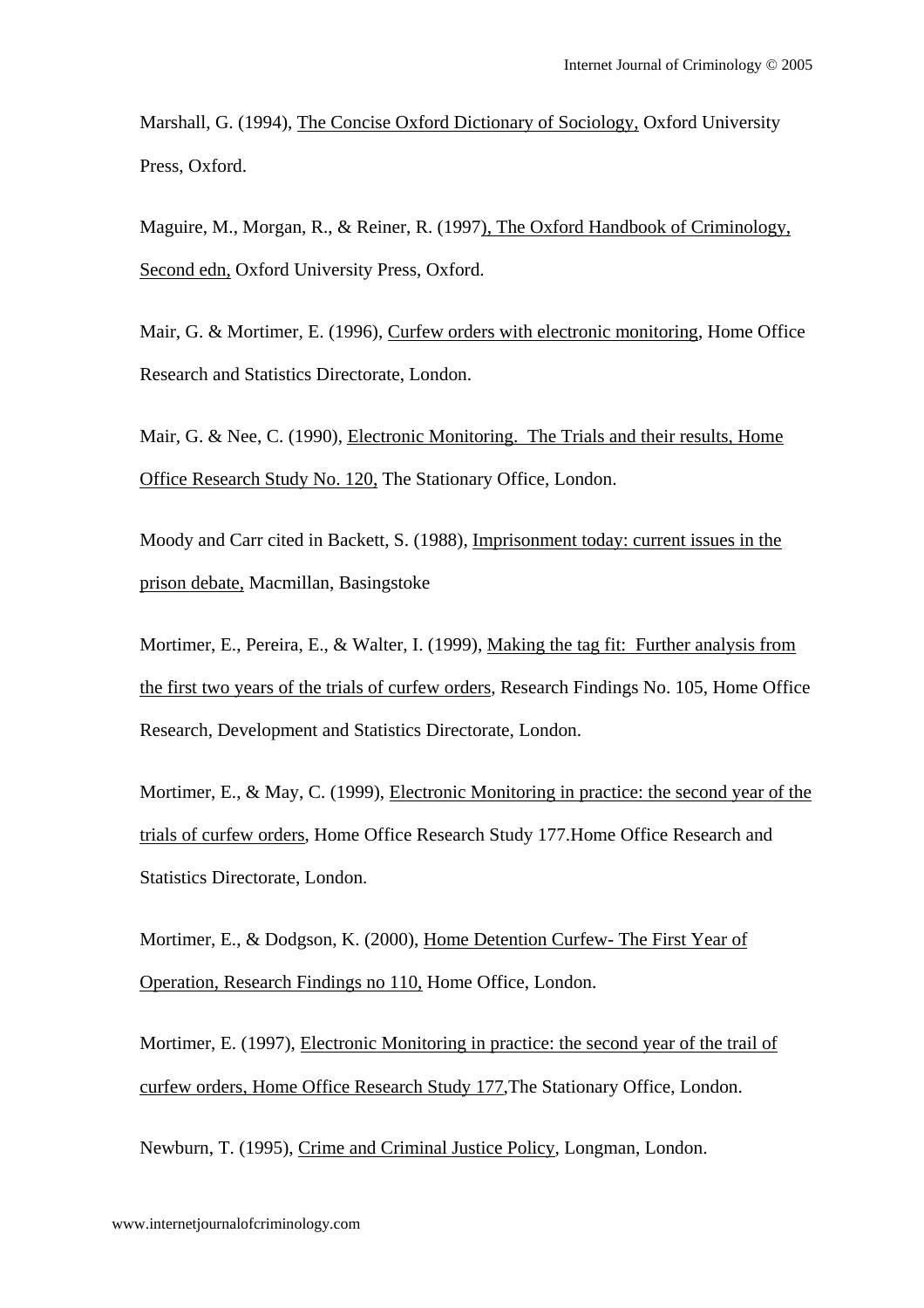Prison Reform Trust. (1997), Electronic Tagging: Viable Option or Expensive Diversion?, Prison Reform Trust, London.

Prisons and Social Control, (1-6-1987), Vancouver Commission on the Status of Women, www.prisonactivist.org/women/prisons-and-social-control.html

Richardson, F. (1999), 'Electronic Tagging of Offenders: Trails in England', The Howard Journal, Vol. 38,no. 2, pp. 158-159.

Russell, K., & Lilley, R. (1988), Electronic Monitoring of Offenders, Leicester Polytechnic Law School, Leicester.

Sanderson, J.L. (1999), Electronic Supervision Technology and Community Corrections, USA, www.stretegic-tech.com.

Schulz, K. (1995). Electronic Monitoring and Correction: The Policy, The Observation, The Research, Simon Fraser University, USA.

Scotsman Newspaper. (4-10-1997), McLeish plea to judges over jail sentences. The Scotsman, http://194.61.49.3/htdig/ne/01/ne01macc971004.html

Scotsman Newspaper. (26-1-1998), Electronic tag is 'just a gadget'. Scotsman Online Newspaper, http://search.scotsman.com/htdig/ne/02/ne02tagg980126.html.

Scull cited in Downes, D. & Rock, P. (1998), Understanding Deviance. A guide to the sociology of crime and rule breaking, Third Edn, Oxford University Press, Oxford.

Swchwitzgebel, Meyer, McDonald, cited in Wade, A, (1998), The Electronic Monitoring of Offenders, Probation Monographs, London.

The Little Oxford Dictionary 7th Ed. (1988), Clarendon Press, Oxford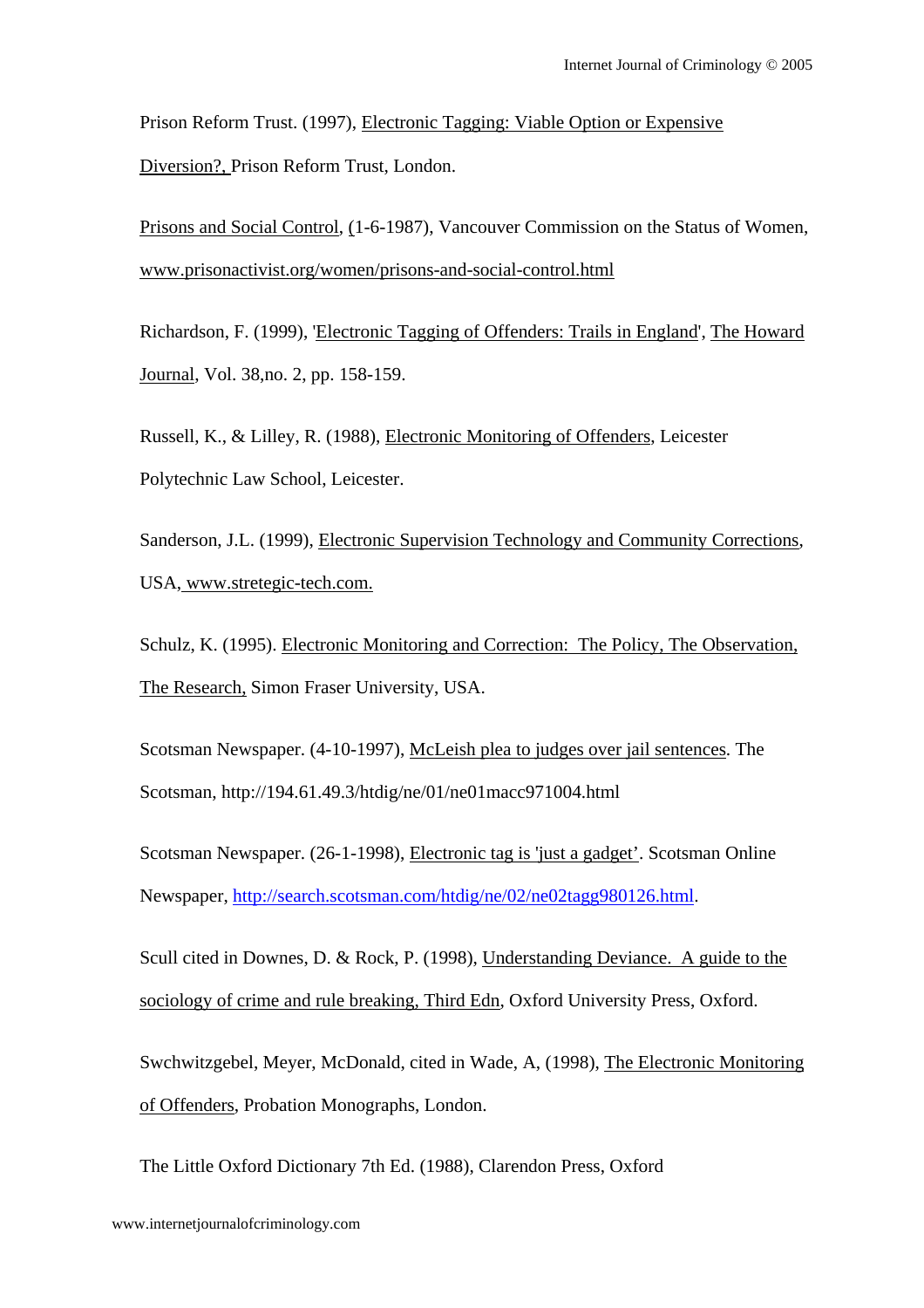Toynbee, P, (23-6-1999), Straw shakes his iron fist at prison reform, The Guardian. http://www.guardianunlimited.co.uk/Archive/Article/0,4273,3877487,00.html

Wilson, D. & Ashton, J. (1998), What everyone in Britain should know about Crime and punishment, Blackstone Press Limited, London.

Wright, M. (1982), Making Good Prisons, Punishment and Beyond, Burnett Books, London.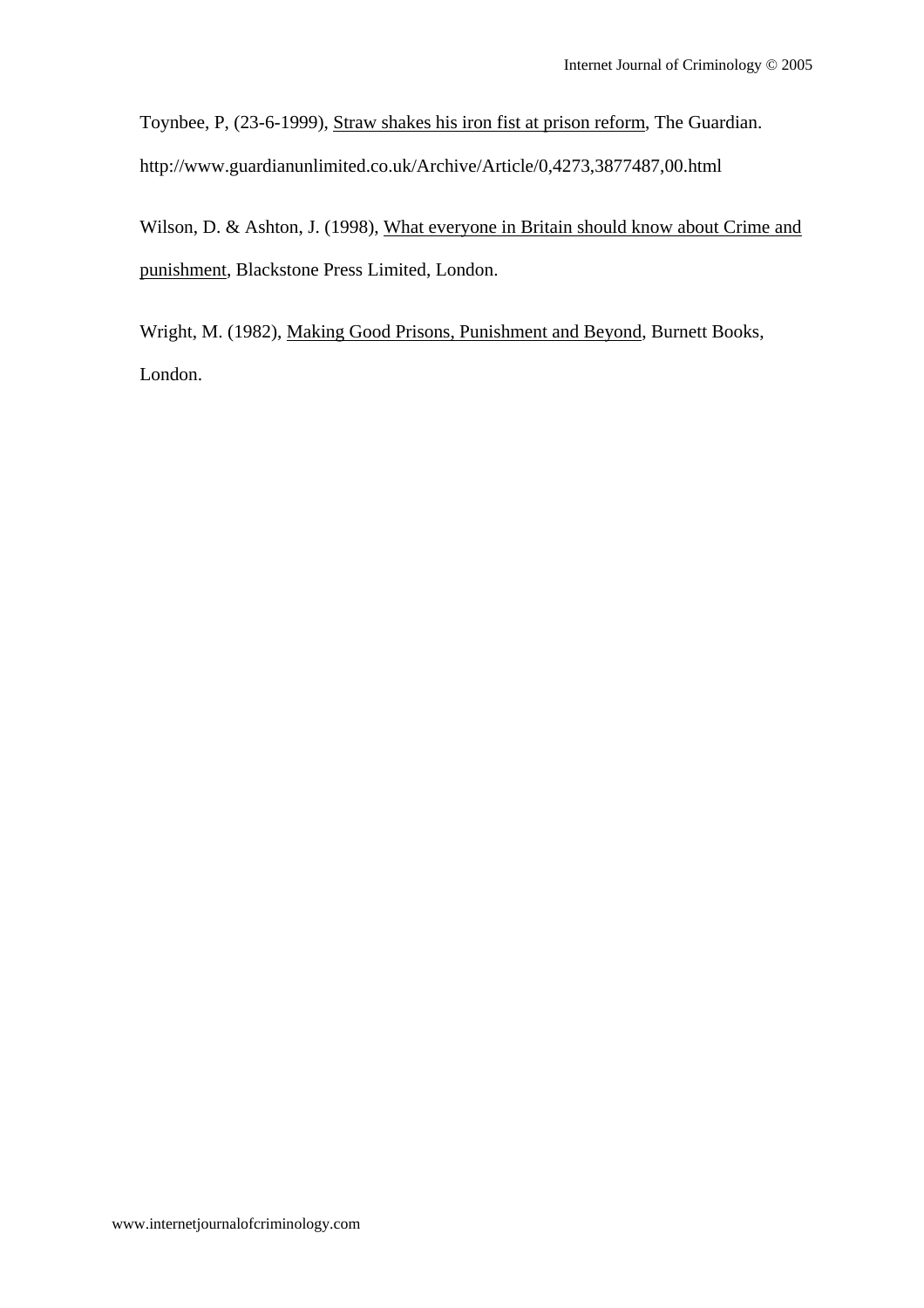# **Methodology**

Choosing Electronic Tagging as a dissertation subject had been very challenging. As will be discussed later, availability of written material has been more of struggle than if I had chosen an established phenomenon. However the birth and continuing development of electronic tagging has been fascinating to study, and allows potential for hypothesising about applications and possible consequences of its assimilation into the Criminal Justice system. Tagging has grown rapidly, from a trial of a sentencing option to a way of enabling the monitoring of early release for prisoners. This continuing development has necessitated a constant search for materials from the moment of choosing the idea. A lot of material has been used hot off the presses from researchers at the Home Office. This has added to the challenge of writing a more interesting and original dissertation.

## **Availability of material**

After an initial search on the University Library OPAC system, it was clear that there was a severe lack of published books on the subject of electronic monitoring (EM). The use of phrases such as 'curfew orders' 'electronic tagging', etc., only came up with three publications found. As the dissertation had to have a theoretical basis, I read material on general criminal justice, sentencing philosophy, etc. and then used specific electronic tagging material found in journals and web sites to relate theory to the specific topic chosen. There are many web-based articles on EM in the USA; obviously this is not directly useful for British applications, but some ideological and practical lessons can be learned and applied to the British situation. One book, which I found extremely useful, was Dick Whitfield's 'Tackling the Tag'. It was the most up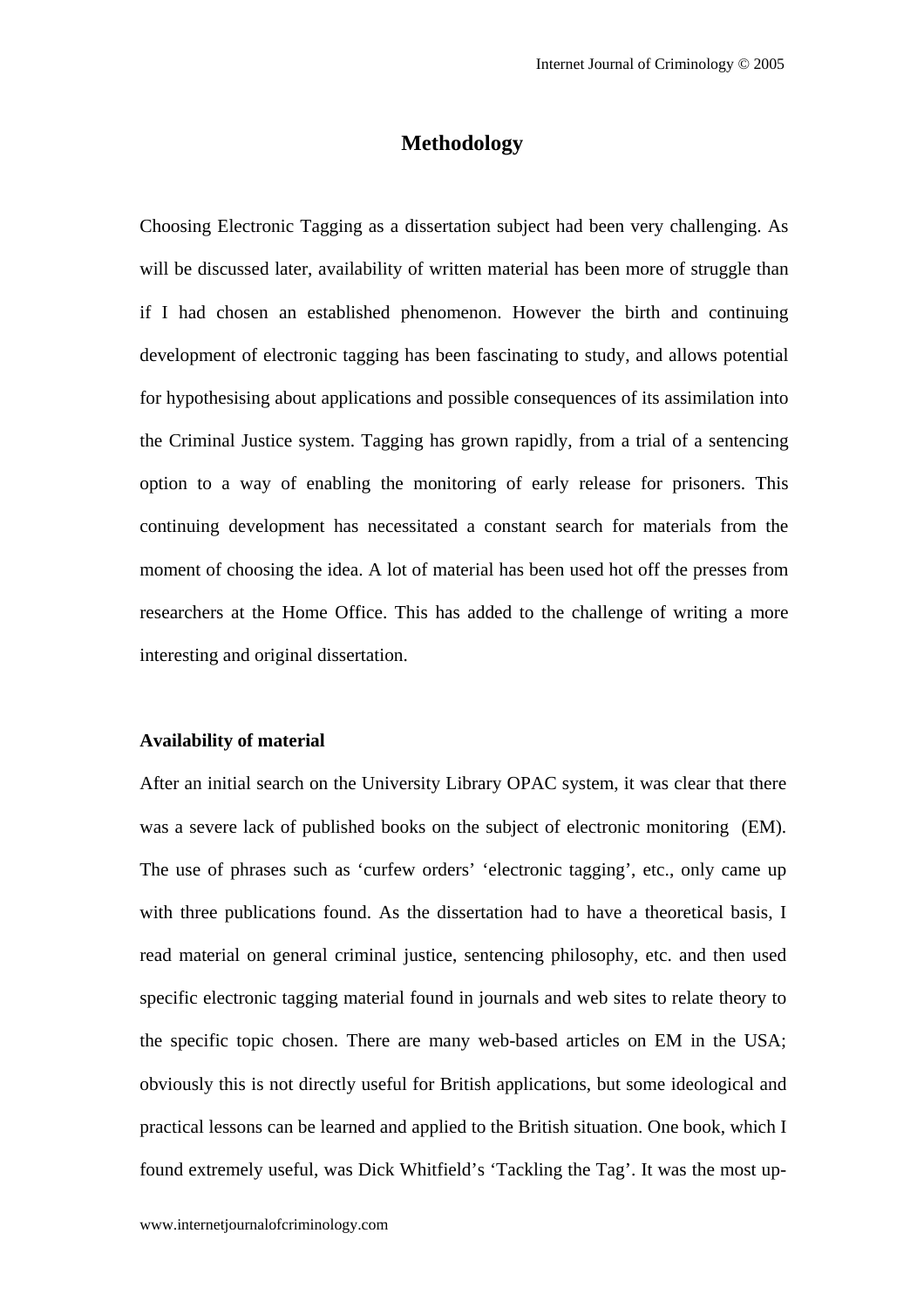to-date British book in the library and, as far as general searches found, the only book of its kind. The only problem with this text was that it was predominantly descriptive and contained little theoretical analysis. It did, however draw useful comparisons between Britain, the USA and a number of European countries in their use of EM. It also contained a number of useful texts in the bibliography, which I endeavoured to obtain. Unfortunately, this took a great deal of time and a fair amount of expense, as the majority of books were written and printed in the USA and had to be bought on the internet and imported. As theoretical analysis was the main aim of the dissertation, it was important to gain a thorough knowledge of the theoretical and ideological issues surrounding the use of EM. Because EM is a new phenomenon, some theoretical issues had to be pieced together using a great number of texts. Undoubtedly with the increased development and use of EM more theoretical books will be written, but this had not happened in time to assist my work. Sentencing philosophies were key in the analysis of the use of EM in this dissertation but this could only be done by expanding on general theories and relating them to specific EM uses.

#### **Journal articles**

By searching in the library and Internet a number of useful journal articles were found. These were more theoretically analytical, and therefore more useful for this dissertation. New articles were published throughout the course of dissertation, which were invaluable for obtaining both up to date statistics and particularly current government policy on the uses of EM.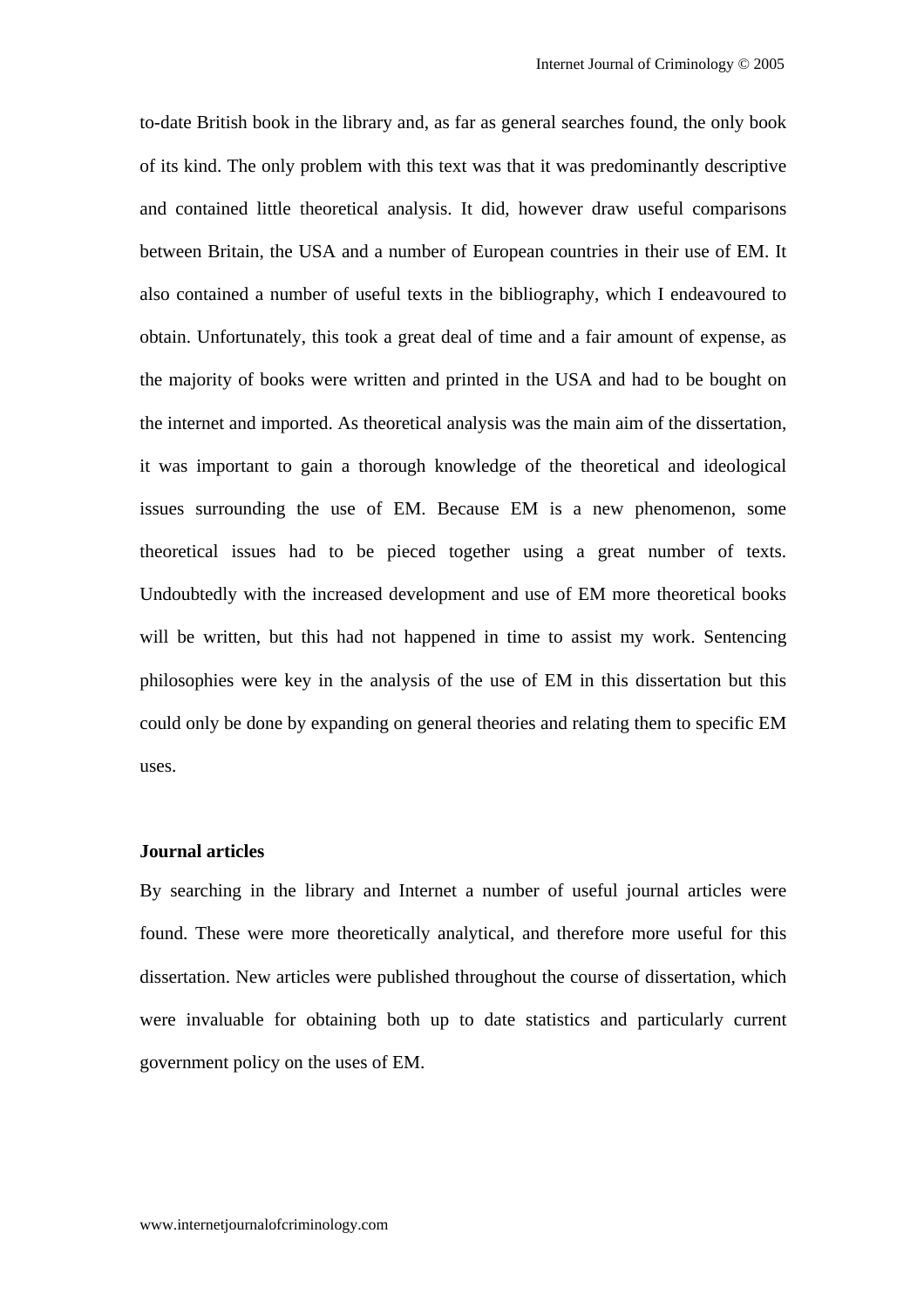#### **Home Office publications**

The majority of all statistical information contained and analysed in this dissertation was sourced from Home Office publications. The reports on the early trials of EM were invaluable research tools; although there were mainly descriptive, some theory was explored in the research documents and more importantly recommendations for the future were covered. In January I made an extremely useful contact with one of the authors of an up to date 'Research Findings' report. Miss Walters was very interested in the subject of my dissertation, as I appeared to be the first student to undertake the subject of EM as a final year project. She was extremely helpful in providing me with the latest statistics. She also informed me that in a couple of months there would be a number of new research findings published on the subject of EM: this was unfortunately going to be too late for me, as it would be published after my hand in date.

Hansard was also very useful for finding party policy discussions and debates on the implications of EM, also the debates surrounding its implementation and the 1991 Criminal Justice Act. Important statements by prominent politicians including the Home Secretary were found in Hansard. Material from Hansard was vital but extremely laborious and took many, many hours' work.

#### **Contact with other organisations**

In order to get a view of EM from as many criminal justice angles as possible, I contacted a number of related organisations, some of which were more helpful than others. I did consider requesting interviews with all of these organisations, but in the end decided against it. It would be very difficult to get an individual to commit their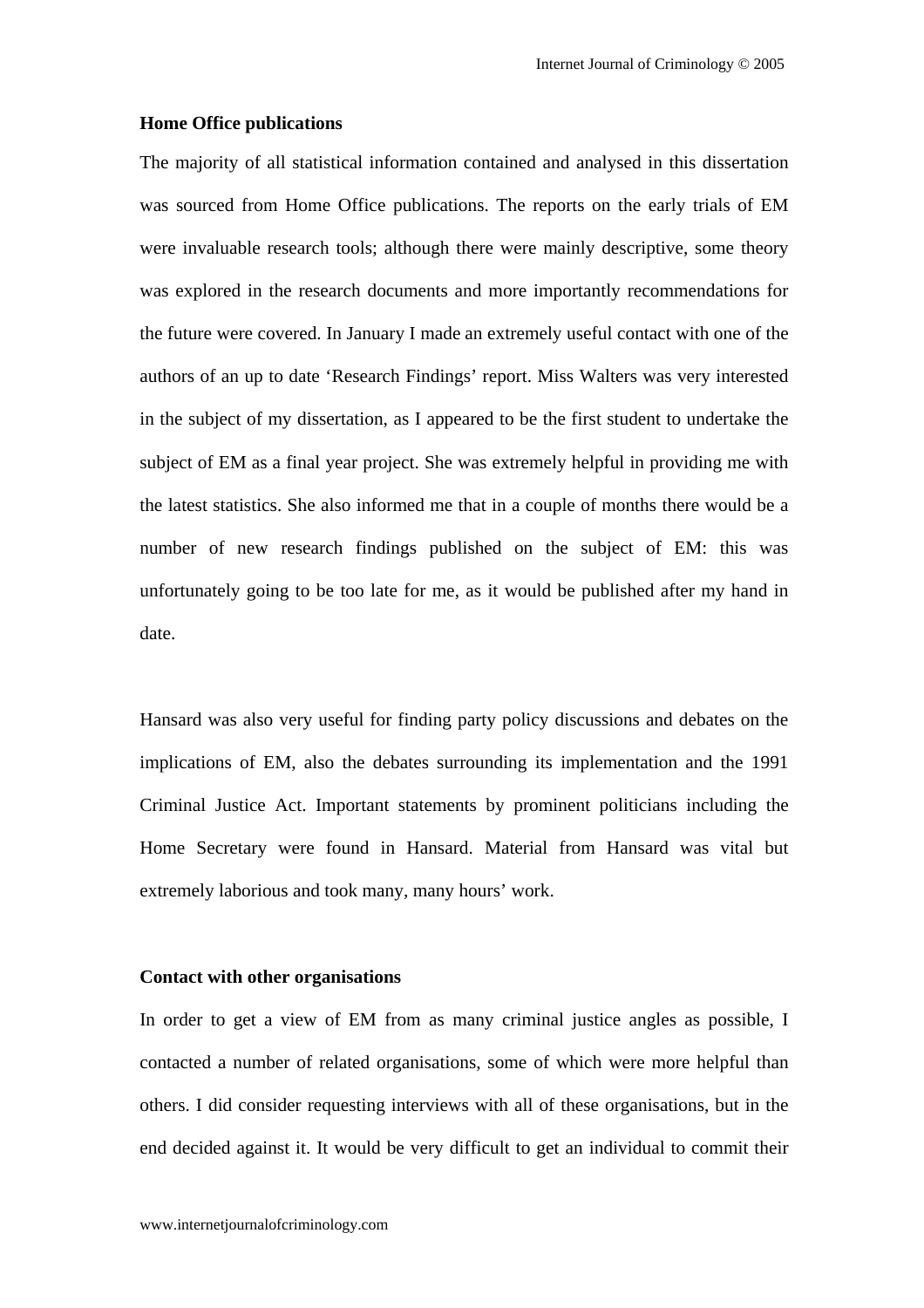organisation to a statement and opinion on EM. The thoughts and opinions of individuals were of little use for the general analysis that I wanted to achieve in my dissertation. Especially because of its infancy, individuals from organisations were unwilling to commit to solid opinions on the subject and had a 'wait and see' attitude, which would be fairly useless in terms of an ideological or theoretical discussion. I wrote to the following organisations very early in the planning of my dissertation (May 1999).

**National Association for the Care and Resettlement of Offenders (NACRO)** a generally helpful organisation with strong view on EM and good published material.

**National association of Probation Officers (NAPO)** Good up to date material was provided and gave me good ideas for theoretical analysis of community punishments in general, and specifically the effect this could have on the families of offenders.

**Leicestershire Police** were very unhelpful. Although I had found police policy on EM they maintained that they had nothing to do with EM; merely stated that they had very little information, and that what they did have they could not give me. I found more information on police involvement through the Metropolitan Police and Home Office web sites. My direct contact with Leicestershire Police Service did nothing for their public relations.

**Amnesty International** attempted to be helpful and put me in touch with **'Liberty'** but neither organisation had any written opinions on the use of EM. However, thinking of both these organisations made me consider the ideological ramifications of using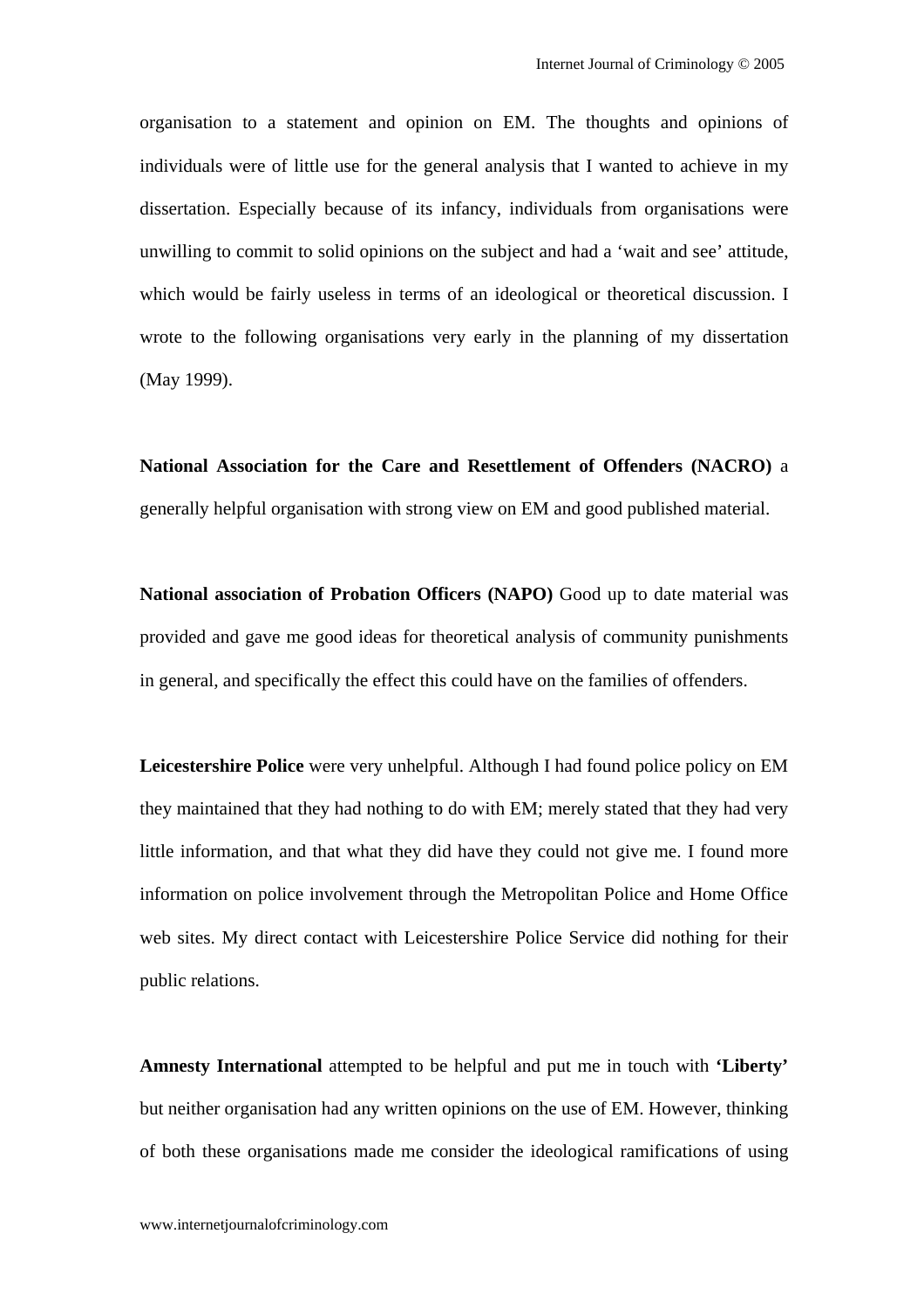EM, and the implications of 'taking prison into the home' and the effect this would have on family members, especially children.

**Offender Tag Association**; a very frustrating contact. Through other documents I found that the OTA had clear opinions of the use of EM, backed up by literature. I wrote to them 3 times and phoned 8 times, each time with promises that information would be immediately posted. Nothing ever arrived and if I were given another opportunity to write this dissertation I would be very interested to see what the OTA had published on EM. Along with the **Prison Reform Trust**, they are the only organisations directly interested in what experience the offender has of being monitored. This is essential to a theoretical discussion on the wider issues of monitoring, as rehabilitation is vitally important when considering the punishment of criminals. If offenders have negative views on EM, than it may be likely to affect its success rates. I felt that not receiving information from the OTA created the biggest gap in my research, and I am sure that in the future more findings will be published about offenders based opinions and issues.

**Prison Reform Trust** supplied a good amount of literature, and as use of the Home Detention Curfew (HDC) developed, it provided me with up to date statistical findings.

**HMP Maidstone** a good personal contact provided me with risk assessment forms, but could not give any other literature. These forms gave excellent evidence of the amount of multi agency involvement in preparing for the release of prisoners. Gave evidence of police involvement in preparing risk assessment.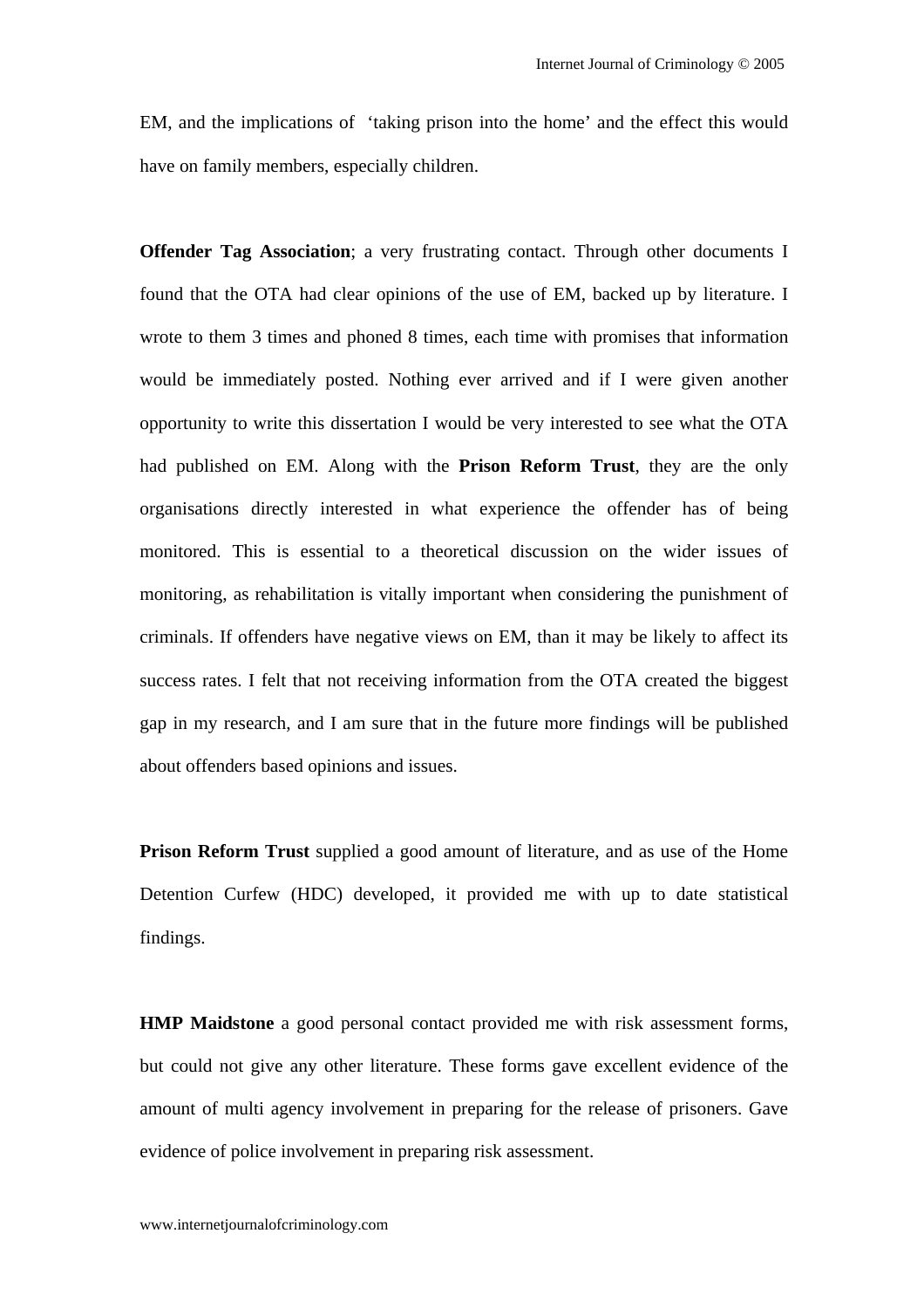#### **Media Coverage**

Press reports were very limited on the subject of EM. Those that did appear were fairly critical and negative. The BBC's coverage was also contradictory; stating on consecutive days that HDCs were both a total success and complete disaster. It would appear that EM was used to pass comment on Jack Straw's criminal justice policies and was not actually discussed in detail, merely used to illustrate potential confusion in Labour's crime policies.

#### **Internet Searching**

Internet material provided me with around 65% of my research basis. Material has to be used with discretion and careful elimination of badly written and extreme material. There is a great deal of 'conspiracy theory' influenced material on the subject of EM. The use and development of surveillance material attracts great debate amongst extremists who believe that state involvement in punishment and incarceration is the epitome of over zealous state control. Many of the arguments are valid, but have to be conceptualised carefully to the British situation. A high proportion of Internet sources were from the USA, as EM has been used there for a great deal longer. Internet searching, contradictory to common perception, can be extremely laborious and more difficult than traditional methods of searching in libraries, etc. Due to a severe lack of published material in this area, I was more or less forced to rely on Internet material. The most useful sites were the Home Office and Open Government sites. Political Party websites also provided excellent material on party criminal justice policy. There was a great deal of rationalisation of material, and a huge amount of highly biased, extreme and bizarre articles, but the internet could also act as a surprising gold mine: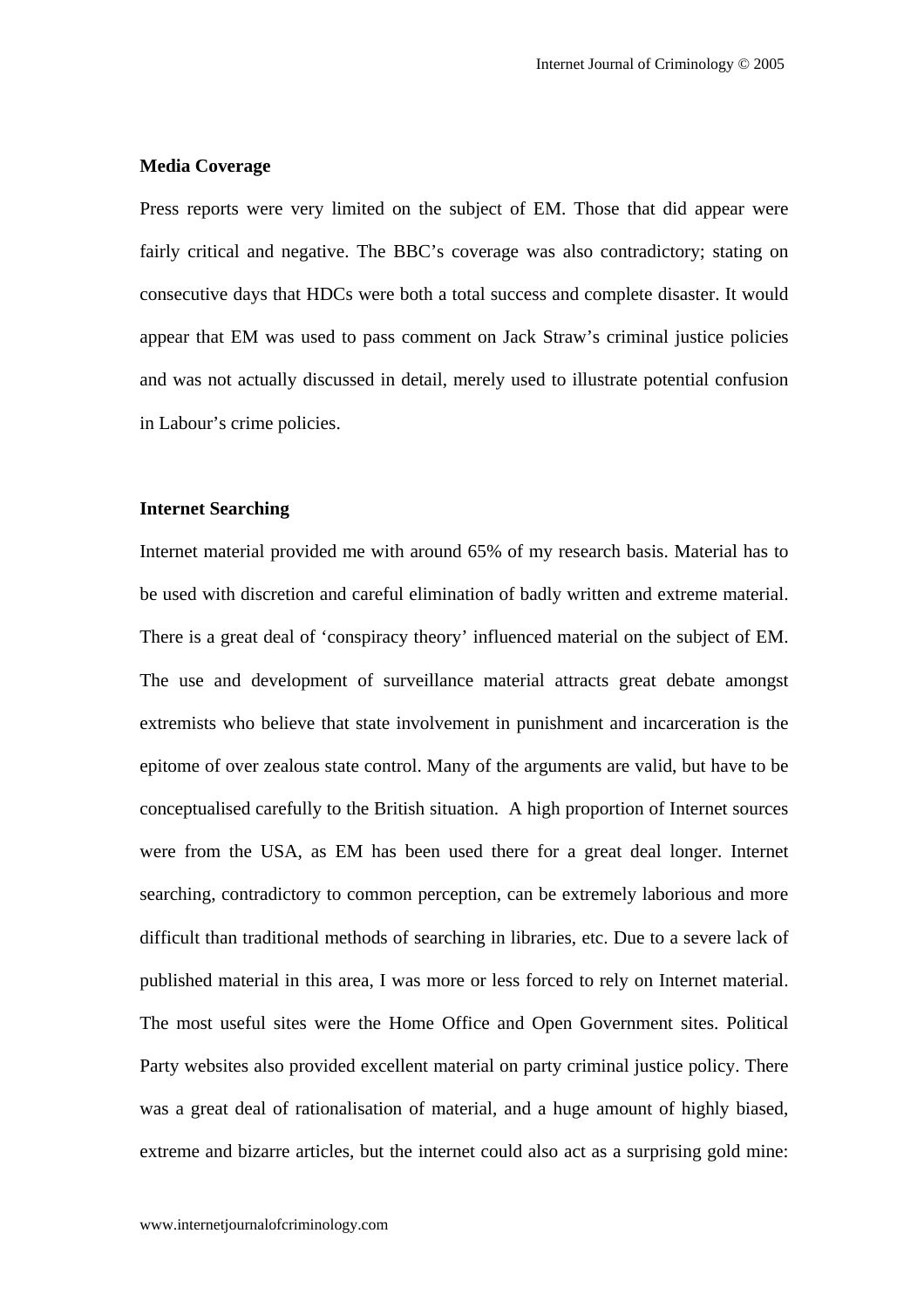e.g. articles such as speeches from eminent judges to police federations, which would be difficult to find in library based searching.

In future I believe that the Internet will become an invaluable academic tool. Sites such as www.opengovernment.com and www.homeoffice.co.uk provide excellent grounds for research and make up for the vast gallery of conspiratorial nonsense that fills the Internet. Choosing a more established, traditional study would have eliminated the great problems I had in obtaining research material, but I have viewed this as part of the challenge in undertaking a more original study. It is vital to analyse carefully innovations in criminal justice policy, especially when it involves punishing individuals.

## **Conclusion**

I expect that in the very near future there will be a plethora of research and publications analysing and debating the implications of EM. It would have been extremely useful for my research to have material strongly grounded in the theoretical implications of EM in the wider spectrum of criminal justice. Recidivism studies are currently unavailable for those subject to EM, but would have enabled me to establish firmly whether it had been successful. It would also have been useful to have detailed debate on the effects of having a monitored offender in the house. One can only surmise whether it is difficult for families to adapt to the sometimes-strict curfew conditions applied to a family member. Some families may be pleased to have relatives at home but under curfew, whereas others may resent having to act as carer and warden for someone who may be unable to go shopping or run other errands for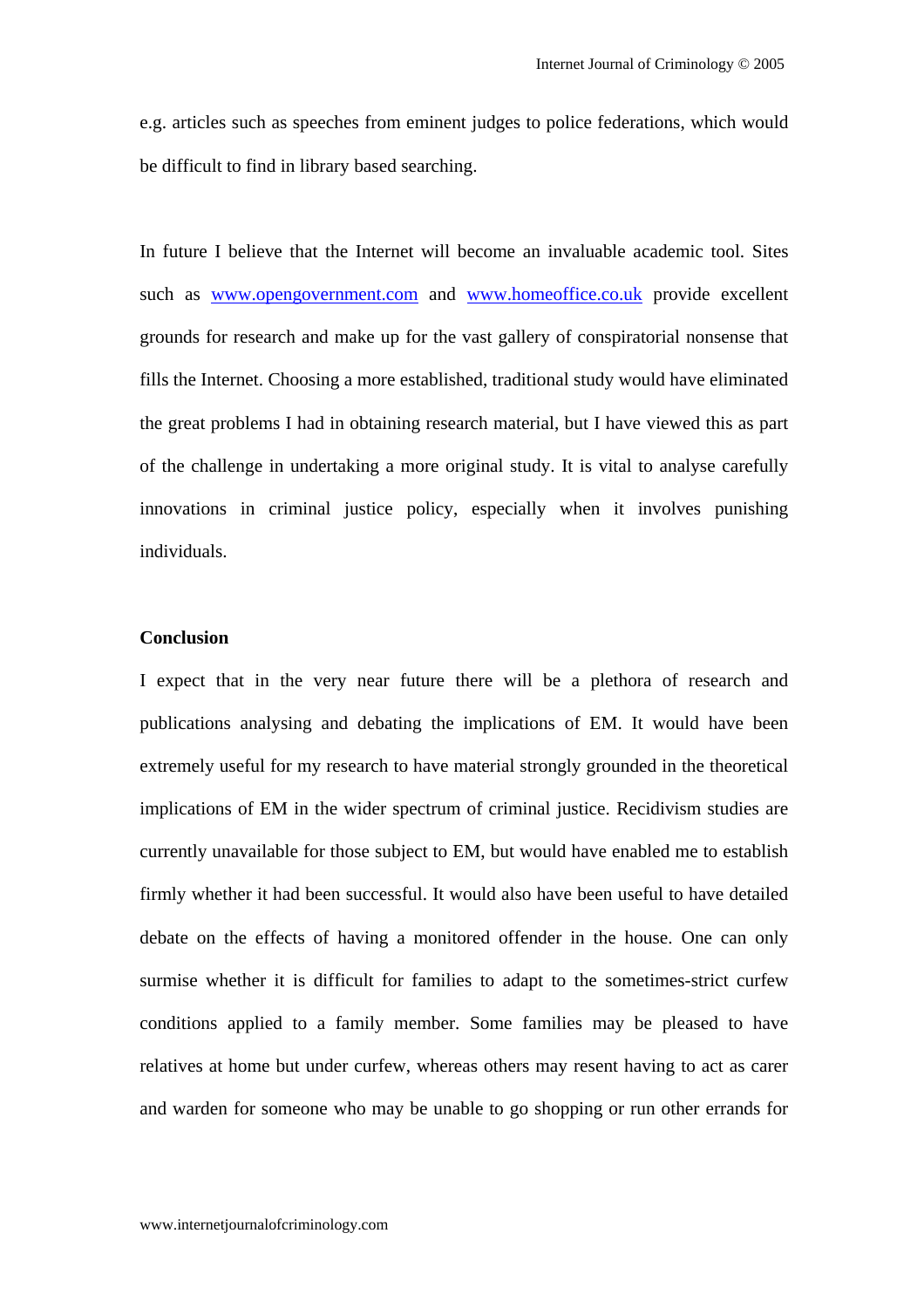themselves. This will only be established in further research, which is currently unavailable.

If I undertook this research again, it might be interesting to have more direct contact with criminal justice agencies and individuals affected by EM. Once the policies have been implemented for a greater period of time, agencies will have clear views, which could be used to establish an agency consensus on the use of EM and punishment, and its capabilities for rehabilitation. It would be of particular interest to compare the experience of someone in prison with that of someone sentenced to a curfew order (CO). Obviously prison is more punitive, but would individuals feel punished by a CO? Do wearers of electronic tags feel branded and stigmatised as criminals? Undoubtedly further research will be conducted into these issues, but unfortunately too late for inclusion in this dissertation. The additional bibliography illustrates the range of material that I have read to achieve a better understanding of my subject, but most of which were not cited directly in the text of the thesis.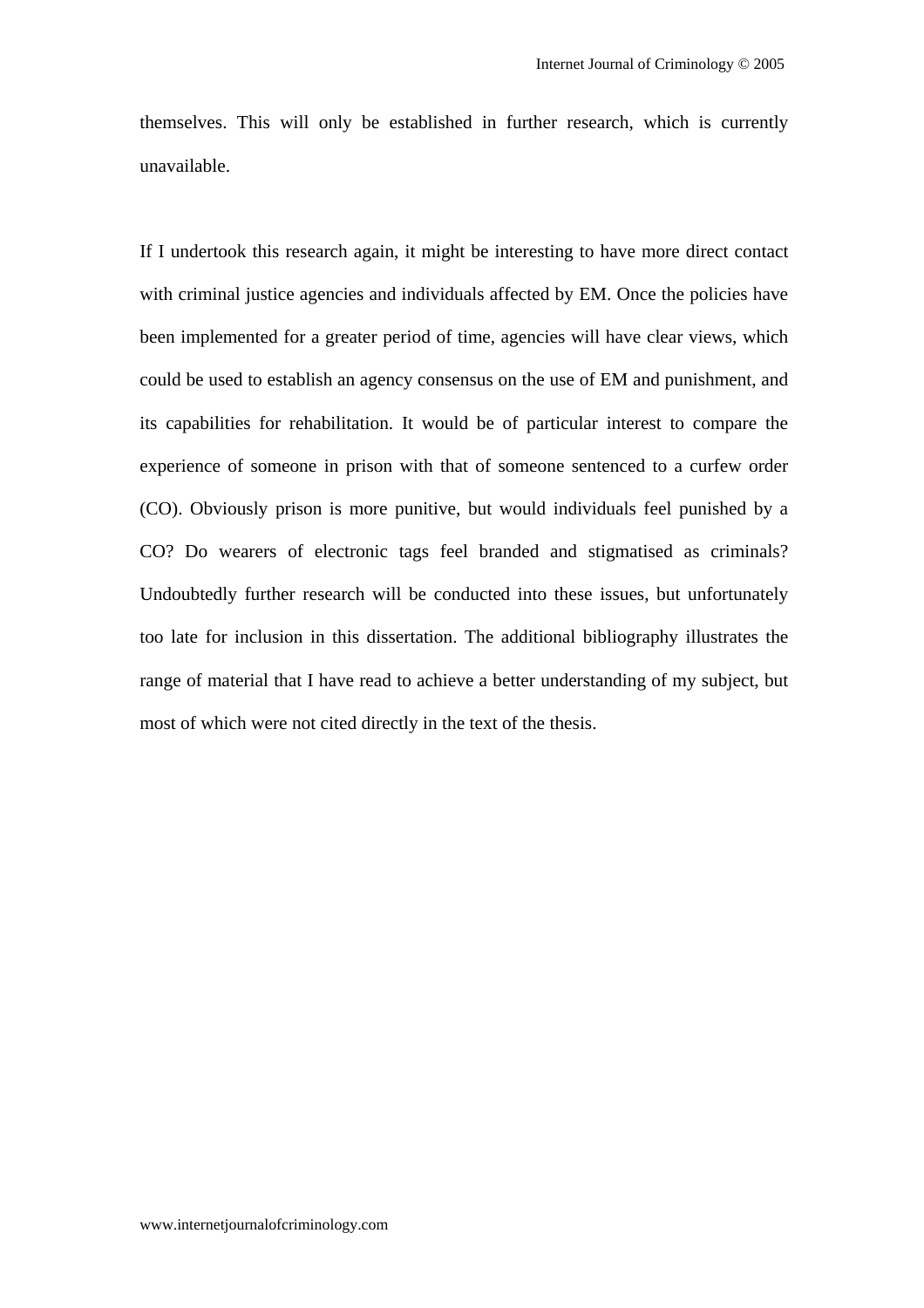## **Additional Bibliography**

Ainsworth, P. B. (2000), Psychology and Crime: Myths and Reality, Longman, Essex.

Amos, N. (1999), Letter to prison governors on The Home detention curfew: Information protocol, Home Office, London

Association of Chief Officers of Probation, (1998), Select Committee on Home Affairs -Third Report Appendix 2 - Memorandum by the Association of Chief Officers of Probation, The UK Parliament Publications Database, Third Report - Appendix 2.London,

Stephens, M. & Becker, S. 1994, Police Force, Police Service. Care and control in Britain The Macmillan Press Ltd., Basingstoke and London.

Brownlee, I. (1998), Community Punishment: A Critical introduction, Longman, London.

Berg, cited in Whitfield, D. (1997), Tackling the Tag. The EM of Offenders, Waterside Press, Winchester.

Downes, D., Rock, P. (1998), Understanding Deviance. A guide to the sociology of crime and rule breaking. Third edn, Oxford University Press, Oxford.

Enos.R., Holman, J. E., & Carroll, M. E. (1999), Alternative Sentencing. Electronically monitored Correctional Supervision, Second edn, Wyndham Hall Press, Bristol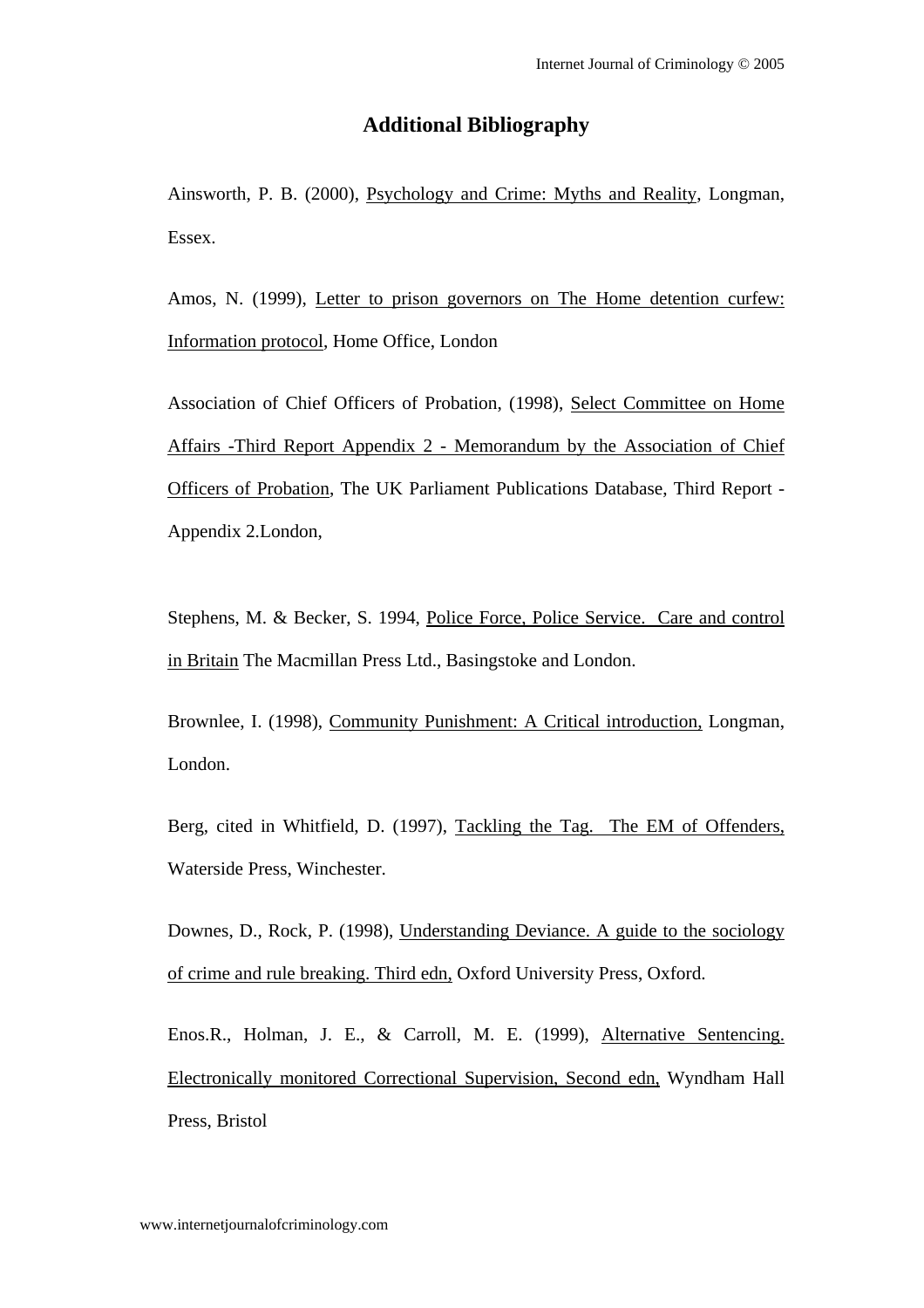Hawkins, G. (1976), The Prison. Policy and Practice, The University of Chicago Press, Chicago.

HM Prisons News, (16-9-1999), Open prison estate to be reviewed,http://www.hmprisonservice.gov.uk/news/newstext.asp

Home Office, (21-11-1996), Electronic tagging for juvenile offenders. Home

Office. http://www.worldserver.pipex.com/coi/depts/GHO/coi4051c.ok

Home Office, (1998), Circular on the Crime and Disorder Act: EM & the Home Detention Curfew Scheme, Home Office, London.

Home Office, (17-3-1998), Home Office seek bidders for electronic tagging contracts, http://www.spy.org.uk/etag.htm

Home Office, (31-3-1998), Electronically monitored bail in the community – Norwich pilots new scheme,

http://www.worldserver.pipex.com/coi/depts/GHO/coi9773d.ok.

Home Office, (14-8-1998), Preferred bidders for tagging contract announced, http://www.worldserver.pipex.com/coi/depts/GHO/coi4875e.ok.

Home Office, (1998), Prisons & Probation joining forces to protect the public. Appendix A: Current situation, Home Office, London.

Home Office, (1998), Probation Circular 44/1998: Home Detention Curfew: The role of the probation service, Home Office, London.

Home Office, (1998), Reducing Crime and Delivering Justice: Home Office Annual Report 1998-99, The Stationery Office, London.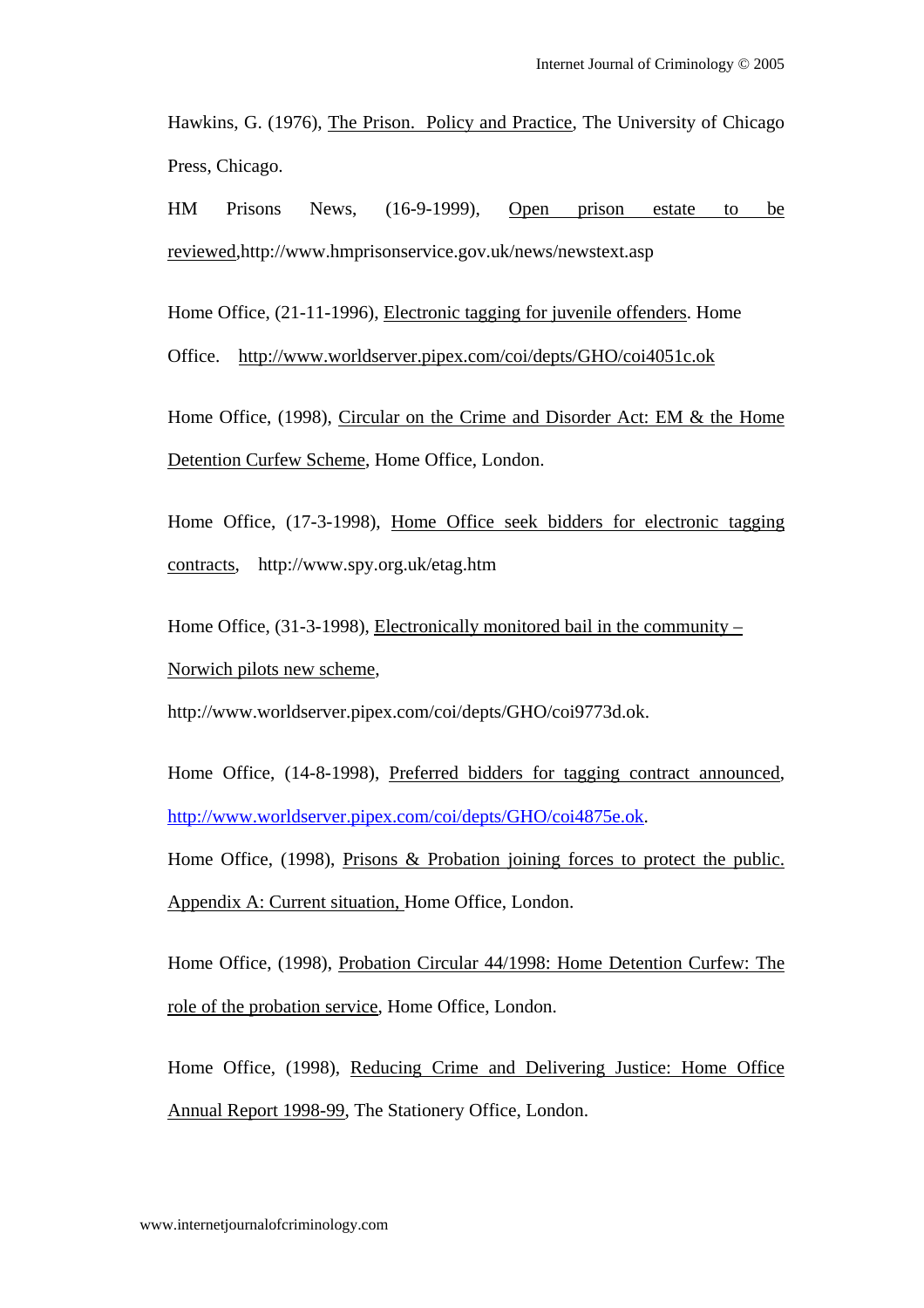Home Office, (1999), Criminal Justice Business Quarterly Report Second Quarter (April - June) 1999, Lord Chancellor's Department, & Crown Prosecution Service.

Home Office, (13-2-2000), HM Prisons Circular http: // www. Hmprisonservice .gov.uk/faq\_bottom.asp

House of Commons Standing Committee B, (1998), Crime and Disorder Bill Part 3 (Lords), The Stationery Office, London, House Of Lords 1997, The Stationery Office, London.

Ian Burrell, (20-1-1999), 30,000 Electronically Tagged Prisoners To Go Free in England, Independent Newspaper, London.

Fort, I. (24-1-1999), Tags help offenders feel right at home. Sunday Times

Dovkants,K. (24-12-1999), Aitken comes home to mummy, Yahoo news, uk.news.yahoo.com

Knights, R, (21-8-1999), Electronic tagging in practice, Teleconnect (USA). http://www.globalideasbank.org/BI/BI-88.HTML

Lacey, N. (1988), State Punishment: Political Principles and Community Values, Routledge, London.

Lucy Ward, (27-12-1999), Aitken to serve two months tagged at home, Yahoo news, Http://uk.news.yahoo.com

Mair, G. (1997), Community Penalties and Probation, cited in Maguire, M., Morgan, R., & Reiner, R. (1997), The Oxford Handbook of Criminology, Second edn, Oxford University Press, Oxford.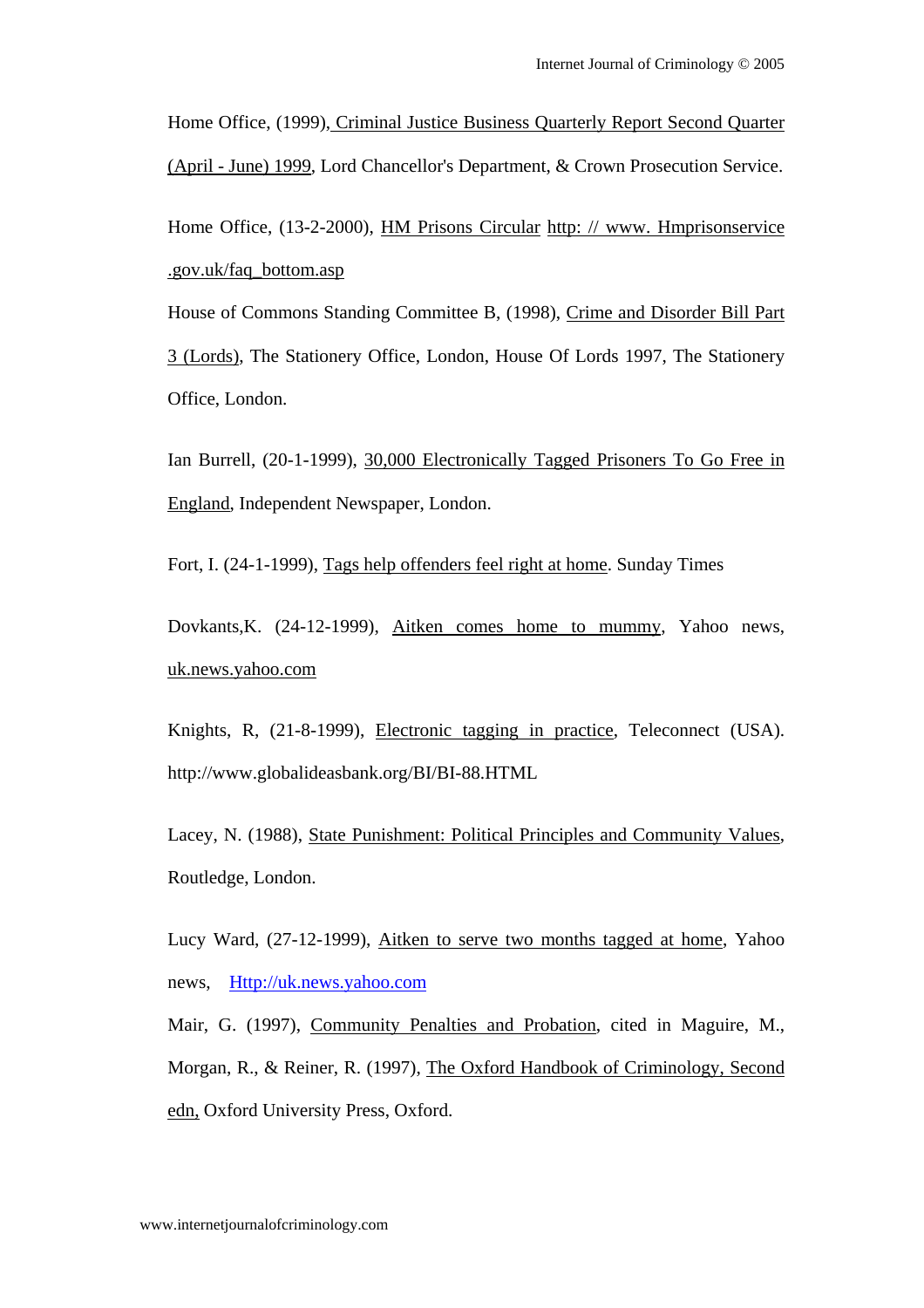McDonald, S, (1999), Panorama interview with Richard Sparks - Crime and Punishment, BBC Panorama, http://www.bbc.co.uk/ education/archive/beyond/crimetran.shtml

Memon, A.., Vrig, A.., & Bull, R. (1998), Psychology and Law. Truthfulness, Accuracy and Credibility, McGraw-Hill Publishing Company, Maidenhead.

Metropolitan Police Service (1999), Commissioner's Annual Report 1998/99 Annual Report Morris, N., & Rothman, D. (1998), The Oxford History of The Prison: The Practice of Punishment in Western Society, Oxford University Press, Oxford.

Mortimer, E,. & Mair, G. (1996), Curfew order with EM: the first twelve months Research Findings No. 51, Home Office Research and Statistics Directorate, London.

Munice, J. (1999), Youth and Crime, Sage Publications, London.

NACRO & Criminal Justice Digest, (1998), EM, London.

NACRO, (1999), The EM of offenders, National Association for the Care and Resettlement of Offenders, London.

National Policy Forum, (1999), Crime and Justice, National Policy Forum, London.

Nellis, M, (1991), The EM of Offenders in England and Wales - Recent Developments and Future Prospects, British Journal of Criminology 31, 165-185.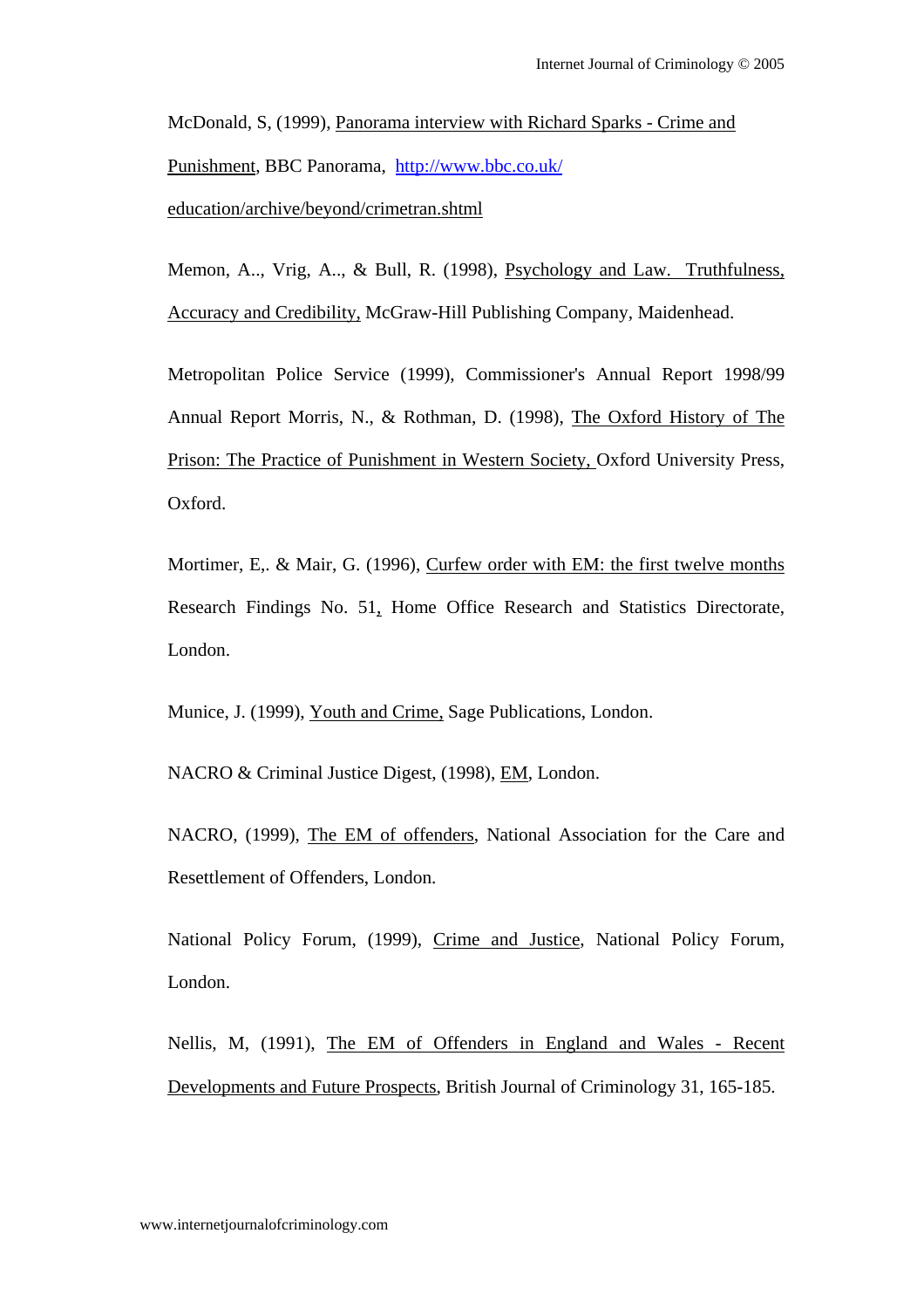Newsquest (London) Ltd. (1998), Dangerous criminals not to be released, vow jail bosses, Newsquest,

http://www.adver.co.uk/archive/01/sutton/30.01.99/10news.htm

Penal Affairs Consortium. (1996), The EM Of Offenders, Penal Affairs Consortium, London.

Toynbee, P. (1-12-1999), Straw panders to the mob and does good by stealth, London, The Guardian.

Probation Unit. (1998), The Crime and Disorder Act Home Detention Curfew: Police Guidance, Home Office, London.

Research and Statistics Directorate. (2000), Prison Service Population Projections to year 2005, London.

Rose, D. (5-3-2000), Where did my Jack go? The Guardian, London.

Secretary of State for the Home Department. (1998), Secretary of State for the Home Department statement, House of Commons, Stationery Office, London.

Select Committee on Home Affairs. (1998), Select Committee on Home Affairs Third Report, House of Commons, Stationery Office, London.

Schulz, K. (1995), Electronic Monitoring and Correction: The Policy, The Observation, The Research, Simon Fraser University.

Smith, M. (18-7-1999), The Criminals who switched identities to mock Jack Straw's electronic tags. The Mail on Sunday, London.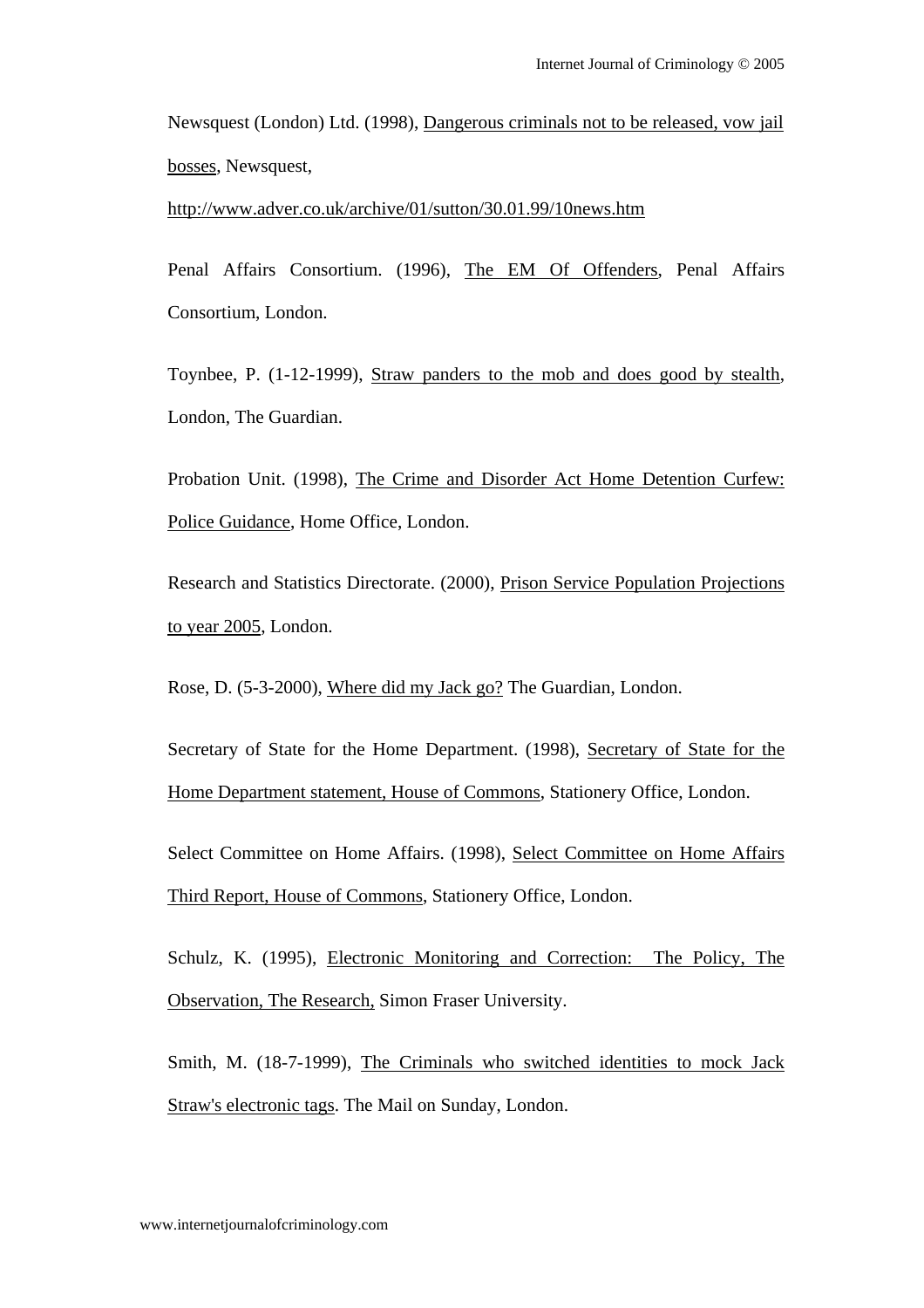Stephens, M. (2000), Crime and Social Policy: The Police and Criminal Justice System Gildredge, Press Ltd, East Sussex.

STI online. (11-2-2000), Strategic Domestic Violence Deterrent. STI Online. http://www.strategic-tech.com/english/p\_spouse.htm

Swindon Business News. (1999), No Escape For Offenders Swindon.

Taylor, D. L, (6-1-1998), Notice to Staff, HMP Ashwell.

Thomas, D. A. (1979), Principles of Sentencing, Second edn, Heinemann, London.

Travis, A, (27-1-2000), Straw plan to tag more ex-inmates, The Guardian.

Wait, M. (1998), The Little Oxford Dictionary 7th Ed, Clarendon Press, Oxford.

Walker, N., & Padfield, N. (1996), Sentencing Theory, Law and Practice, Second edn, Butterworths, London.

Walmsley, R. (1999), World Prison Population List, Home Office Research, Development and Statistics Directorate, Research Findings No. 88, London,

Watt, N. (17-1-2000), Stalkers face electronic tags, The Guardian.

White, P., Cullen, C., & Minchin, M. (2000), *Prison* Population Brief England and Wales: September 1999, Offenders and Corrections Unit, Research, Development and Statistics Directorate, Home Office, London.

Wilson, D. & Ashton, J. (1998), What everyone in Britain should know about Crime and punishment, Blackstone Press Limited, London.